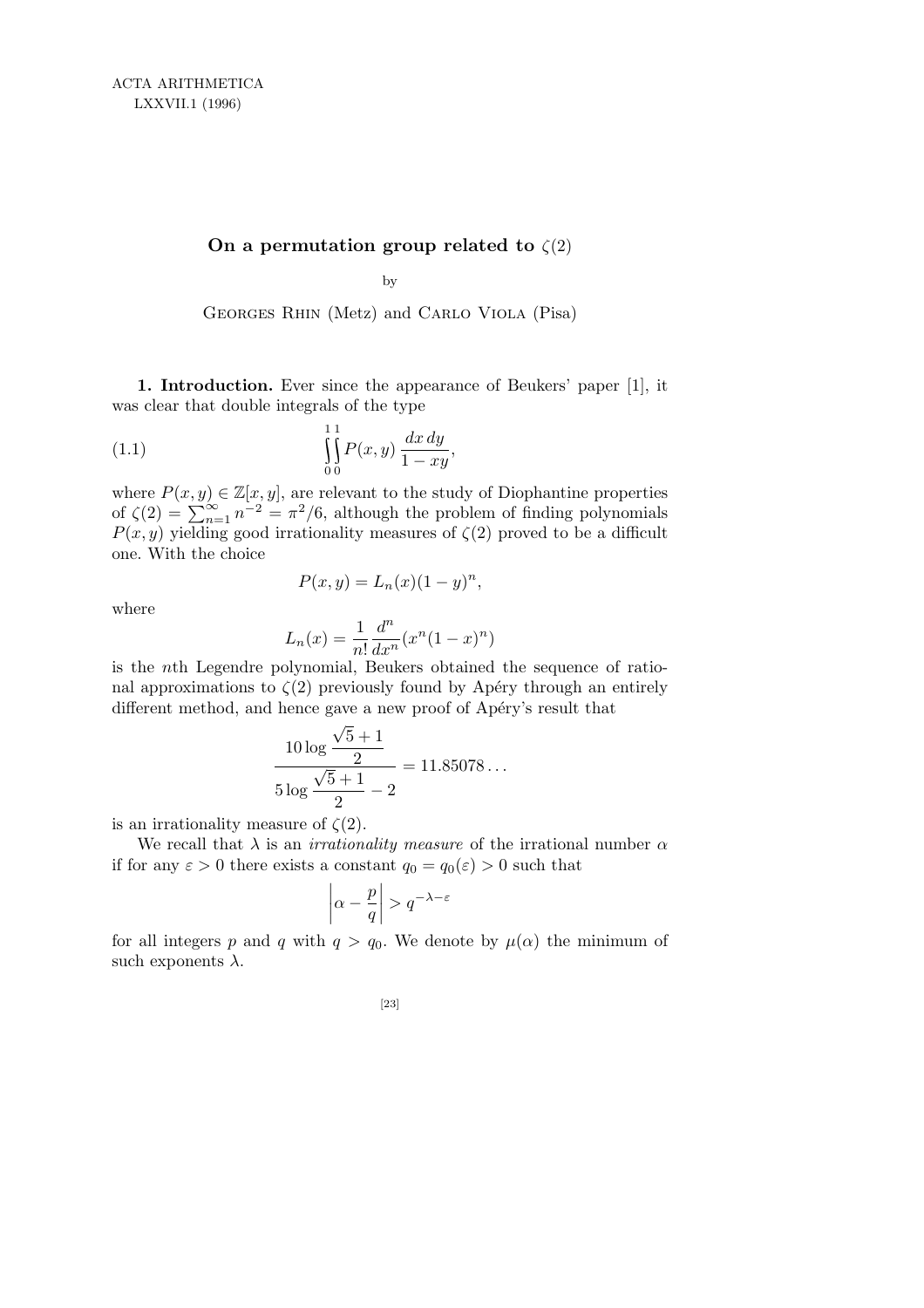By repeated partial integration, one sees that

(1.2) 
$$
\iint_{0}^{1} L_n(x) (1 - y)^n \frac{dx dy}{1 - xy} = (-1)^n \iint_{0}^{1} \left( \frac{x(1 - x)y(1 - y)}{1 - xy} \right)^n \frac{dx dy}{1 - xy},
$$

and the left side of (1.2) is easily seen to be  $a_n - b_n \zeta(2)$ , with  $b_n$  integer and  $a_n$  a rational number having a controlled denominator, while the right side of (1.2) is suitable to get asymptotic estimates of  $a_n - b_n \zeta(2)$  and  $b_n$  as  $n \rightarrow \infty$ .

The search for better polynomials  $P(x, y)$  in (1.1) was not pursued until the appearance of the paper [3] by Dvornicich and Viola, where the irrationality measure  $\mu(\zeta(2)) < 10.0298$  was obtained. This was later improved to  $\mu(\zeta(2))$  < 7.5252 by Hata [5] and to  $\mu(\zeta(2))$  < 7.398537 by Rhin and Viola [8]. In a recent paper, Hata [7] considered the integral

(1.3) 
$$
\int_{0}^{1} \left( \frac{x^{15}(1-x)^{15}y^{14}(1-y)^{14}}{(1-xy)^{12}} \right)^n \frac{dx \, dy}{1-xy},
$$

and transformed it into an integral of the type (1.1) by 12*n*-fold partial integration, thus proving that (1.3) has indeed the form  $a_n - b_n \zeta(2)$  with  $a_n \in \mathbb{Q}$  and  $b_n \in \mathbb{Z}$ . By making use of the *p*-adic valuation of suitable binomial coefficients, Hata showed that the denominator of  $a_n$  is relatively small, and proved the remarkable result  $\mu(\zeta(2)) < 6.3489$ . He subsequently improved this to  $\mu(\zeta(2))$  < 5.687 ([7], Addendum) by combining his method with the properties of a birational transformation of the plane introduced in [8].

The purpose of the present paper is the arithmetical study of a family of integrals generalizing (1.3). We define

(1.4) 
$$
I(h, i, j, k, l) = \int_{0}^{1} \int_{0}^{x} \frac{x^{h}(1-x)^{i}y^{k}(1-y)^{j}}{(1-xy)^{i+j-l}} \frac{dx dy}{1-xy},
$$

where  $h, i, j, k, l$  are any non-negative integers, and we show that the Diophantine properties of the integrals (1.4) rest upon an underlying algebraic structure. Specifically, we consider the action on the integrals (1.4) of a naturally arising permutation group.

Some algebraic properties of the integrals (1.4) (in the more general case where  $h, i, j, k, l$  are any complex parameters with real parts  $> -1$ ) were studied in 1905 by A. C. Dixon [2] who, however, gave no arithmetical applications of them. Dixon found that the value of (1.4) is unchanged under a cyclic permutation of  $h, i, j, k, l$ . This can be shown e.g. by applying to the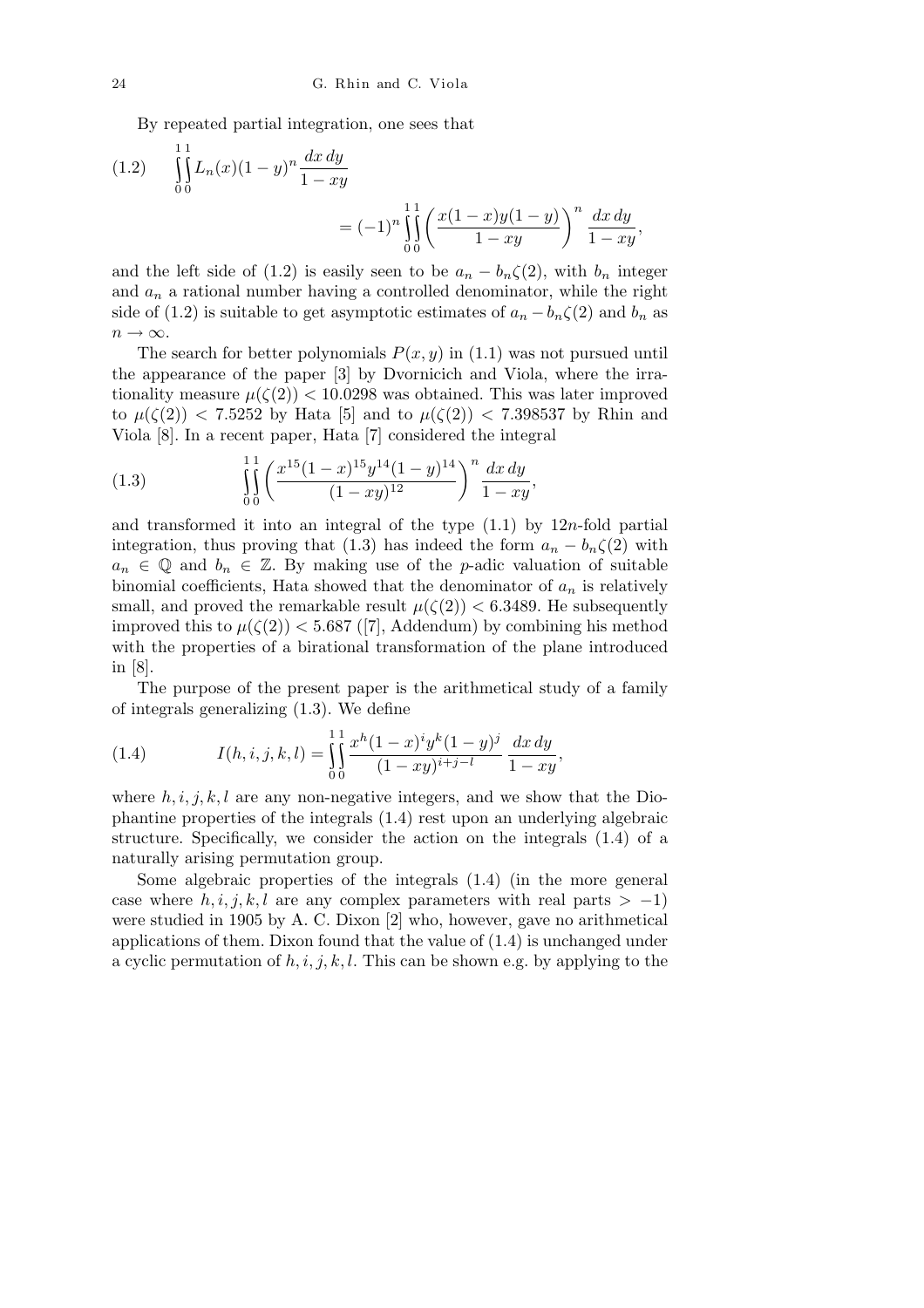integral (1.4) the birational transformation

(1.5) 
$$
\tau : \begin{cases} \xi = \frac{1-x}{1-xy}, \\ \eta = 1-xy, \end{cases}
$$

defined in [8]. Moreover, Dixon remarked that the Euler integral representation of Gauss's hypergeometric function shows that the quantity

(1.6) 
$$
\frac{I(h, i, j, k, l)}{\Gamma(h+1)\Gamma(i+1)\Gamma(j+1)\Gamma(k+1)\Gamma(l+1)}
$$

is a symmetric function of the sums  $h + i$ ,  $i + j$ ,  $j + k$ ,  $k + l$ ,  $l + h$ . In our context the gamma-factors are factorials, and they provide information on the *p*-adic valuation of the rational part *a<sup>n</sup>* of

(1.7) 
$$
I(hn, in, jn, kn, ln) = \iint_{0}^{11} \left( \frac{x^h (1-x)^i y^k (1-y)^j}{(1-xy)^{i+j-l}} \right)^n \frac{dx dy}{1-xy}
$$

$$
= a_n - b_n \zeta(2).
$$

A crucial step to obtain this is to characterize in terms of quotients of factorials the (left) cosets of a subgroup **T***,* related to the transformation (1.5), in a permutation group **Φ** related to the hypergeometric integral transformation  $\varphi$  which leaves the value of (1.6) unchanged, and we do this in Section 3.

We remark that if  $i + j - l > \min\{h, i, j, k\}$ , (1.4) cannot be transformed by partial integration into an integral of the type (1.1) to which Hata's arithmetical method [7] can be successfully applied, and in fact if  $i + j - l$  >  $\min\{h, k\}$ , by the partial integration method it is not even clear that (1.4) equals  $a - b\zeta(2)$  for some  $a \in \mathbb{Q}$  and  $b \in \mathbb{Z}$ . Therefore, in order to apply for any admissible choice of *h, i, j, k, l* the whole group  $\Phi$  to the study of the *p*-adic valuation of the rational part  $a_n$  of (1.7), we need first to get rid of the partial integration method, and to show that (1.4) has the form  $a - b\zeta(2)$  without using a representation of the type (1.1). In Section 2 we achieve this, and we find an (optimal) pair of non-negative integers *M, N* such that  $d_M d_N a \in \mathbb{Z}$  (we denote  $d_m = 1, \text{c.m.} \{1, 2, \ldots, m\}$ ).

The choice  $h = i = 12$ ,  $j = k = 14$ ,  $l = 13$  in (1.7) allows us to prove the irrationality measure

$$
\mu(\zeta(2)) < 5.441243.
$$

We incidentally remark that the one-dimensional analogue of our method applies to the integrals

$$
\int_{0}^{1} \left( \frac{x^h (1-x)^i}{(1+x)^{i-l}} \right)^n \frac{dx}{1+x},
$$

where  $h, i, l$  are any integers satisfying  $h > \max\{0, -l\}, i > \max\{0, l\},$ and allows one to obtain irrationality measures of log 2*.* Here the choice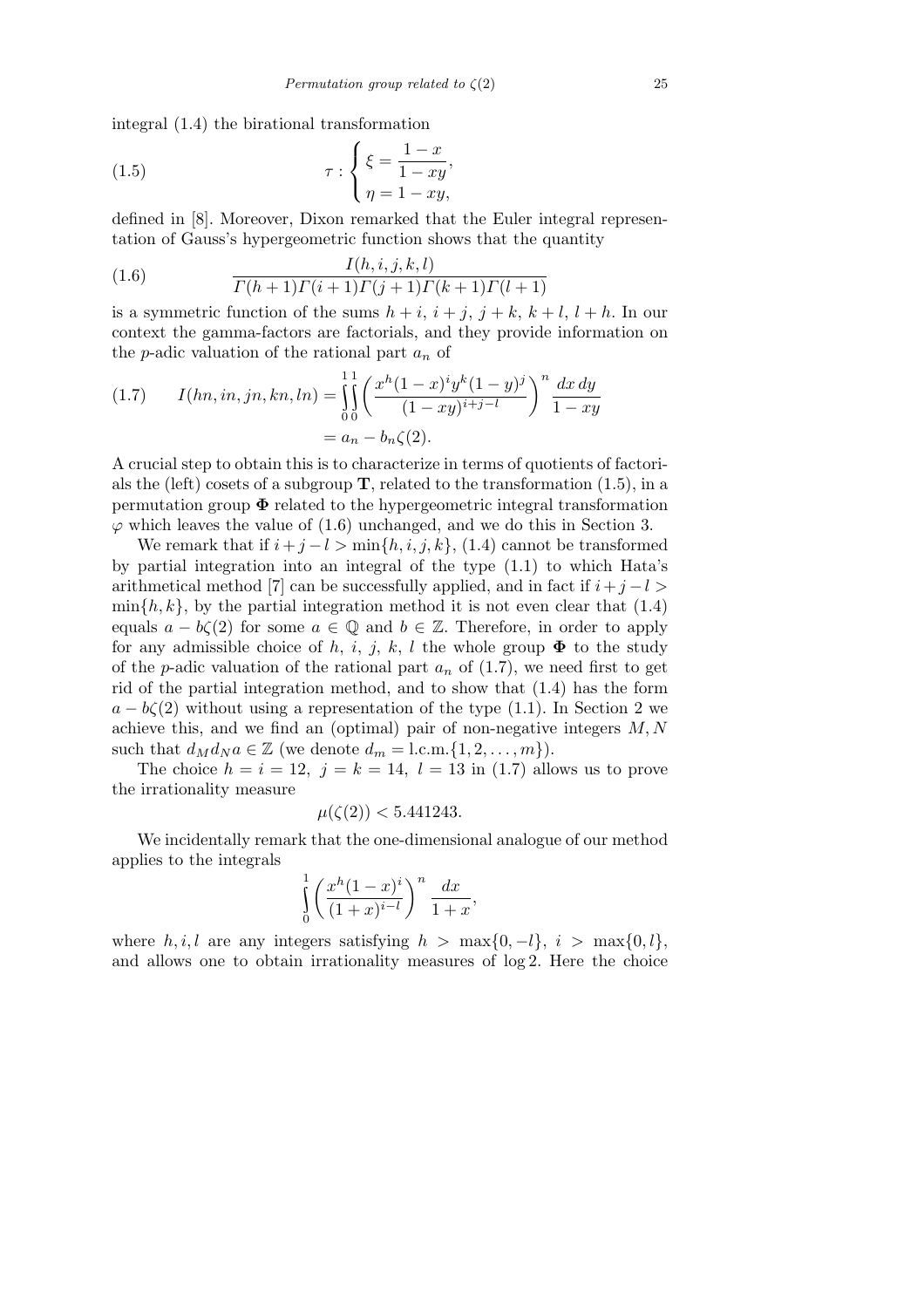$h = i = 7, l = 1$  yields the same sequence of rational approximations to log 2 found by Rukhadze [9] (see also Hata [5]), and hence the bound

 $\mu(\log 2)$  < 3.89139978*.* 

This paper is organized as follows. In Section 2 we simplify and generalize a method introduced in our previous paper ([8], Section 3). Thus we prove some arithmetical lemmas showing that for any non-negative integers *h, i, j, k, l* we have

$$
I(h, i, j, k, l) = a - b\zeta(2)
$$

with  $b \in \mathbb{Z}$  and  $d_M d_N a \in \mathbb{Z}$ , where M and N are invariant under the action of the transformation  $(1.5)$  on  $I(h, i, j, k, l)$ , and allowing one to express the integer *b* as a double contour integral.

In Section 3 we apply to  $I(h, i, j, k, l)$  the hypergeometric transformation *ϕ,* and we can do this by imposing the restriction that not only

$$
(1.8) \t\t\t h, i, j, k, l
$$

but also

$$
(1.9) \t j+k-h, k+l-i, l+h-j, h+i-k, i+j-l
$$

are non-negative. Denoting by  $\sigma$  the transformation that interchanges the variables  $x, y$  in the integral  $I(h, i, j, k, l)$ , we consider the permutations  $\varphi$ ,  $\tau$  and  $\sigma$  of the ten integers (1.8) and (1.9) induced by the integral transformations  $\varphi$ ,  $\tau$  and  $\sigma$  respectively, and we characterize the left cosets of the subgroup  $\mathbf{T} = \langle \tau, \sigma \rangle$  in the group  $\Phi = \langle \varphi, \tau, \sigma \rangle$  in terms of quotients of factorials.

In Section 4 we analyse the *p*-adic valuation and hence the denominator of  $a_n$  by a discussion close to Hata's method [7]. Our approach differs from Hata's in the use of the *p*-adic valuation of the factorials occurring in the transformation formulae corresponding to the left cosets of **T** in **Φ***,* in place of Hata's analysis of the *p*-adic valuation of binomial coefficients.

In Section 5 we give the asymptotic estimates of

$$
I(hn, in, jn, kn, ln) = a_n - b_n \zeta(2)
$$

and of  $b_n$  as  $n \to \infty$ , under the further restriction that the integers (1.8) and (1.9) are strictly positive, and we prove the irrationality measure  $\mu(\zeta(2))$  < 5*.*441243 mentioned above.

We point out here that, even though the values of the integers (1.8) in Section 5 must be such that  $(1.8)$  and  $(1.9)$  are strictly positive, we cannot impose this restriction from the very beginning, since our arithmetical lemmas in Section 2 consist in reducing *I*(*h, i, j, k, l*) to simpler integrals for which some of the integers  $(1.8)$  vanish, or some of  $(1.9)$  may be negative. Hence it is essential to restrict successively the signs of  $(1.8)$  and  $(1.9)$  as indicated above.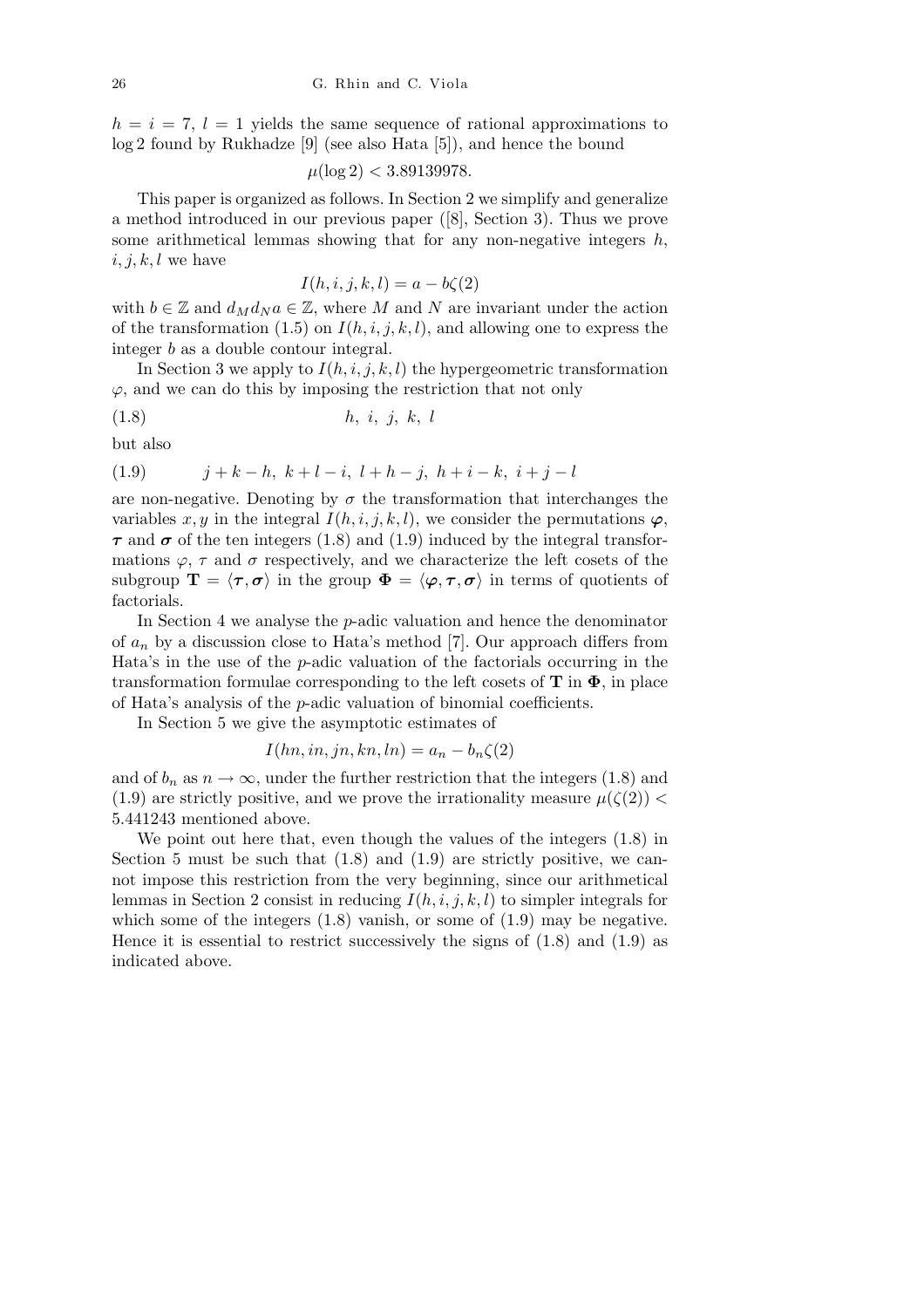We wish to make a concluding remark on the motivation of this paper. Unlike Diophantine approximation to algebraic numbers, where fairly general methods are available even in the search for effective irrationality measures, the Diophantine theory for transcendental constants is characterized by lack of generality in the tools employed. However, the algebraic approach we work out in this paper also applies to the Diophantine study of a class of constants other than  $\zeta(2)$  or log 2, which can be related to suitable integrals. We hope that our paper will be primarily viewed as a contribution to the quest for general methods in the theory of Diophantine approximation to transcendental (or conjecturally transcendental) constants.

We are indebted to F. Amoroso, R. Dvornicich and D. Masser for interesting discussions on some aspects of our results.

**2. Arithmetical lemmas.** Let *h, i, j, k, l* be integers. We consider the integral

(2.1) 
$$
I(h, i, j, k, l) = \int_{0}^{1} \int_{0}^{x} \frac{x^{h}(1-x)^{i}y^{k}(1-y)^{j}}{(1-xy)^{i+j-l}} \frac{dx dy}{1-xy},
$$

and note that the condition for  $I(h, i, j, k, l)$  to be finite is that h, i, j, k, l are all non-negative, which we shall henceforth assume. We recall from [8] that the transformation  $\tau$  defined by

$$
\tau : \begin{cases} \xi = \frac{1-x}{1-xy}, \\ \eta = 1-xy, \end{cases}
$$

has period 5 and maps the unit square  $(0,1) \times (0,1)$  onto itself. Moreover, the function

$$
\frac{x(1-x)y(1-y)}{1-xy}
$$

and the measure

$$
\frac{dx\,dy}{1-xy}
$$

are invariant under the action of *τ.*

Let  $J_0 = I(h, i, j, k, l)$ , and let  $J_1$  be the integral obtained by applying to  $J_0$  the transformation  $\tau$ , i.e. by making in (2.1) the change of variables

$$
\tau^{-1} : \begin{cases} x = 1 - \xi \eta, \\ y = \frac{1 - \eta}{1 - \xi \eta}, \end{cases}
$$

and then replacing  $\xi, \eta$  with  $x, y$  respectively. We find  $J_1 = I(i, j, k, l, h)$ , so that with the action of  $\tau$  on  $J_0$  we associate the cyclic permutation  $\tau$  of h, *i, j, k, l* represented by the diagram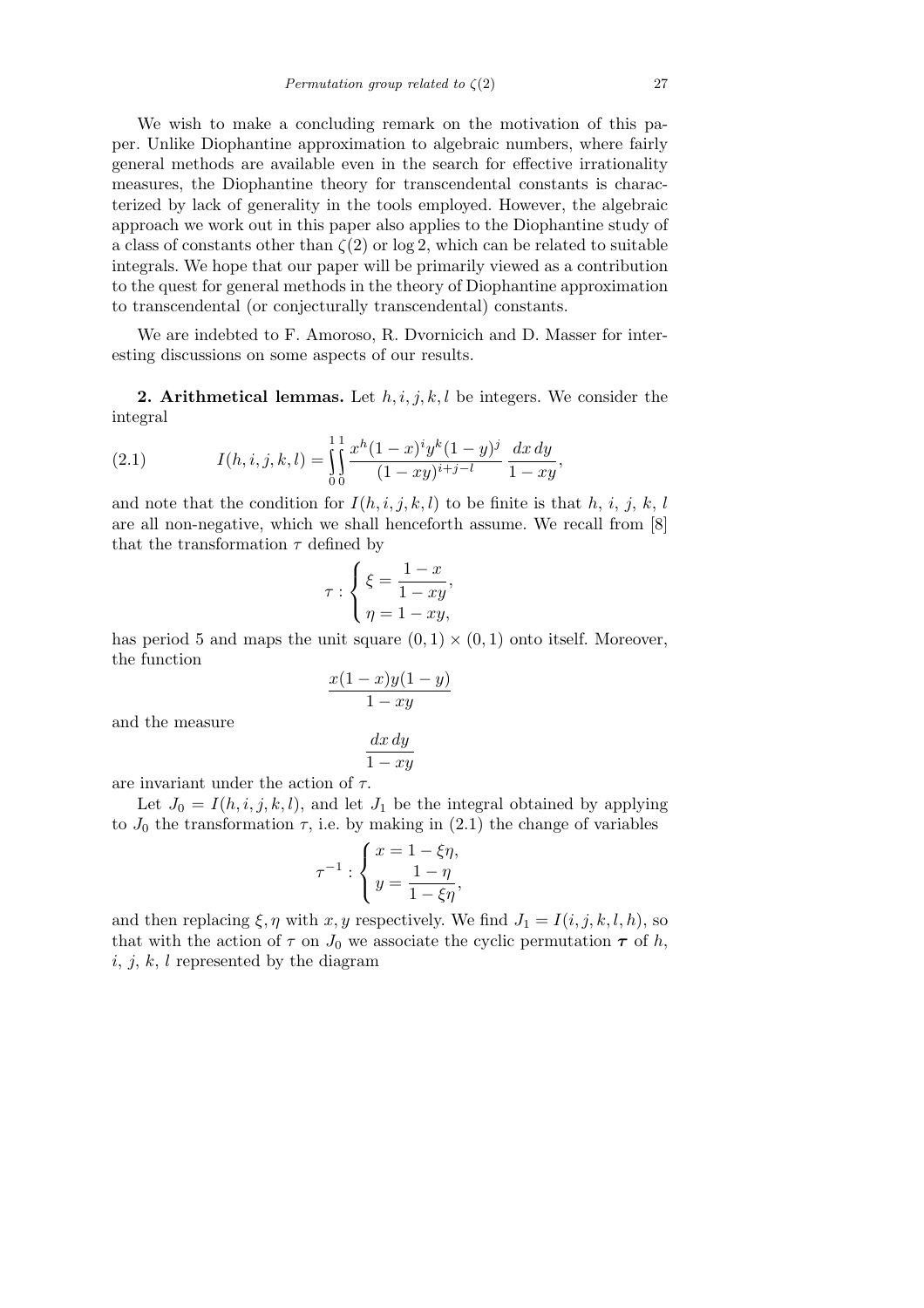

As usual, we denote this permutation by

 $\tau = (h \quad i \quad j \quad k \quad l).$ 

Thus, if we call  $J_m$  the integral obtained by applying  $\tau^m$  to  $J_0$ , we have

(2.3)  
\n
$$
J_0 = I(h, i, j, k, l),
$$
\n
$$
J_1 = I(i, j, k, l, h),
$$
\n
$$
J_2 = I(j, k, l, h, i),
$$
\n
$$
J_3 = I(k, l, h, i, j),
$$
\n
$$
J_4 = I(l, h, i, j, k).
$$

Similarly, by applying to  $I(h, i, j, k, l)$  the transformation

$$
\sigma : \begin{cases} \xi = y, \\ \eta = x, \end{cases}
$$

i.e. by interchanging the variables  $x, y$  in the integral, we get  $I(k, j, i, h, l)$ . Hence with the action of  $\sigma$  on  $I(h, i, j, k, l)$  we associate the permutation

$$
\boldsymbol{\sigma} = (h \quad k)(i \quad j)
$$

that interchanges h with k and i with j. Thus  $\sigma$  changes the diagram (2.2) by the symmetry about its vertical midline. Therefore the permutation group  $\langle \tau, \sigma \rangle$  generated by  $\tau$  and  $\sigma$  is isomorphic to the dihedral group  $\mathcal{D}_5$  of order 10, and the value of  $I(h, i, j, k, l)$  is invariant under the action of  $\langle \tau, \sigma \rangle$ .

Let now

$$
d_n = 1 \text{.c.m.} \{1, 2, \ldots, n\},\
$$

and  $d_0 = 1$  for completeness. Our aim is to show that for any non-negative integers *h, i, j, k, l* we have

$$
I(h, i, j, k, l) = a - b\zeta(2)
$$

with  $a \in \mathbb{Q}, b \in \mathbb{Z}$ , and to find two non-negative integers  $M, N$ , as small as possible, such that

$$
d_M d_N a \in \mathbb{Z},
$$

thus generalizing Hata's method [7]. The above *a* and *b* are the same for the ten integrals obtained by the action of  $\langle \tau, \sigma \rangle$  on  $I(h, i, j, k, l)$ . Accordingly, *M* and *N* will be defined to be invariant under the actions of  $\tau$  and  $\sigma$  (see Theorem 2.2 below).

(2.2)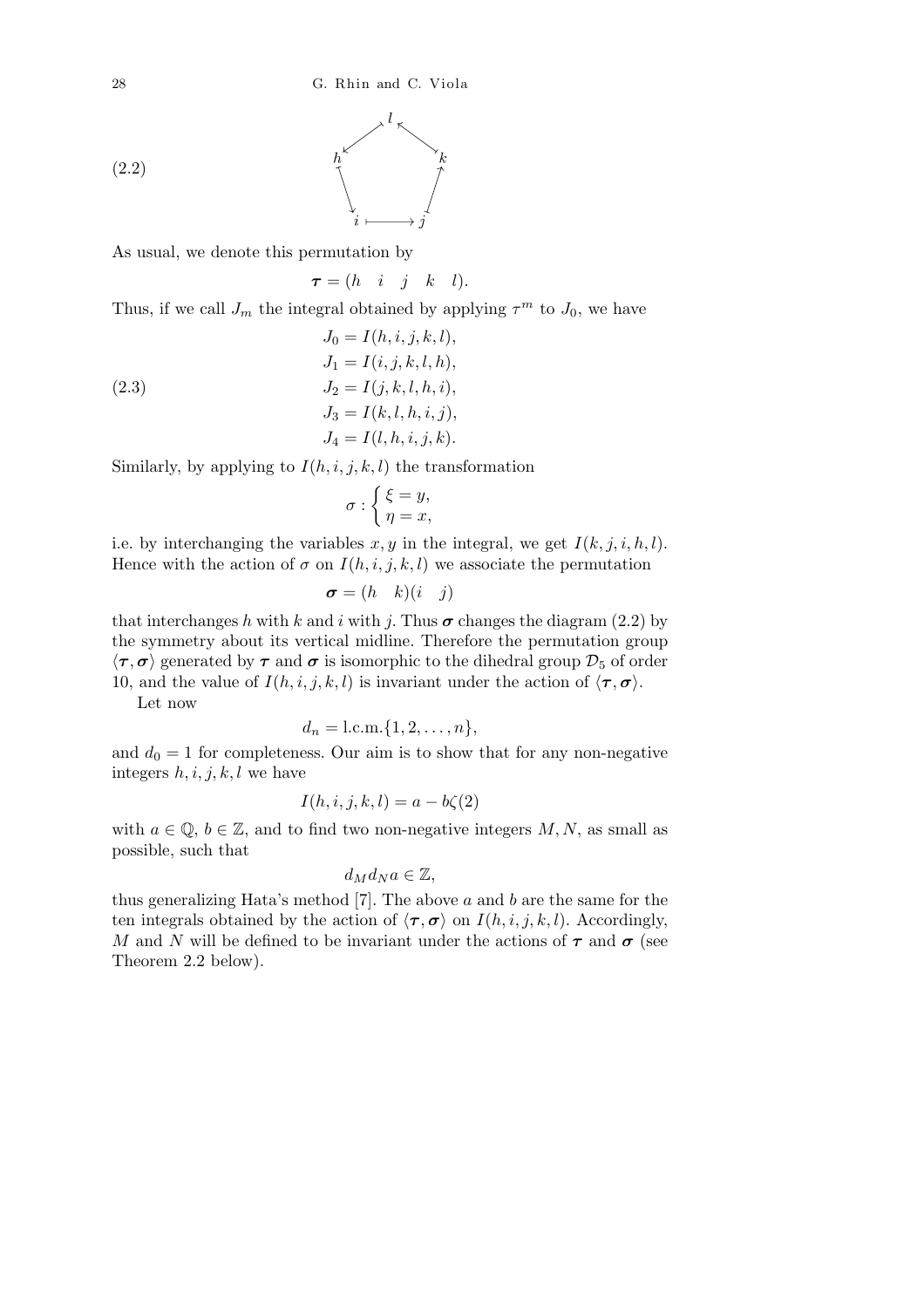Theorem 2.1. *Let h, i, j, k, l be non-negative integers*, *and let*

(2.4) 
$$
M_0 = \max\{k + l - i, l + h - j, i + j - l\},
$$

$$
N_0 = \max\{j + k - h, \min\{k + l - i, l + h - j\}, h + i - k\}.
$$

*Then the integral*

$$
J_0 = \int_0^1 \int_0^1 \frac{x^h (1-x)^i y^k (1-y)^j}{(1-xy)^{i+j-l}} \frac{dx \, dy}{1-xy}
$$

*satisfies*

$$
J_0 = a - b\zeta(2)
$$

*with*  $b \in \mathbb{Z}$  *and*  $d_{M_0} d_{N_0} a \in \mathbb{Z}$ *.* 

Remark 2.1. Our assumption  $h, i, j, k, l \geq 0$  obviously implies  $M_0, N_0 \geq 0$ , even if some of the integers

$$
j+k-h, k+l-i, l+h-j, h+i-k, i+j-l
$$

are negative.

The proof of Theorem 2.1 is based on some arithmetical lemmas.

LEMMA 2.1 (Beukers [1]). *If*  $i + j - l \leq 0$ , *then Theorem* 2.1 *holds.* 

P r o o f. If  $i + j - l < 0$ , since

$$
\iint_{0}^{1} x^{r} y^{s} dx dy = \frac{1}{(r+1)(s+1)}
$$

for  $r, s \geq 0$ , we have  $J_0 \in \mathbb{Q}$ ,  $d_{k+l-i}d_{l+h-j}J_0 \in \mathbb{Z}$ , and

 $M_0 = \max\{k + l - i, l + h - j\}, \quad N_0 \geq \min\{k + l - i, l + h - j\}.$ If  $i + j - l = 0$ , by Lemma 1.1 in [7] we have  $J_0 = a - b\zeta(2)$  with  $b \in \mathbb{Z}$  and  $d_{M'}d_{N'}a \in \mathbb{Z}$ , where

$$
M' = \max\{h+i, j+k\} = M_0
$$

and

$$
N' = \min\{\max\{h+i, j+k-h\}, \max\{j+k, h+i-k\}\}\
$$

$$
= \max\{j+k-h, \min\{j+k, h+i\}, h+i-k\} = N_0.
$$

LEMMA 2.2. If  $j = k = 0$ , then Theorem 2.1 holds.

Proof. By  $(2.3)$  we have

$$
J_0 = I(h, i, 0, 0, l) = J_2 = I(0, 0, l, h, i),
$$

and

$$
M_0 = \max\{l + h, i - l\}, \quad N_0 = \max\{l - i, h + i\}.
$$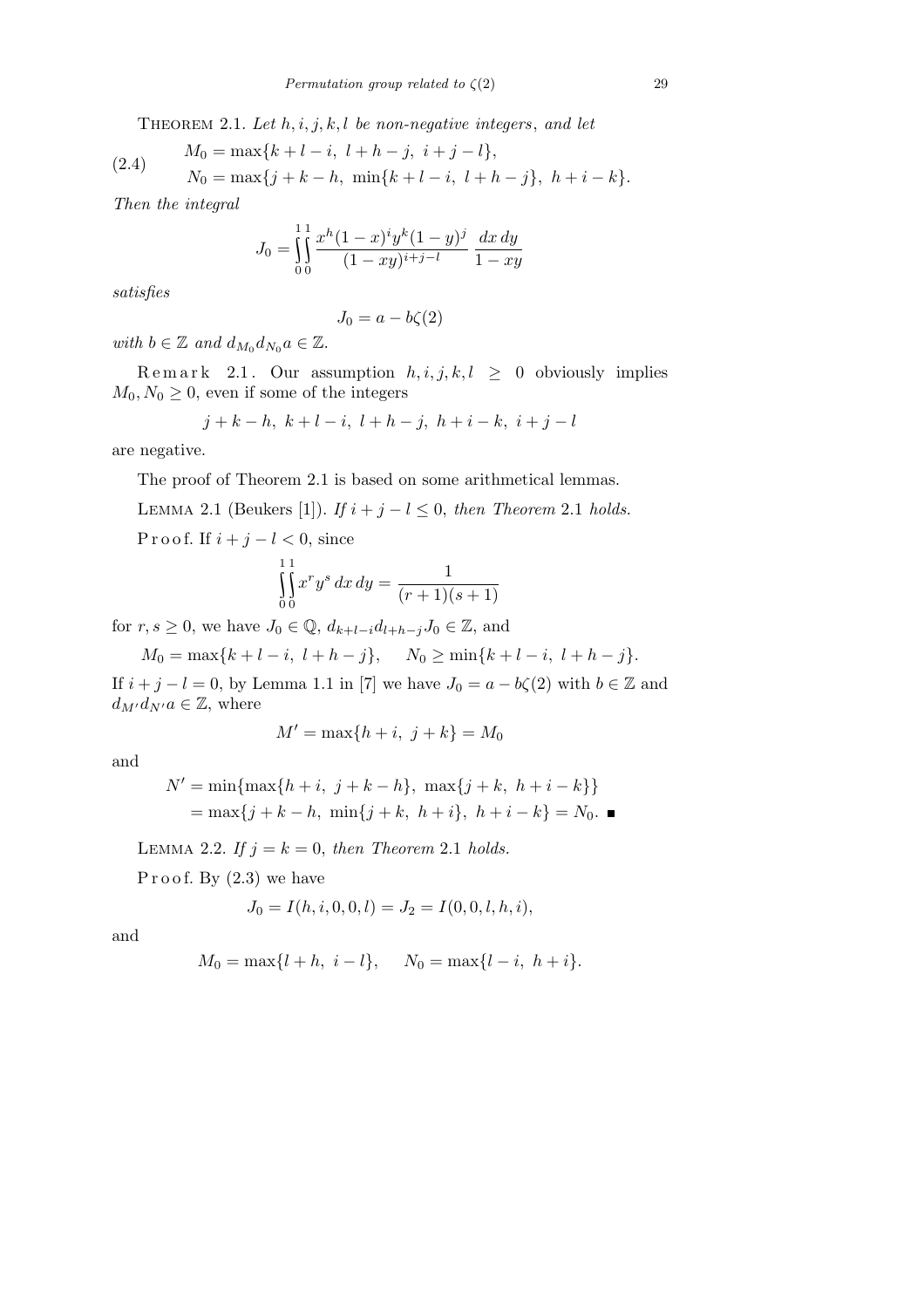Denoting by  $M_2$  and  $N_2$  the corresponding integers for the integral  $J_2$ , i.e. the integers defined by  $(2.4)$  with  $h, i, j, k, l$  replaced by  $j, k, l, h, i$ respectively, we have in the present case

$$
M_2 = \max\{h + i, l - i\} = N_0, \quad N_2 = \max\{l + h, i - l\} = M_0.
$$

Hence the conclusion follows by applying Lemma 2.1 to  $J_0$  if  $i - l \leq 0$ , or to  $J_2$  if  $i - l \geq 0$ . ■

LEMMA 2.3. If  $k = l = 0$ , then Theorem 2.1 holds.

Proof. Again by  $(2.3)$  we have

$$
J_0 = I(h, i, j, 0, 0) = J_1 = I(i, j, 0, 0, h),
$$

and

$$
M_0 = \max\{h-j, i+j\}, \quad N_0 = \max\{j-h, h+i\}.
$$

Denoting by  $M_1, N_1$  the integers defined by  $(2.4)$  with  $h, i, j, k, l$  replaced by *i, j, k, l, h* respectively, we now find

$$
M_1 = \max\{h + i, j - h\} = N_0, \quad N_1 = \max\{h - j, i + j\} = M_0.
$$

Hence the conclusion follows by applying Lemma 2.2 to  $J_1$ .

LEMMA 2.4. *If*  $i = k = 0$ , *then Theorem* 2.1 *holds.* 

P r o o f. If  $h = 0$ , we apply Lemma 2.2 after interchanging x and y in  $J_0$ . If  $l = 0$ , we apply Lemma 2.3. If  $j - l \leq 0$ , we apply Lemma 2.1. Hence we may assume

(2.5) 
$$
\min\{h, l, j - l\} > 0.
$$

Then we have the decomposition

$$
J_0 = \int_0^1 \int_0^1 \frac{x^h (1-y)^j}{(1-xy)^{j-l}} \frac{dx \, dy}{1-xy}
$$
  
= 
$$
\int_0^1 \left( \frac{x^h (1-y)^{j-1}}{(1-xy)^{j-l}} - \frac{x^{h-1} (1-y)^{j-1}}{(1-xy)^{j-l}} + \frac{x^{h-1} (1-y)^{j-1}}{(1-xy)^{j-l-1}} \right) \frac{dx \, dy}{1-xy}
$$
  
=  $I(h, 0, j-1, 0, l-1) - I(h-1, 0, j-1, 0, l-1) + I(h-1, 0, j-1, 0, l)$   
=  $J_0^{(1)} - J_0^{(2)} + J_0^{(3)}$ ,

say, with  $J_0^{(r)} = I(h_r, 0, j_r, 0, l_r)$ . For each  $r, 1 \le r \le 3$ , at least one of the integers  $h_r$ ,  $l_r$ ,  $j_r - l_r$  is smaller than the corresponding integer associated with  $J_0$ , while none is larger. Moreover, if we denote by  $M_0^{(r)}$  $\delta_0^{(r)} , N_0^{(r)}$  the integers defined by  $(2.4)$  with  $h, i, j, k, l$  replaced by  $h_r, 0, j_r, 0, l_r$  respectively, we see that  $M_0^{(r)}$  $N_0^{(r)}$ ,  $N_0^{(r)}$  $\chi_0^{(r)}$  do not exceed the corresponding integers  $M_0$ ,  $N_0$  for  $J_0$ . By iterating the above decomposition for each integral  $J_0^{(r)}$  $\mathfrak{g}_0^{(r)}$  satisfying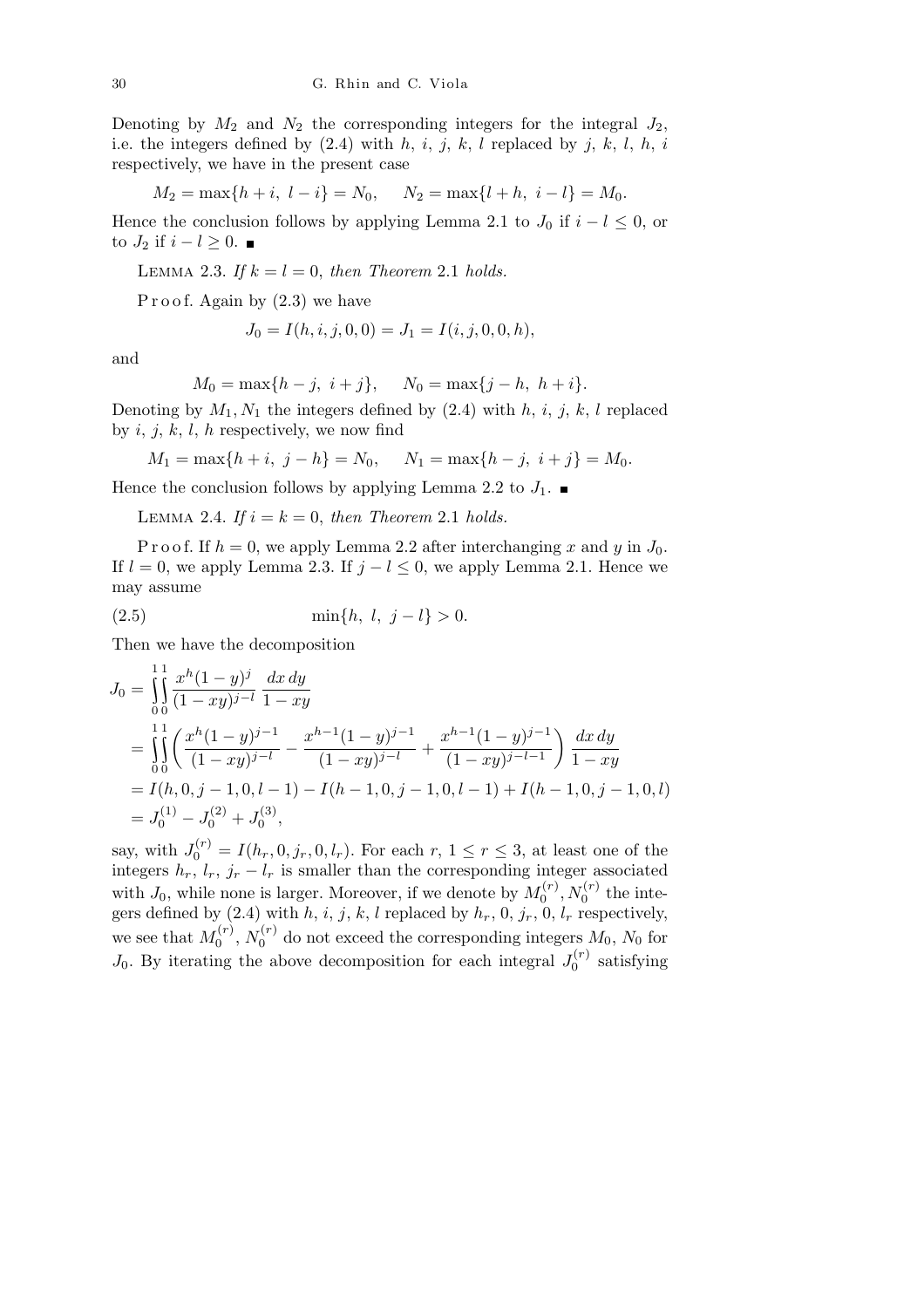$(2.5)$ , i.e. such that  $\min\{h_r, l_r, j_r - l_r\} > 0$ , we express  $J_0$  as a linear combination with integer coefficients of finitely many integrals  $J_0^{(s)} = a_s - b_s \zeta(2)$ satisfying  $b_s \in \mathbb{Z}$  and  $d_{M_0} d_{N_0} a_s \in \mathbb{Z}$ .

LEMMA 2.5. If  $k = 0$ , then Theorem 2.1 holds.

P r o o f. If  $i = 0$  or  $j = 0$  or  $l = 0$ , we apply Lemmas 2.4, 2.2 or 2.3 respectively. If  $i + j - l \leq 0$ , we apply Lemma 2.1. Hence we may assume

(2.6) 
$$
\min\{i, j, l, i+j-l\} > 0.
$$

Then we iterate the decomposition

$$
J_0 = \int_0^1 \int_0^{x^h} \frac{x^h (1-x)^i (1-y)^j}{(1-xy)^{i+j-l}} \frac{dx \, dy}{1-xy}
$$
  
= 
$$
\int_0^1 \int_0^{x^h} \frac{x^h (1-x)^i (1-y)^{j-1}}{(1-xy)^{i+j-l}} + \frac{x^h (1-x)^{i-1} (1-y)^j}{(1-xy)^{i+j-l}}
$$
  

$$
- \frac{x^h (1-x)^{i-1} (1-y)^{j-1}}{(1-xy)^{i+j-l-1}} \int \frac{dx \, dy}{1-xy}
$$
  
=  $I(h, i, j-1, 0, l-1) + I(h, i-1, j, 0, l-1) - I(h, i-1, j-1, 0, l-1)$ 

for each integral satisfying (2.6), and we conclude as in the proof of Lemma 2.4.  $\blacksquare$ 

Proof of Theorem 2.1. If  $h = 0$  or  $k = 0$  we apply Lemma 2.5, possibly after interchanging *x* and *y*. If  $i + j - l \leq 0$  we apply Lemma 2.1. Hence we may assume

(2.7) 
$$
\min\{h, k, i + j - l\} > 0.
$$

Then we iterate the decomposition

$$
J_0 = \iint_{0}^{1} \frac{x^h (1-x)^i y^k (1-y)^j}{(1-xy)^{i+j-l}} \frac{dx \, dy}{1-xy}
$$
  
= 
$$
\iint_{0}^{1} \left( \frac{x^{h-1} (1-x)^i y^{k-1} (1-y)^j}{(1-xy)^{i+j-l}} - \frac{x^{h-1} (1-x)^i y^{k-1} (1-y)^j}{(1-xy)^{i+j-l-1}} \right) \frac{dx \, dy}{1-xy}
$$
  
=  $I(h-1, i, j, k-1, l) - I(h-1, i, j, k-1, l+1)$ 

for each integral satisfying (2.7), and we conclude as in the proof of Lemma 2.4.  $\blacksquare$ 

The integers  $M_0$ ,  $N_0$  defined by  $(2.4)$  are invariant under the action of *σ,* but not of *τ*. For each *m,*  $0 \le m \le 4$ , let  $M_m$ ,  $N_m$  be the corresponding integers for the integral  $J_m$  in (2.3), i.e. those defined by (2.4) with  $h$ ,  $i$ ,  $j$ ,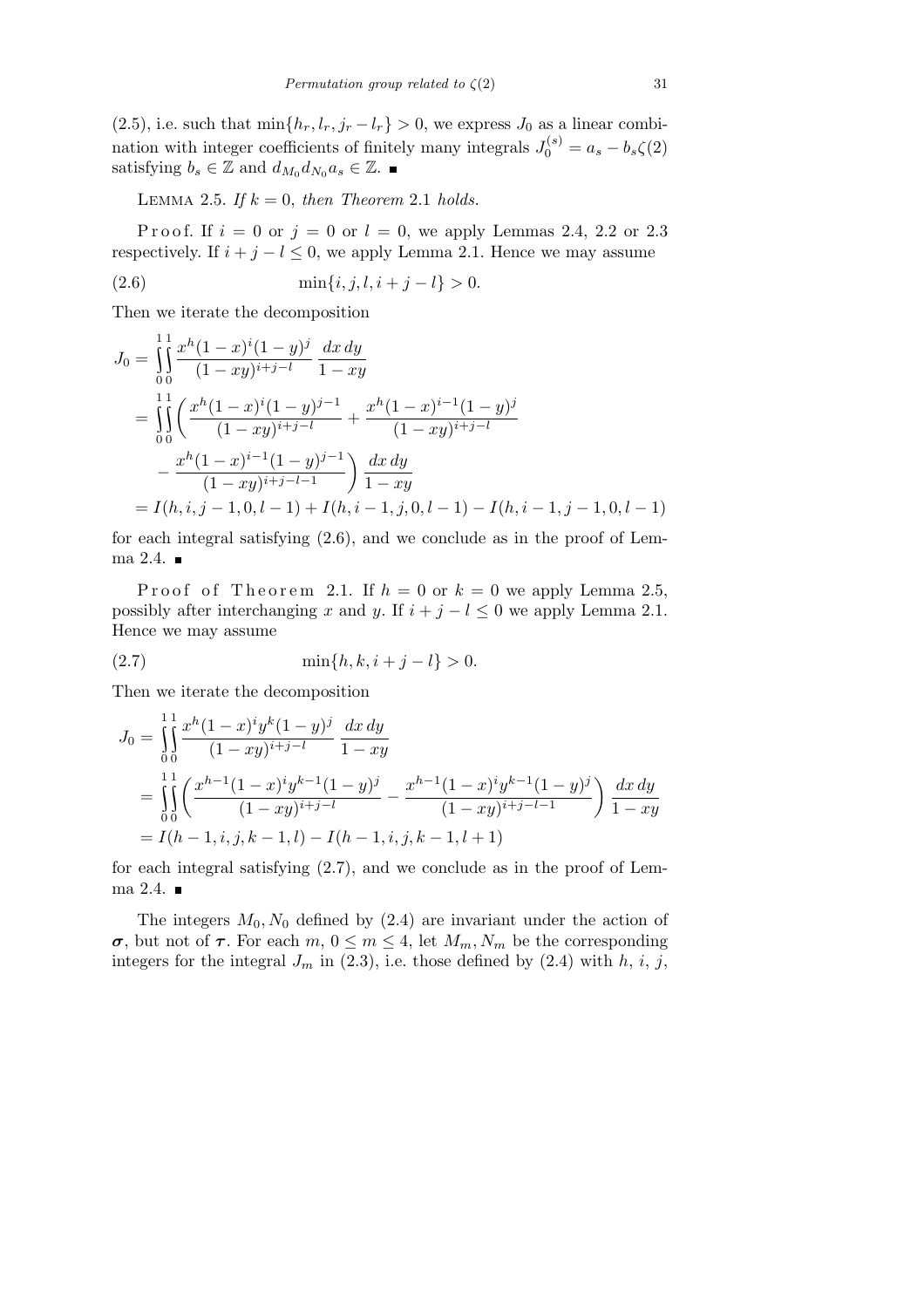*k*, *l* replaced by

 $\tau^{m}(h)$ *,*  $\tau^{m}(i)$ *,*  $\tau^{m}(j)$ *,*  $\tau^{m}(k)$ *,*  $\tau^{m}(l)$ 

respectively, where  $\tau$  is the permutation (2.2). Since  $J_0 = \ldots = J_4$ , for any *m* and *q* with  $0 \le m \le 4$ ,  $0 \le q \le 4$ , the pair  $M_m, N_m$  is admissible for  $J_q$ . In other words, we have  $J_q = a - b\zeta(2)$  with  $b \in \mathbb{Z}$  and  $d_{M_m} d_{N_m} a \in \mathbb{Z}$ . Thus we seek the best pairs among  $M_m, N_m$  ( $0 \leq m \leq 4$ ), i.e. those for which  $M_m + N_m$  is minimal.

We let  $\tau$  and  $\sigma$  act on the five integers

(2.8) 
$$
j + k - h, \ k + l - i, \ l + h - j, \ h + i - k, \ i + j - l
$$

by defining

$$
\tau(j+k-h) = \tau(j) + \tau(k) - \tau(h) = k + l - i,
$$
  

$$
\sigma(j+k-h) = \sigma(j) + \sigma(k) - \sigma(h) = h + i - k,
$$

and so on. Hence the cyclic permutation

$$
(j + k - h \ k + l - i \ l + h - j \ h + i - k \ i + j - l)
$$

is also called  $\tau$ , and similarly

$$
(j + k - h \thinspace h + i - k)(k + l - i \thinspace l + h - j)
$$

is called  $\sigma$ . We define

(2.9) 
$$
M = \max\{j + k - h, k + l - i, l + h - j, h + i - k, i + j - l\},\newline N = \max\{\tau(M), \min\{\tau^2(M), \tau^3(M)\}, \tau^4(M)\}.
$$

If two (or more) of the five integers (2.8) are maximal, the definition of *N, a priori*, may depend on the choice of the maximal integer *M* among (2.8). However, the proof of Theorem 2.2 will show that *N* is well defined, for if  $M$  and  $M'$  are both maximal, then the  $N$  above and

$$
N' = \max{\{\tau(M'), \min{\{\tau^2(M'), \ \tau^3(M')\}, \ \tau^4(M')\}}
$$

are equal. Moreover, the *M, N* defined by (2.9) are clearly invariant under the actions of  $\tau$  and  $\sigma$ .

THEOREM 2.2. Let  $h, i, j, k, l$  be non-negative integers, let the integrals  $J_q$   $(0 \le q \le 4)$  *be as in*  $(2.3)$ *, and let*  $M, N$  *be defined by*  $(2.9)$ *. For any q we have*

 $J<sub>a</sub> = a - b\zeta(2)$ 

*with*  $b \in \mathbb{Z}$ ,  $d_M d_N a \in \mathbb{Z}$ , and M, N is the best among the (*unordered*) pairs  $M_m, N_m$  (0  $\leq m \leq 4$ ).

Proof. We shall show that two cases may occur: either the five pairs  $M_m$ ,  $N_m$  are all equal (up to the interchange of  $M_m$  and  $N_m$ ) to the pair *M, N,* or three of them are equal to *M, N* and the remaining two are equal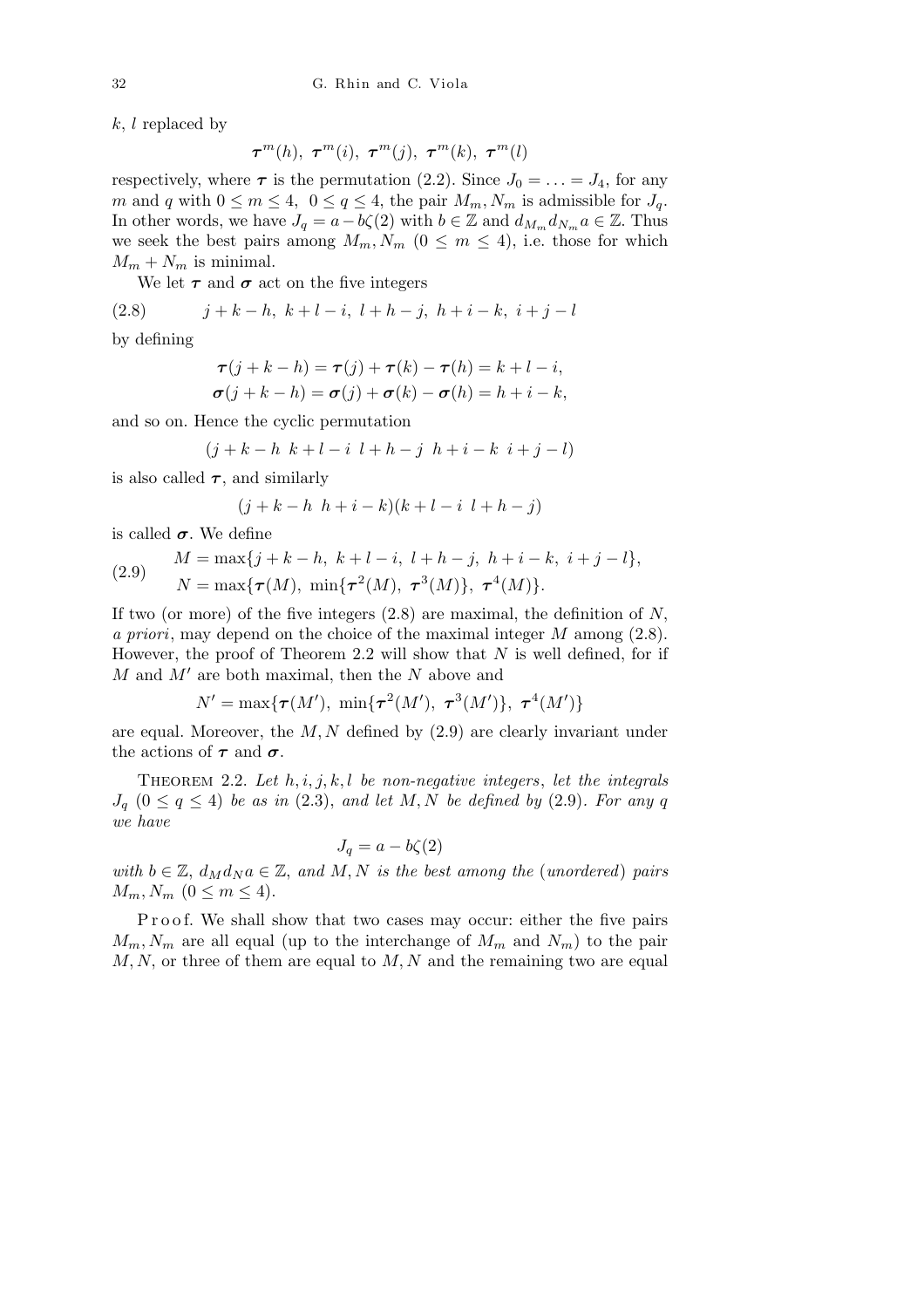to a pair worse than *M, N.* Thus in either case *M, N* is the best pair for each  $J_q$ .

We may assume with no loss of generality that  $M = i + j - l$ . For otherwise we should replace  $J_0$  with the integral  $J_r$  such that  $M = \tau^r(i + j - l)$ , and accordingly each  $J_q$  with the integral  $J_s$  such that  $s \equiv r + q \pmod{5}$ .

In each of the five pairs  $M_m$ ,  $N_m$  the maximal integer  $i + j - l$  occurs either in the expression for  $M_m$  or for  $N_m$ , so that one element of the best pair must be  $M = i + j - l$ . To find the other, we consider the different possibilities for the maximum of the remaining four integers. Note that the cases

$$
\max\{j+k-h, k+l-i, l+h-j, h+i-k\} = k+l-i
$$

and

$$
\max\{j+k-h, k+l-i, l+h-j, h+i-k\} = l+h-j
$$

are changed into each other by  $\sigma$ , so that the same discussion applies to both, and similarly for the cases

$$
\max\{j+k-h, k+l-i, l+h-j, h+i-k\} = j+k-h
$$

and

$$
\max\{j+k-h, \ k+l-i, \ l+h-j, \ h+i-k\} = h+i-k.
$$

Therefore, up to the action of  $\sigma$ , we have only twelve distinct possibilities for the ordering of the integers (2.8):

$$
(2.10) \quad j + k - h \le l + h - j \le h + i - k \le k + l - i \le i + j - l,
$$
  
\n
$$
l + h - j \le j + k - h \le h + i - k \le k + l - i \le i + j - l,
$$
  
\n
$$
j + k - h \le h + i - k \le l + h - j \le k + l - i \le i + j - l,
$$
  
\n
$$
h + i - k \le j + k - h \le l + h - j \le k + l - i \le i + j - l,
$$
  
\n
$$
l + h - j \le h + i - k \le j + k - h \le k + l - i \le i + j - l,
$$
  
\n
$$
(2.12) \quad h + i - k \le l + h - j \le j + k - h \le k + l - i \le i + j - l,
$$

and

$$
k + l - i \leq l + h - j \leq h + i - k \leq j + k - h \leq i + j - l,
$$
  
\n
$$
l + h - j \leq k + l - i \leq h + i - k \leq j + k - h \leq i + j - l,
$$
  
\n
$$
k + l - i \leq h + i - k \leq l + h - j \leq j + k - h \leq i + j - l,
$$
  
\n
$$
h + i - k \leq k + l - i \leq l + h - j \leq j + k - h \leq i + j - l,
$$
  
\n
$$
l + h - j \leq h + i - k \leq k + l - i \leq j + k - h \leq i + j - l,
$$
  
\n
$$
h + i - k \leq l + h - j \leq k + l - i \leq j + k - h \leq i + j - l.
$$

In the five pairs  $M_m$ ,  $N_m$  the smaller of  $M_m$  and  $N_m$  is  $h+i-k$  three times and  $k + l - i$  twice if we are in one of the cases  $(2.10); l + h - j$  three times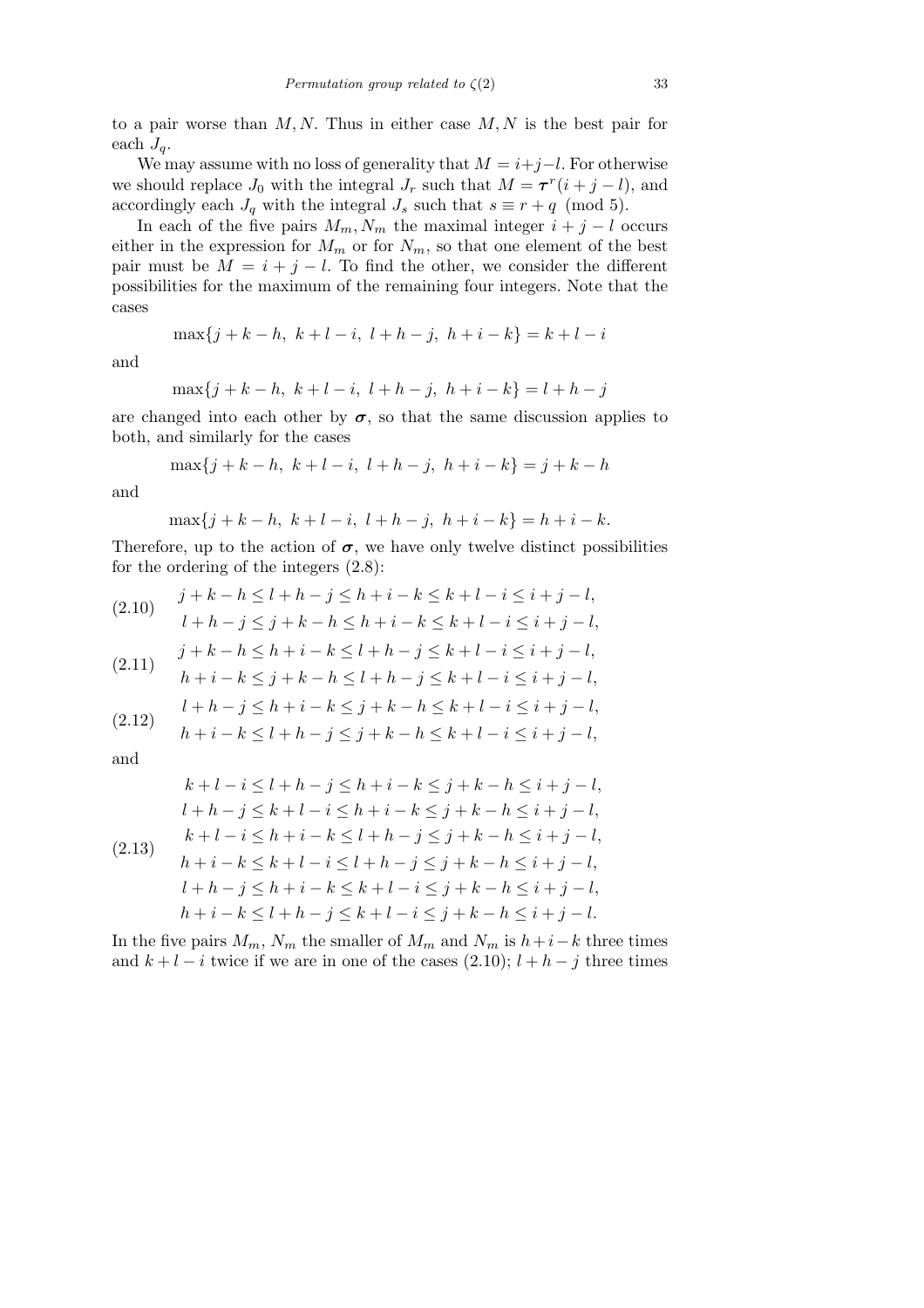and  $k + l - i$  twice in (2.11);  $j + k - h$  three times and  $k + l - i$  twice in (2.12). In any of the cases (2.13) we find  $j + k - h$  all the five times. Hence in any of the above cases the best choice for the smaller of  $M_m$  and  $N_m$  $(m = 0, \ldots, 4)$  is

$$
N = \max\{j + k - h, \ \min\{k + l - i, \ l + h - j\}, \ h + i - k\}.
$$

This proves Theorem 2.2.  $\blacksquare$ 

Under the assumptions of Theorems 2.1 or 2.2, the integer *b* can be expressed as a double contour integral.

Lemma 2.6. *Let h, i, j, k, l be non-negative integers. If*

$$
J_0 = \iint_{0}^{1} \frac{x^h (1-x)^i y^k (1-y)^j}{(1-xy)^{i+j-l}} \frac{dx \, dy}{1-xy} = a - b\zeta(2)
$$

*with*  $a \in \mathbb{Q}$  *and*  $b \in \mathbb{Z}$ *, then, for any*  $\varrho_1, \varrho_2 > 0$ *,* 

$$
b = -\frac{1}{4\pi^2} \int_C \int_{C_x} \frac{x^h (1-x)^i y^k (1-y)^j}{(1-xy)^{i+j-l}} \frac{dx \, dy}{1-xy},
$$

where  $C = \{x \in \mathbb{C} : |x| = \rho_1\}$  and  $C_x = \{y \in \mathbb{C} : |y - 1/x| = \rho_2\}.$ 

Proof. As in the proof of Theorem 2.1, we can express  $J_0$  as a linear combination with integer coefficients of integrals having either  $i + j - l \leq 0$ , or, possibly after interchanging x and y,  $k = 0$ . If  $k = 0$ , by the proofs of Lemmas 2.5 and 2.4 we express the integral as a linear combination with integer coefficients of integrals either having  $i + j - l \leq 0$ , or such that at least two consecutive integers among  $h, i, j, k, l$  vanish. In the latter case, by applying a suitable power of the transformation  $\tau$  we may assume  $j =$  $k = 0$ , and then the proof of Lemma 2.2 shows that the integral either has *i*+*j−l ≤* 0 or can be transformed into one having *i*+*j−l ≤* 0. If *i*+*j−l <* 0, the integral is a rational number. Therefore

$$
J_0 = \sum_{t=1}^{T} \beta_t J^{(t)} + \text{(rational number)},
$$

where  $\beta_t \in \mathbb{Z}$  and

(2.14) 
$$
J^{(t)} = \int_{0}^{11} x^{h_t} (1-x)^{i_t} y^{k_t} (1-y)^{j_t} \frac{dx dy}{1-xy}.
$$

Thus, if we put

(2.15) 
$$
J^{(t)} = a^{(t)} - b^{(t)}\zeta(2)
$$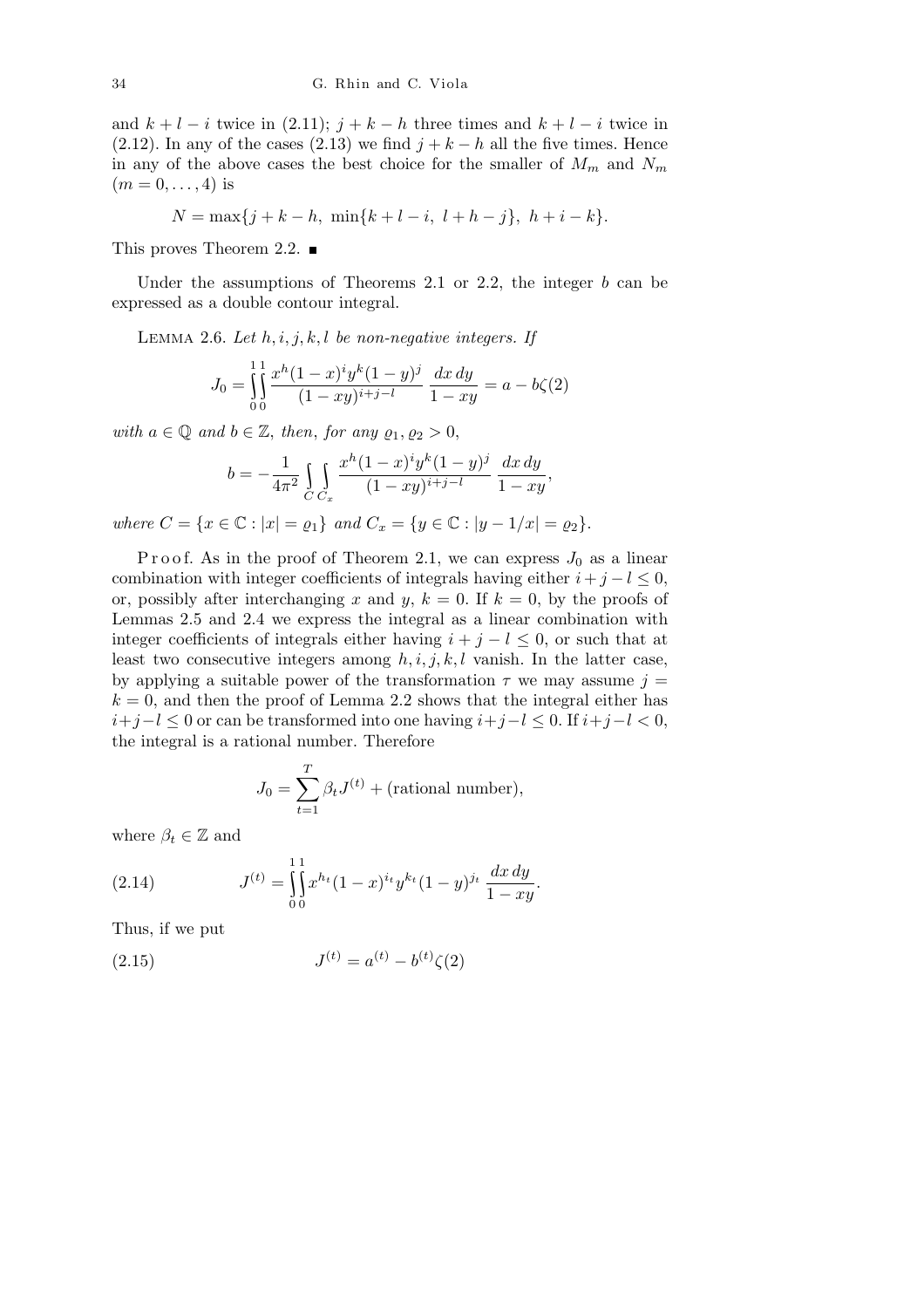*.*

with  $a^{(t)} \in \mathbb{Q}$  and  $b^{(t)} \in \mathbb{Z}$ , we get

(2.16) 
$$
b = \sum_{t=1}^{T} \beta_t b^{(t)}
$$

We now apply to the double contour integral

$$
\widetilde{J}_0 = -\frac{1}{4\pi^2} \int_C \int_{C_x} \frac{x^h (1-x)^i y^k (1-y)^j}{(1-xy)^{i+j-l}} \frac{dx \, dy}{1-xy}
$$

the same linear decompositions and the same transformations used for  $J_0$ . Since *τ* changes

(2.17) 
$$
\int_{C} \int_{C_x} \frac{x^h (1-x)^i y^k (1-y)^j}{(1-xy)^{i+j-l}} \frac{dx dy}{1-xy}
$$

into

$$
\int_{|y|=\varrho_1\varrho_2} \int_{|x-1/y|=1/\varrho_2} \frac{x^i (1-x)^j y^l (1-y)^k}{(1-xy)^{j+k-h}} \frac{dx \, dy}{1-xy},
$$

which clearly equals

$$
\int_{|x| = \varrho_1'} \int_{|y-1/x| = \varrho_2'} \frac{x^i (1-x)^j y^l (1-y)^k}{(1-xy)^{j+k-h}} \frac{dx \, dy}{1-xy}
$$

for any  $\varrho_1, \varrho_2, \varrho'_1, \varrho'_2 > 0$ , and since (2.17) vanishes if  $i + j - l < 0$ , we obtain

(2.18) 
$$
\widetilde{J}_0 = \sum_{t=1}^T \beta_t \widetilde{J}^{(t)},
$$

with the same  $\beta_t \in \mathbb{Z}$  as above and with

(2.19) 
$$
\widetilde{J}^{(t)} = -\frac{1}{4\pi^2} \int_{C} \int_{C_x} x^{h_t} (1-x)^{i_t} y^{k_t} (1-y)^{j_t} \frac{dx \, dy}{1-xy}.
$$

Let now  $P(x, y) = \sum_{r=0}^{\delta_1}$  $\sum_{2}$  $\int_{s=0}^{\delta_2} \alpha_{rs} x^r y^s$  be any polynomial with  $\alpha_{rs} \in \mathbb{Z}$ . Then (see [7], Lemma 1.1)

$$
\iint_{0}^{11} P(x, y) \frac{dx \, dy}{1 - xy} = \sum_{r=0}^{\delta_1} \sum_{s=0}^{\delta_2} \alpha_{rs} \iint_{0}^{11} x^r y^s \frac{dx \, dy}{1 - xy} = U - V\zeta(2),
$$

with  $U \in \mathbb{Q}$  and (denoting here  $i =$ *−*1)

$$
-V = \sum_{r=0}^{\min{\{\delta_1,\delta_2\}}} \alpha_{rr} = \sum_{r=0}^{\delta_1} \sum_{s=0}^{\delta_2} \alpha_{rs} \frac{1}{2\pi i} \int_{|z| = \varrho_1} z^{r-s-1} dz
$$

$$
= \frac{1}{2\pi i} \int_{|z| = \varrho_1} P(z, 1/z) \frac{dz}{z}.
$$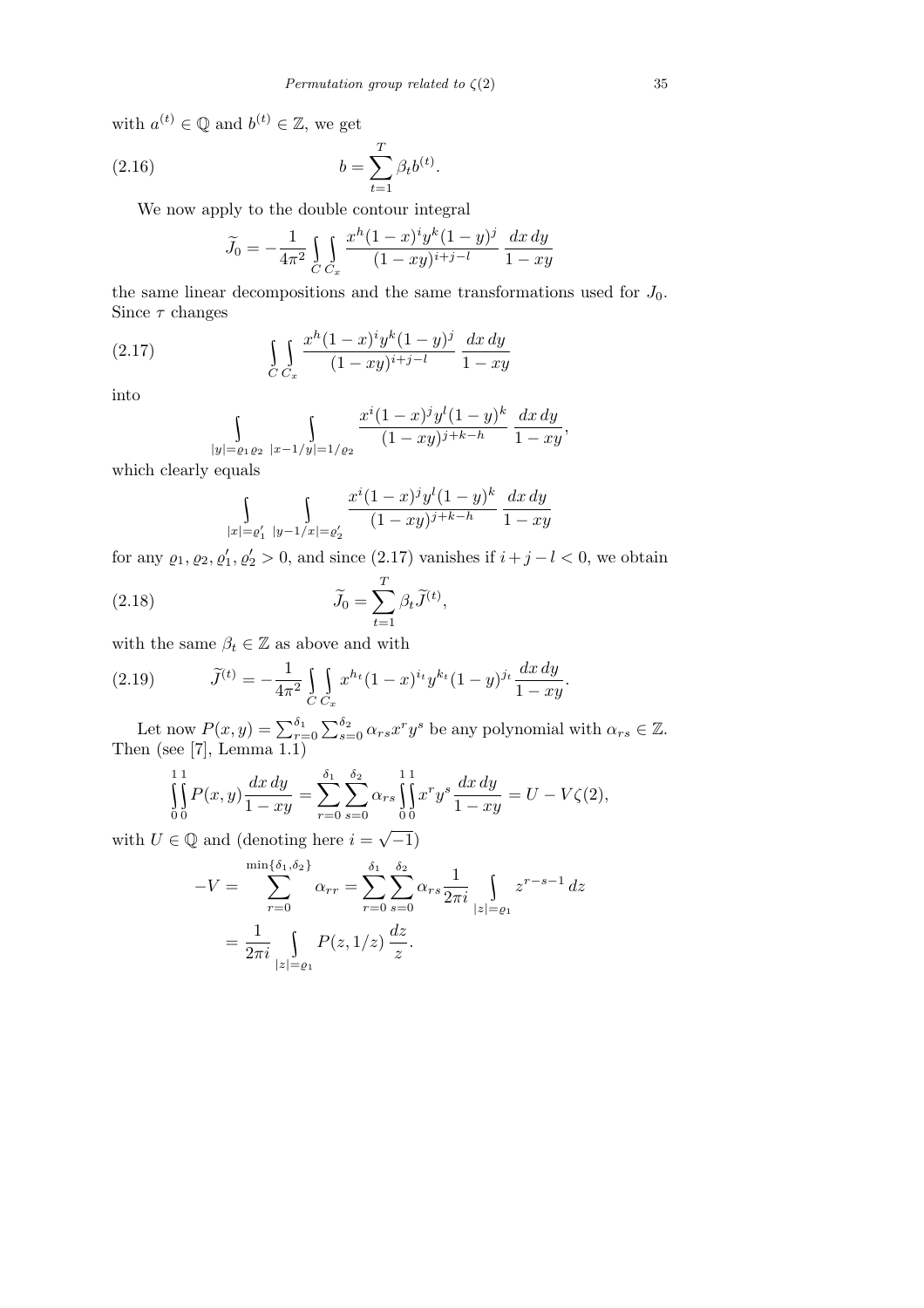For any  $z \neq 0$  we have

$$
-\frac{1}{2\pi i} \int_{|y-1/z|=\varrho_2} \frac{P(z,y)}{1-zy} \, dy = \frac{1}{z} \frac{1}{2\pi i} \int_{|y-1/z|=\varrho_2} \frac{P(z,y)}{y-1/z} \, dy = \frac{1}{z} P(z,1/z).
$$

Hence

$$
V = -\frac{1}{2\pi i} \int_{|z| = \varrho_1} \left( -\frac{1}{2\pi i} \int_{|y - 1/z| = \varrho_2} \frac{P(z, y)}{1 - zy} dy \right) dz
$$
  
= 
$$
-\frac{1}{4\pi^2} \int_{|z| = \varrho_1} \int_{|y - 1/z| = \varrho_2} \frac{P(z, y)}{1 - zy} dy dz.
$$

Taking  $P(x, y) = x^{h_t}(1-x)^{i_t}y^{k_t}(1-y)^{j_t}$ , from (2.14), (2.15) and (2.19) we get

$$
b^{(t)} = -\frac{1}{4\pi^2} \int_{|x| = \varrho_1} \int_{|y-1/x| = \varrho_2} x^{h_t} (1-x)^{i_t} y^{k_t} (1-y)^{j_t} \frac{dx \, dy}{1-xy} = \widetilde{J}^{(t)}.
$$

Therefore, by  $(2.16)$  and  $(2.18)$ ,

$$
b = \sum_{t=1}^{T} \beta_t b^{(t)} = \sum_{t=1}^{T} \beta_t \widetilde{J}^{(t)} = \widetilde{J}_0. \blacksquare
$$

**3. The hypergeometric permutation.** Let  $\alpha, \beta, \gamma$  be complex parameters,  $\gamma \neq 0, -1, -2, \ldots$ , and *y* a complex variable satisfying  $|y| < 1$ . The Gauss hypergeometric function  $F(\alpha, \beta; \gamma; y) = {}_2F_1(\alpha, \beta; \gamma; y)$  is defined by

(3.1) 
$$
F(\alpha, \beta; \gamma; y) = \sum_{n=0}^{\infty} \frac{(\alpha)_n (\beta)_n}{(\gamma)_n} \cdot \frac{y^n}{n!},
$$

where  $(\alpha)_0 = 1$ ,  $(\alpha)_n = \alpha(\alpha+1) \dots (\alpha+n-1)$   $(n = 1, 2, \dots)$ *,* and similarly for  $(\beta)_n$  and  $(\gamma)_n$ . By Euler's integral representation we have, for Re  $\gamma$  >  $\text{Re } \beta > 0,$ 

$$
F(\alpha, \beta; \gamma; y) = \frac{\Gamma(\gamma)}{\Gamma(\beta)\Gamma(\gamma - \beta)} \int_{0}^{1} \frac{x^{\beta - 1}(1 - x)^{\gamma - \beta - 1}}{(1 - xy)^{\alpha}} dx
$$

([4], p. 59), and this gives the analytic continuation of  $F(\alpha, \beta; \gamma; y)$ . Since, by (3.1),

$$
F(\alpha, \beta; \gamma; y) = F(\beta, \alpha; \gamma; y),
$$

if  $\text{Re } \gamma > \max\{\text{Re }\alpha, \text{Re }\beta\}$  and  $\min\{\text{Re }\alpha, \text{Re }\beta\} > 0$  we obtain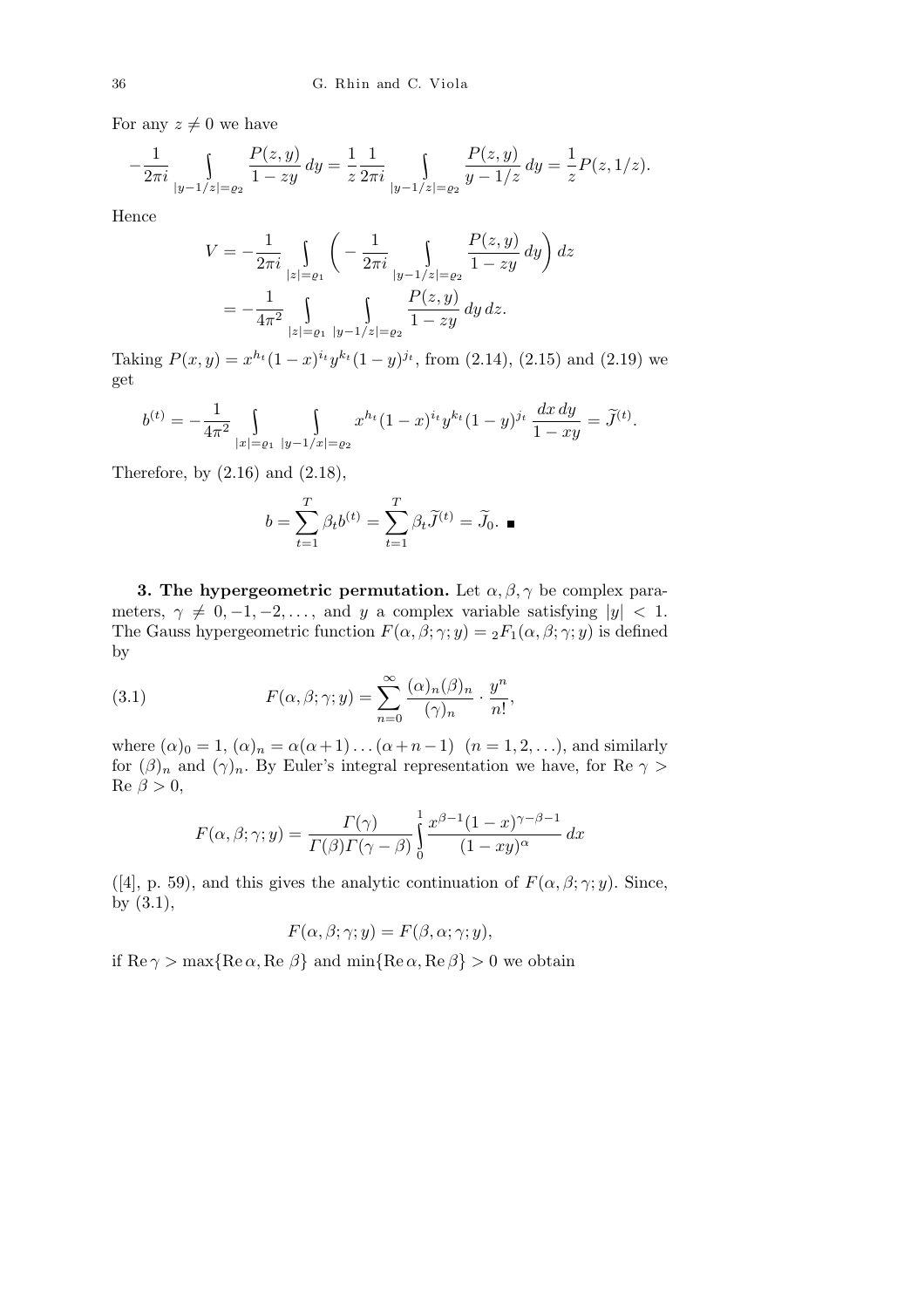(3.2) 
$$
\frac{1}{\Gamma(\beta)\Gamma(\gamma-\beta)}\int_{0}^{1} \frac{x^{\beta-1}(1-x)^{\gamma-\beta-1}}{(1-xy)^{\alpha}} dx
$$

$$
=\frac{1}{\Gamma(\alpha)\Gamma(\gamma-\alpha)}\int_{0}^{1} \frac{x^{\alpha-1}(1-x)^{\gamma-\alpha-1}}{(1-xy)^{\beta}} dx.
$$

Here and in the sequel we choose five non-negative integers *h, i, j, k, l* such that  $j+k-h, k+l-i, l+h-j, h+i-k, i+j-l$  are also non-negative. Taking in (3.2)

$$
\alpha = i + j - l + 1, \quad \beta = h + 1, \quad \gamma = h + i + 2,
$$

we get

$$
\frac{1}{h!i!} \int_{0}^{1} \frac{x^{h}(1-x)^{i}}{(1-xy)^{i+j-l+1}} dx
$$
  
= 
$$
\frac{1}{(i+j-l)!(l+h-j)!} \int_{0}^{1} \frac{x^{i+j-l}(1-x)^{l+h-j}}{(1-xy)^{h+1}} dx.
$$

Multiplying by  $y^k(1-y)^j$  and integrating in  $0 \le y \le 1$  we obtain, by  $(2.1)$ ,

(3.3) 
$$
\frac{1}{h!i!}I(h,i,j,k,l) = \frac{1}{(i+j-l)!(l+h-j)!}I(i+j-l,l+h-j,j,k,l).
$$

Dividing (3.3) by *j*!*k*!*l*! we have

(3.4) 
$$
\frac{I(h,i,j,k,l)}{h! \; i! \; j! \; k! \; l!} = \frac{I(i+j-l,l+h-j,j,k,l)}{(i+j-l)!(l+h-j)!j!k!l!}.
$$

Let  $\varphi$  be the hypergeometric integral transformation acting on

$$
\frac{I(h,i,j,k,l)}{h!\,i!\,j!\,k!\,l!}
$$

as is described above. It is natural to associate with the action of  $\varphi$  on (3.5) a permutation  $\varphi$  of the integers *h*, *i*, *j*, *k*, *l*, *j* + *k* − *h*, *k* + *l* − *i*, *l* + *h* − *j*, *h*+*i*−*k*, *i*+*j*−*l* which we define to be the following product of transpositions (i.e. 2-cycles):

$$
\varphi = (h \, i + j - l)(i \, l + h - j)(j + k - h \, k + l - i).
$$

Note that

$$
\varphi(j+k-h) = k+l-i = j+k-(i+j-l) = \varphi(j) + \varphi(k) - \varphi(h),
$$
  
and similarly 
$$
\varphi(k+l-i) = \varphi(k) + \varphi(l) - \varphi(i)
$$
, etc. In accordance with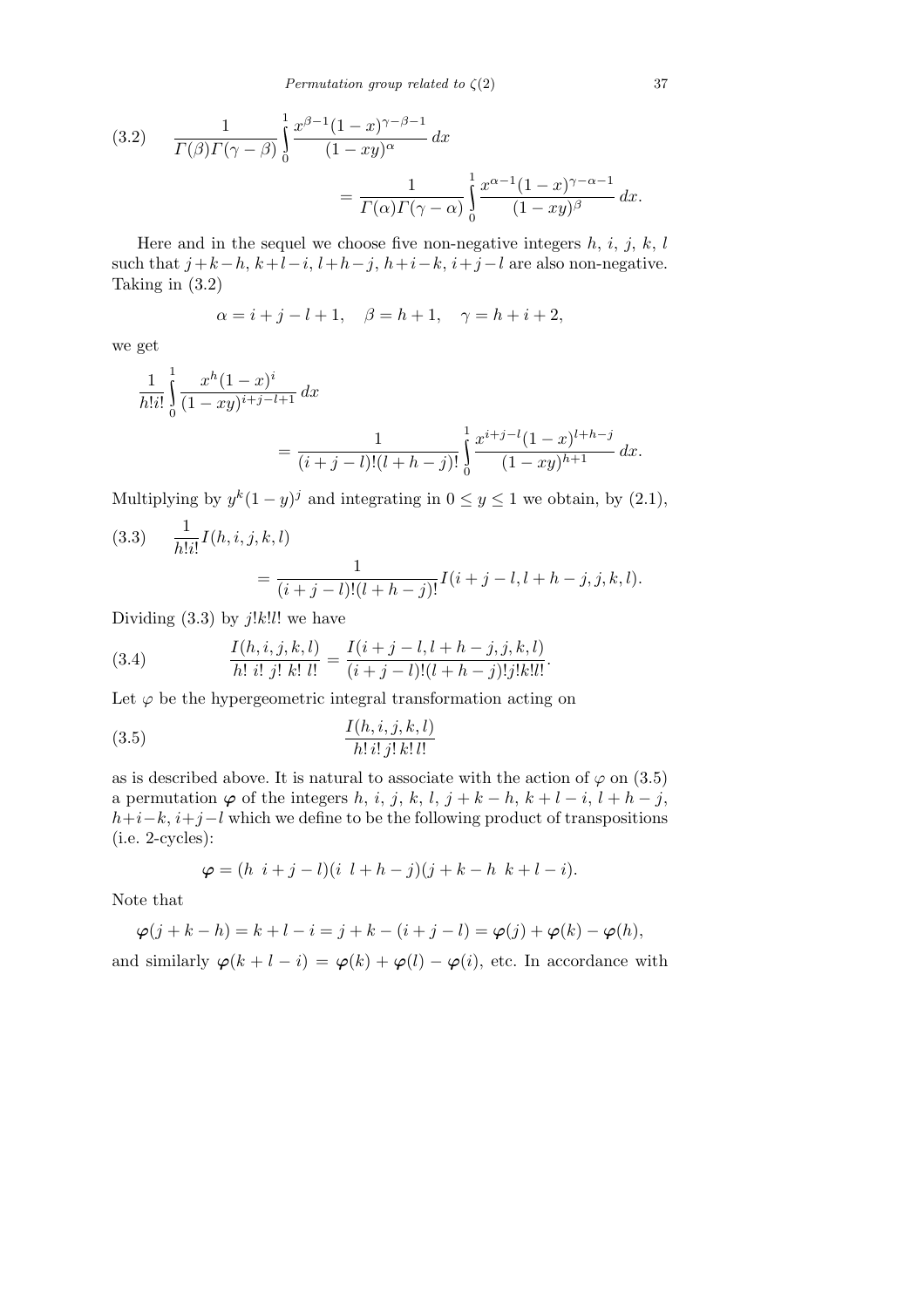Section 2, we call  $\tau$  and  $\sigma$  the permutations

$$
\tau = (h \ i \ j \ k \ l)(j + k - h \ k + l - i \ l + h - j \ h + i - k \ i + j - l),
$$
  

$$
\sigma = (h \ k)(i \ j)(j + k - h \ h + i - k)(k + l - i \ l + h - j).
$$

We are interested in the structure of the permutation group

$$
\boldsymbol{\Phi} = \langle \boldsymbol{\varphi}, \boldsymbol{\tau}, \boldsymbol{\sigma} \rangle
$$

generated by  $\varphi$ ,  $\tau$  and  $\sigma$ . We have already remarked that the subgroup

$$
\mathbf{T}=\langle\boldsymbol{\tau},\boldsymbol{\sigma}\rangle
$$

is isomorphic to the dihedral group  $\mathcal{D}_5$  of order 10, and it is easy to check that  $\langle \varphi, \sigma \rangle$  is isomorphic to the dihedral group  $\mathcal{D}_6$  of order 12. Following a remark of Dixon [2], we note that  $\varphi, \tau$  and  $\sigma$  can be viewed as three permutations of five integers only, i.e. of the five sums

 $h + i, i + j, j + k, k + l, l + h,$ 

by defining  $\varphi(h + i) = \varphi(h) + \varphi(i)$ , etc. In fact, we have the following decompositions into cycles:

$$
\varphi = (i + j \, l + h),
$$
  
\n
$$
\tau = (h + i \, i + j \, j + k \, k + l \, l + h),
$$
  
\n
$$
\sigma = (h + i \, j + k)(k + l \, l + h).
$$

Since the symmetric group  $S_5$  of the  $5! = 120$  permutations of five elements is generated by a cyclic permutation of the five elements and a transposition, we see that

$$
\boldsymbol{\Phi} = \langle \boldsymbol{\varphi}, \boldsymbol{\tau}, \boldsymbol{\sigma} \rangle = \langle \boldsymbol{\varphi}, \boldsymbol{\tau} \rangle
$$

is isomorphic to  $S_5$ . Moreover, the value of  $(3.5)$  is invariant under the action of  $\Phi$ , whence (3.5) is a symmetric function of the sums  $h + i$ ,  $i + j$ ,  $j + k$ ,  $k + l, l + h.$ 

Since  $|\mathbf{\Phi}| = 120$  and  $|\mathbf{T}| = 10$ , there are 12 left cosets of **T** in  $\mathbf{\Phi}$ . Each left coset can be characterized in terms of the factorials occurring in the corresponding transformation formulae for  $I(h, i, j, k, l)$  such as  $(3.3)$ . To see this, note that from our definitions it follows that if we apply to (3.5) any product  $\chi$  of integral transformations  $\varphi$ ,  $\tau$  and  $\sigma$ , we obtain

$$
\frac{I(\boldsymbol{\chi}(h),\boldsymbol{\chi}(i),\boldsymbol{\chi}(j),\boldsymbol{\chi}(k),\boldsymbol{\chi}(l))}{\boldsymbol{\chi}(h)!\boldsymbol{\chi}(i)!\boldsymbol{\chi}(j)!\boldsymbol{\chi}(k)!\boldsymbol{\chi}(l)!},
$$

where  $\chi$  is the corresponding product of permutations  $\varphi$ ,  $\tau$  and  $\sigma$  in reverse order. In other words, the above mapping  $\chi \mapsto \chi$  between the groups  $\Phi =$  $\langle \varphi, \tau, \sigma \rangle$  and  $\Phi = \langle \varphi, \tau, \sigma \rangle$  is an anti-isomorphism. For instance, if we apply *τϕ* (i.e. first *ϕ* and then *τ* ) to (3.5) we get

$$
\frac{I(h,i,j,k,l)}{h!i!j!k!l!} = \frac{I(i+j-l,l+h-j,j,k,l)}{(i+j-l)!(l+h-j)!j!k!l!} = \frac{I(l+h-j,j,k,l,i+j-l)}{(l+h-j)!j!k!l!(i+j-l)!},
$$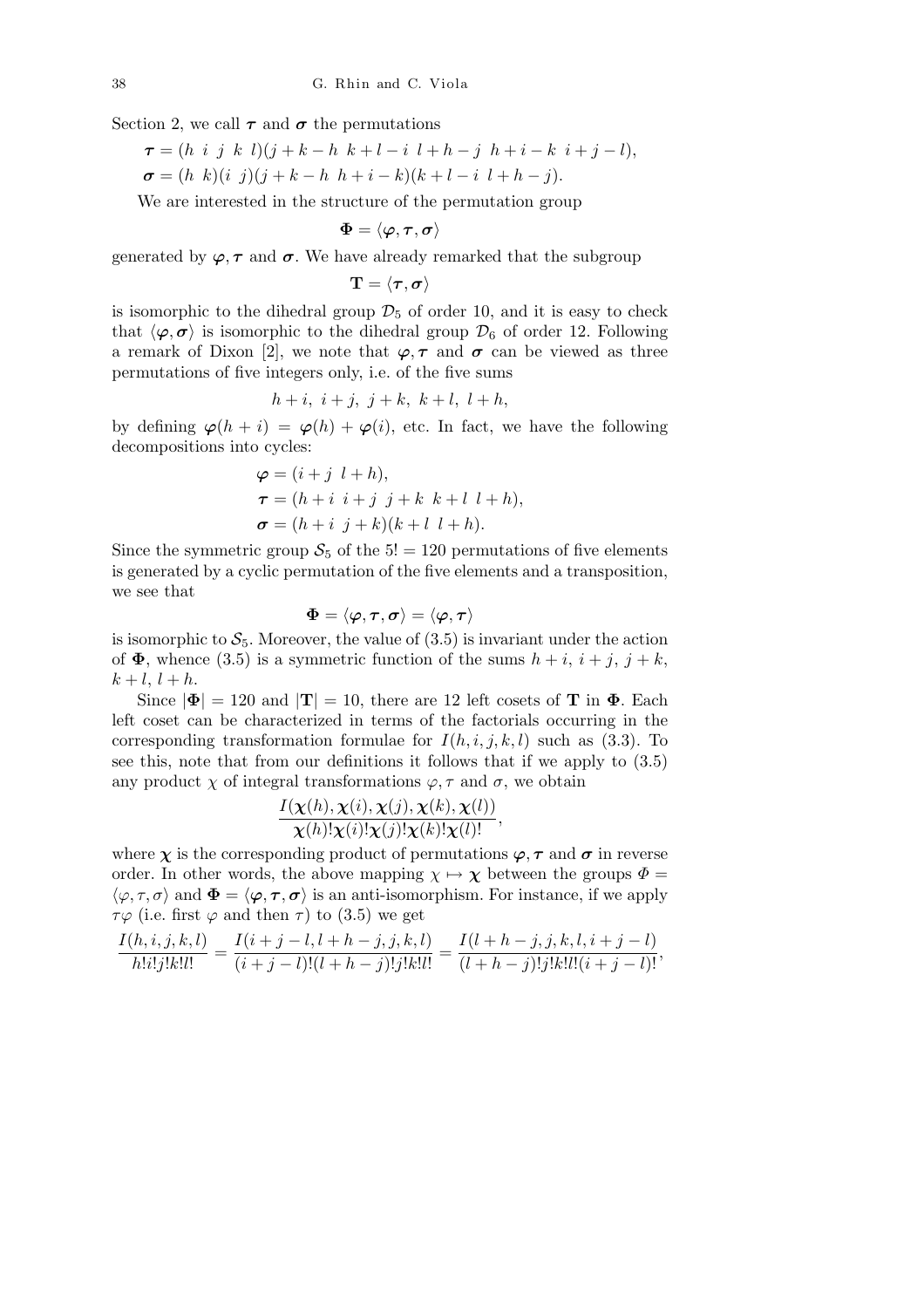and if we apply  $\varphi \tau$  (first  $\tau$  and then  $\varphi$ ) to  $(h, i, j, k, l)$  we find

$$
(h, i, j, k, l) \mapsto (i, j, k, l, h) \mapsto (l + h - j, j, k, l, i + j - l).
$$

Therefore, if for any  $g \in \mathbf{T} = \langle \tau, \sigma \rangle$  we apply  $\varphi g$  to  $(h, i, j, k, l)$ , we change both the numerator and the denominator of the right side of (3.4) by a suitable permutation of  $i+j-l$ ,  $l+h-j$ ,  $j, k, l$ . If the numerator is changed into an integral  $\tilde{I}$ , we obtain

$$
I(h, i, j, k, l) = \frac{h! \, i!}{(i+j-l)!(l+h-j)!} I(i+j-l, l+h-j, j, k, l)
$$
  
= 
$$
\frac{h! \, i!}{(i+j-l)!(l+h-j)!} \widetilde{I}.
$$

Thus we find the same factor

(3.6) 
$$
\frac{h! i!}{(i+j-l)!(l+h-j)!}
$$

for each of the ten elements of the left coset *ϕ***T**. Plainly the same argument applies to every left coset of **T** in **Φ**.

Since every element of  $\Phi = \langle \varphi, \tau \rangle$  is a suitable product of permutations each equal to  $\varphi$  or to  $\tau$ , since the value of (3.5) is invariant under the action of  $\Phi$  and moreover  $h + i = (i + j - l) + (l + h - j)$ , we see that in the transformation formulae for  $I(h, i, j, k, l)$  each factor of the type  $(3.6)$ corresponding to a left coset of **T** in  $\Phi$  is a quotient of factorials satisfying the following properties:

(i) The numerator and the denominator are products of the same number of factorials.

(ii) The integers occurring in the numerator belong to the set  $\{h, i, j, k, l\}$ and the integers in the denominator belong to  $\{j + k - h, k + l - i, l + h - j\}$  $j, h + i - k, i + j - l$ 

(iii) The sum of the integers in the numerator equals the sum of the integers in the denominator.

It is easy to see that the following elements of **Φ**:

(3.7) *u*, 
$$
\varphi
$$
,  $\tau\varphi$ ,  $\tau^2\varphi$ ,  $\tau^3\varphi$ ,  $\tau^4\varphi$ ,  $\varphi\tau\varphi$ ,  $\varphi\tau^2\varphi$ ,  $\varphi\tau^3\varphi$ ,  
 $\varphi\tau^4\varphi$ ,  $\tau^2\varphi\tau\varphi$ ,  $\varphi\tau^2\varphi\tau\varphi$ ,

where  $\iota$  denotes the identity, yield distinct factors of the type  $(3.6)$ , and hence are pairwise left-inequivalent mod **T**, i.e. representatives of all the 12 left cosets of **T** in **Φ**.

Let the permutations (3.7) be denoted by  $\chi_1, \chi_2, \ldots, \chi_{12}$  respectively. The corresponding transformation formulae for  $I(h, i, j, k, l)$  are the following: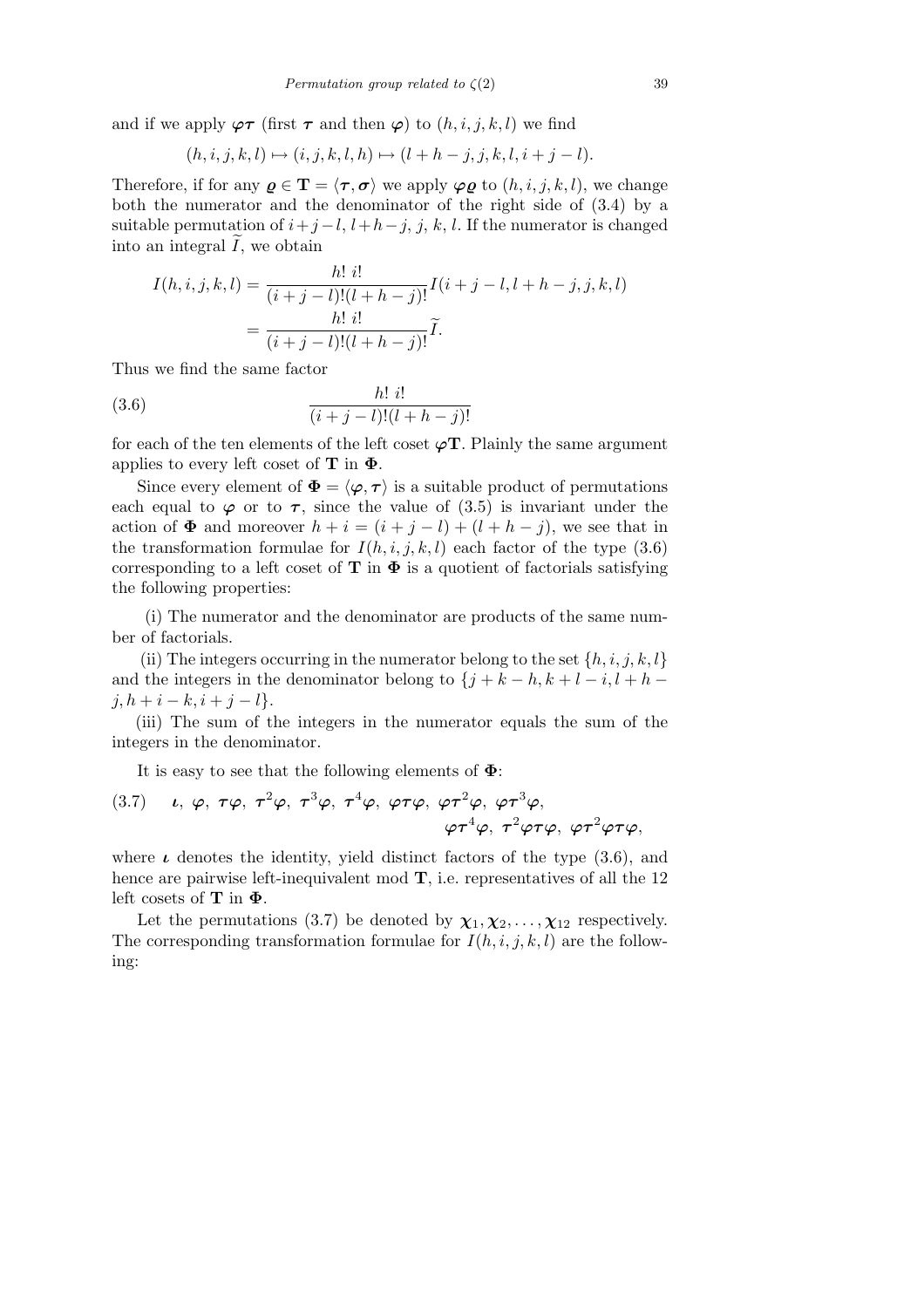$$
= I(h, i, j, k, l) \tag{X1}
$$

$$
= \frac{h!i!}{(i+j-l)!(l+h-j)!}I(i+j-l,l+h-j,j,k,l)
$$
\n(X2)

$$
= \frac{i!j!}{(j+k-h)!(h+i-k)!}I(j+k-h,h+i-k,k,l,h) \tag{X3}
$$

$$
= \frac{j!k!}{(k+l-i)!(i+j-l)!}I(k+l-i,i+j-l,l,h,i)
$$
\n
$$
(x_4)
$$

$$
= \frac{k!l!}{(l+h-j)!(j+k-h)!}I(l+h-j,j+k-h,h,i,j) \tag{X5}
$$

$$
= \frac{l!h!}{(h+i-k)!(k+l-i)!}I(h+i-k,k+l-i,i,j,k) \tag{X6}
$$

$$
= \frac{h!i!j!}{(k+l-i)!(h+i-k)!(i+j-l)!} \times I(k+l-i,h+i-k,k,l,i+j-l) \quad (\chi_7)
$$

$$
= \frac{i:j.k!}{(j+k-h)!(i+j-l)!(l+h-j)!} \times I(j+k-h,h,l,i+j-l,l+h-j) \quad (\chi_8)
$$

$$
= \frac{h!i!h!}{(k+l-i)!(i+j-l)!(l+h-j)!} \times I(i,k+l-i,i+j-l,l+h-j,j) \quad (\chi_9)
$$
  
l!h!i!

$$
= \frac{i!h!i!}{(h+i-k)!(j+k-h)!(l+h-j)!} \times I(h+i-k,j+k-h,l+h-j,j,k) \quad (\chi_{10})
$$
  
*j*!k!l!

$$
= \frac{j!k!i!}{(h+i-k)!(j+k-h)!(k+l-i)!} \times I(h+i-k,j+k-h,h,i,k+l-i) \quad (\chi_{11})
$$

$$
= \frac{h!i!j!k!l!}{(h+i-k,j+k-h,h,i,k+l-i)!} \quad (\chi_{11})
$$

$$
= \frac{(h+i-k)!(k+l-i)!(i+j-l)!(l+h-j)!(j+k-h)!}{\times I(h+i-k,k+l-i,i+j-l,l+h-j,j+k-h)}.
$$
\n
$$
(x_{12})
$$

Denote the integrals occurring in the above formulae by  $I^{(1)}, \ldots, I^{(12)}$ respectively. Let  $M^{(1)}, N^{(1)}$  be the integers (2.9), associated with  $I^{(1)}$  =  $I(h, i, j, k, l)$ , and for every  $r = 1, \ldots, 12$  let  $M^{(r)}, N^{(r)}$  be the corresponding integers associated with  $I^{(r)}$ . Thus we have, for  $1 \le r \le 12$ ,

$$
I^{(r)} = I(\boldsymbol{\chi}_r(h), \boldsymbol{\chi}_r(i), \boldsymbol{\chi}_r(j), \boldsymbol{\chi}_r(k), \boldsymbol{\chi}_r(l))
$$

*I*(*h, i, j, k, l*)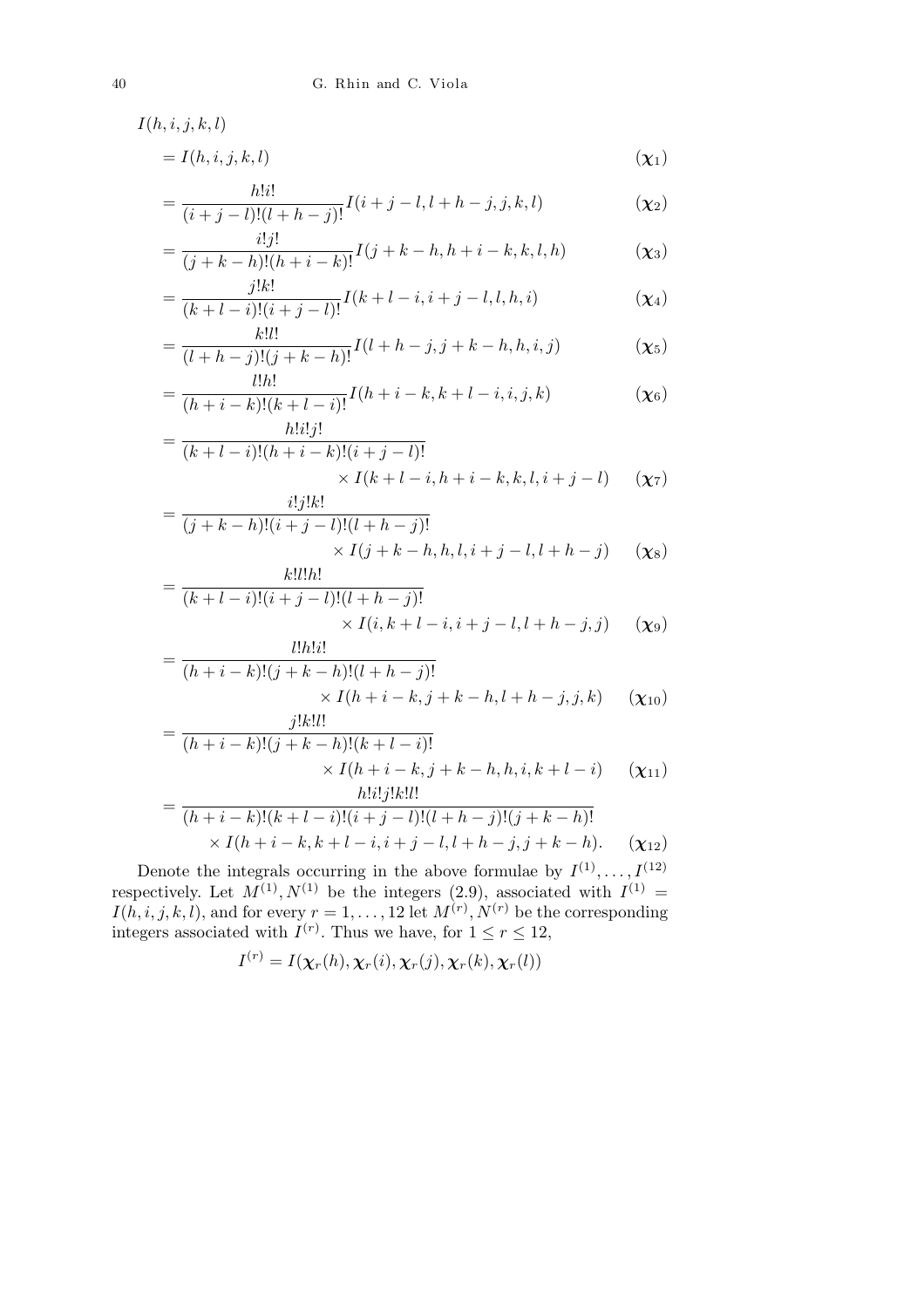and

$$
M^{(r)} = \max\{\chi_r(j+k-h), \ \chi_r(k+l-i), \ \chi_r(l+h-j),\\ \chi_r(h+i-k), \ \chi_r(i+j-l)\},
$$
  

$$
N^{(r)} = \max\{\tau_r(M^{(r)}), \ \min\{\tau_r^2(M^{(r)}), \ \tau_r^3(M^{(r)})\}, \ \tau_r^4(M^{(r)})\},
$$

where

$$
\boldsymbol{\tau_r} = \boldsymbol{\chi_r} \boldsymbol{\tau} \boldsymbol{\chi_r}^{-1}.
$$

Remark 3.1. As we have already noted, the natural mapping  $\Phi \to \Phi$ considered above is an anti-isomorphism. Hence, for any  $\chi \in \Phi$  and  $\varrho \in \mathbf{T}$ , the integral

(3.8) 
$$
I(\chi \varrho(h), \chi \varrho(i), \chi \varrho(j), \chi \varrho(k), \chi \varrho(l))
$$

is obtained by applying to

(3.9) 
$$
I(\mathbf{\chi}(h), \mathbf{\chi}(i), \mathbf{\chi}(j), \mathbf{\chi}(k), \mathbf{\chi}(l))
$$

the transformation  $\rho \in T = \langle \tau, \sigma \rangle$  corresponding to the permutation  $\rho$ . Since the  $M, N$  defined by  $(2.9)$  are the same for each of ten integrals equivalent under the action of the transformation group *T*, the same integers *M, N* are associated with the integrals  $(3.8)$  and  $(3.9)$ . Therefore, for every  $r =$  $1, \ldots, 12$  the pair  $M^{(r)}, N^{(r)}$  is associated with each of the ten integrals obtained by applying to  $(h, i, j, k, l)$  the elements of the left coset  $\chi_r$ **T**. Thus if for any given  $\chi \in \Phi$  we replace  $I^{(1)} = I(h, i, j, k, l)$  with

$$
I'^{(1)} = I(h', i', j', k', l') = I(\boldsymbol{\chi}(h), \boldsymbol{\chi}(i), \boldsymbol{\chi}(j), \boldsymbol{\chi}(k), \boldsymbol{\chi}(l)),
$$

and accordingly each  $I^{(r)}$  with

$$
I'^{(r)} = I(\mathbf{x}'_r(h'), \mathbf{x}'_r(i'), \mathbf{x}'_r(j'), \mathbf{x}'_r(k'), \mathbf{x}'_r(l')),
$$

where

$$
\chi'_r=\chi\chi_r\chi^{-1},
$$

we have

$$
I^{(r)} = I(\chi \chi_r(h), \chi \chi_r(i), \chi \chi_r(j), \chi \chi_r(k), \chi \chi_r(l)),
$$

and the permutations  $\chi \chi_1, \ldots, \chi \chi_{12}$  are pairwise left-inequivalent mod **T**. Hence the 12 pairs  $M^{(r)}$ ,  $N^{(r)}$  associated with  $I^{(r)}$   $(r = 1, \ldots, 12)$  are the pairs  $M^{(r)}$ ,  $N^{(r)}$  in a different order.

For the applications given in the next sections, we require the following

LEMMA 3.1. *There exists*  $s, 1 \leq s \leq 12$ , such that for every  $r = 1, \ldots, 12$ *we have*  $M^{(r)} \leq M^{(s)}$  *and*  $N^{(r)} \leq N^{(s)}$ *.* 

Proof. Since  
\n
$$
M^{(1)} = \max\{j + k - h, k + l - i, l + h - j, h + i - k, i + j - l\}
$$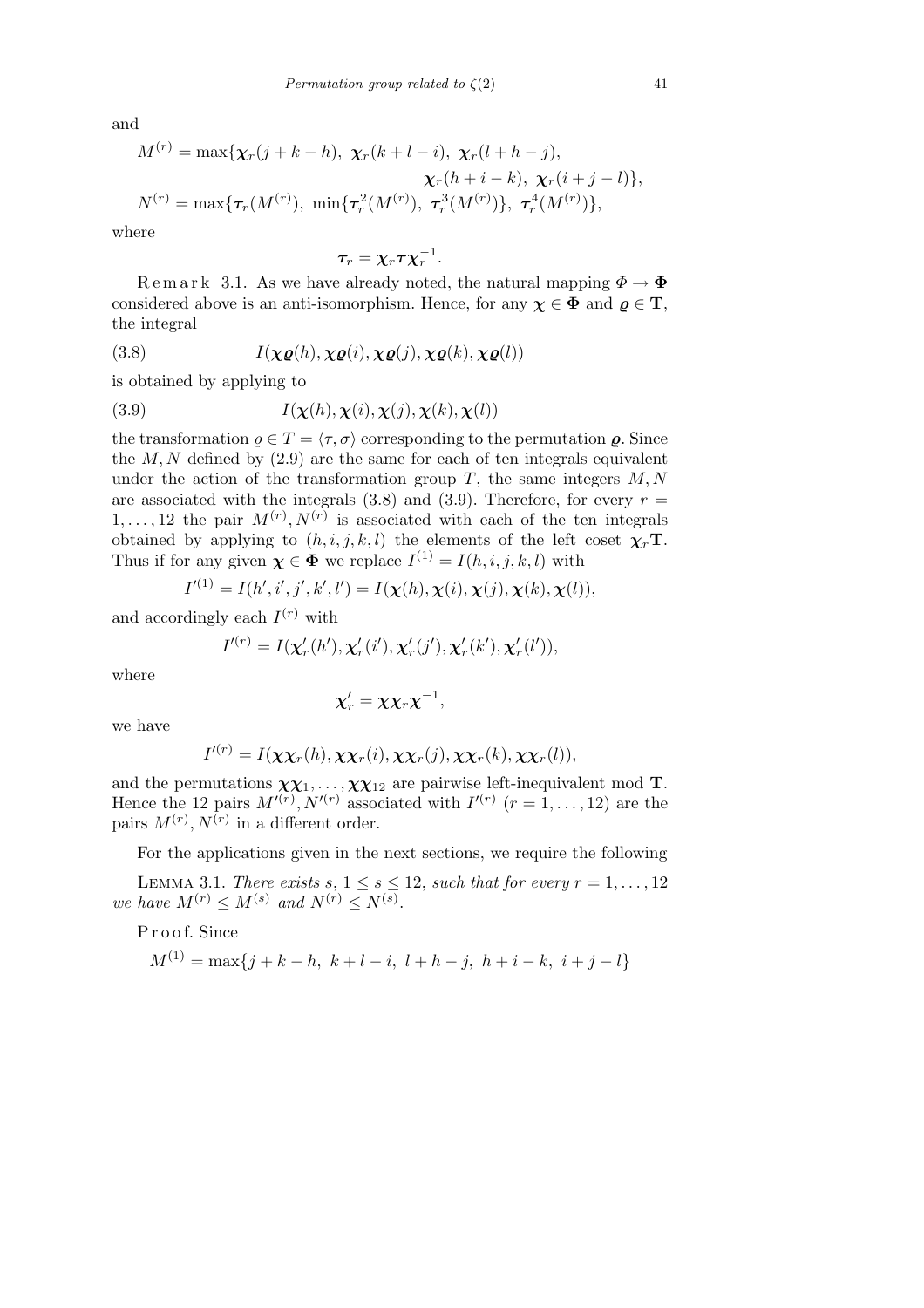and

$$
M^{(12)} = \max\{k, i, l, j, h\},\
$$

it is plain that

$$
M = \max_{1 \leq r \leq 12} M^{(r)} \\
= \max\{h, i, j, k, l, j + k - h, k + l - i, l + h - j, h + i - k, i + j - l\}.
$$

By Remark 3.1 we may assume with no loss of generality that

$$
M = \max_{1 \le r \le 12} M^{(r)} = i + j - l,
$$

for otherwise we should replace  $I^{(1)} = I(h, i, j, k, l)$  with  $I(\chi(h), \chi(i), \chi(j))$ , *x*(*k*)*, <i>x***</mark>(***l***)) for a permutation**  $\chi \in \Phi$  **such that**  $M = \chi(i + j - l)$ **.** 

From the expressions for  $M^{(1)}, \ldots, M^{(12)}$  we see that each of the integers h, i, j, k, l, j + k - h, k + l - i, l + h - j, h + i - k, i + j - l occurs exactly in six among  $M^{(1)}, \ldots, M^{(12)}$ . Let  $M^{(r_1)}, \ldots, M^{(r_6)}$  be those containing the maximal integer  $i + j - l$  in their expressions, whence

$$
M = M^{(r_1)} = \ldots = M^{(r_6)} = i + j - l,
$$

and let

$$
N = \max\{N^{(r_1)}, \ldots, N^{(r_6)}\}
$$

(we actually have  $\{r_1, \ldots, r_6\} = \{1, 3, 5, 6, 10, 11\}$ , but we do not need this information). In order to show that  $M, N$  is the maximal pair  $M^{(s)}, N^{(s)}$  we are seeking, we must prove that  $N^{(r)} \leq N$  for any  $r \neq r_1, \ldots, r_6$ .

If  $r = r_m$ ,  $1 \leq m \leq 6$ , we know that

$$
N \ge N^{(r_m)} \ge \max\{\tau_{r_m}(i+j-l), \ \tau_{r_m}^4(i+j-l)\},\
$$

where  $\tau_{r_m}(i+j-l)$  and  $\tau_{r_m}^4(i+j-l)$  are (cyclically) consecutive to  $i+j-l$ on either side in the expression for  $M^{(r_m)}$ . If we pick the integers consecutive to  $i + j - l$  in the expressions for  $M^{(r_1)}, \ldots, M^{(r_6)}$ , we see that

(3.10) 
$$
j + k - h, \ h + i - k, \ h, \ i, \ j, \ k \le N.
$$

Also, for any  $r \neq r_1, \ldots, r_6$  the expression for  $M^{(r)}$  contains exactly four among the integers

(3.11) 
$$
j + k - h, h + i - k, h, i, j, k.
$$

If the integer  $Q_r$  different from (3.11) in the expression for  $M^{(r)}$  satisfies  $Q_r \leq N$ , then  $N^{(r)} \leq M^{(r)} \leq N$ ; if  $Q_r > N$  then  $Q_r = M^{(r)}$  by (3.10), and

$$
N^{(r)} = \max\{\boldsymbol{\tau}_r(Q_r), \ \min\{\boldsymbol{\tau}_r^2(Q_r), \ \boldsymbol{\tau}_r^3(Q_r)\}, \ \boldsymbol{\tau}_r^4(Q_r)\}
$$

is the maximum of three integers among  $(3.11)$ , whence  $N^{(r)} < N$  by  $(3.10)$ .

We conclude this section with two conjectures.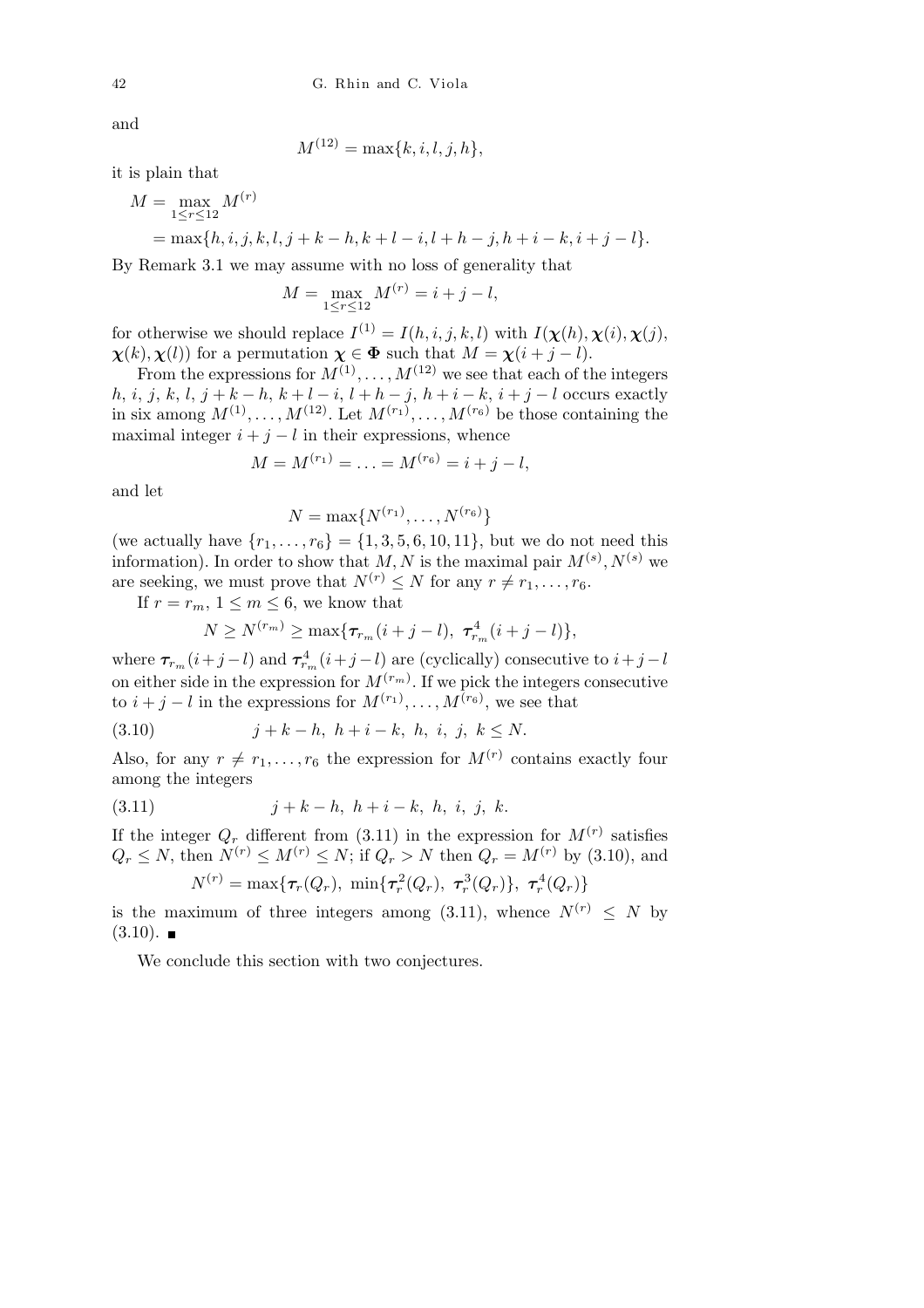CONJECTURE 3.1. Let  $h, i, j, k, l$  and  $h', i', j', k', l'$  be any non-negative *integers. If*

$$
I(h,i,j,k,l) = I(h',i',j',k',l'),
$$

*then there exists a permutation*  $\rho \in \mathbf{T} = \langle \tau, \sigma \rangle$  *such that* 

$$
h' = \varrho(h), \quad i' = \varrho(i), \quad j' = \varrho(j), \quad k' = \varrho(k), \quad l' = \varrho(l).
$$

CONJECTURE 3.2. Let  $h, i, j, k, l$  and  $h', i', j', k', l'$  be any non-negative *integers such that*

$$
j+k-h,\ k+l-i,\ l+h-j,\ h+i-k,\ i+j-l
$$

*and*

 $j' + k' - h', k' + l' - i', l' + h' - j', h' + i' - k', i' + j' - l'$ 

*are also non-negative. If*

$$
\frac{I(h,i,j,k,l)}{I(h',i',j',k',l')}\in\mathbb{Q},
$$

*then there exists a permutation*  $\chi \in \Phi = \langle \varphi, \tau, \sigma \rangle$  *such that* 

$$
h' = \chi(h), \quad i' = \chi(i), \quad j' = \chi(j), \quad k' = \chi(k), \quad l' = \chi(l).
$$

**4. The** *p***-adic valuation.** Given five non-negative integers  $h$ ,  $i$ ,  $j$ ,  $k$ ,  $l$ such that  $j + k - h$ ,  $k + l - i$ ,  $l + h - j$ ,  $h + i - k$ ,  $i + j - l$  are also nonnegative, we consider again the integrals  $I^{(1)}, \ldots, I^{(12)}$  obtained by applying to  $(h, i, j, k, l)$  the permutations  $(3.7)$ , and for every  $r = 1, \ldots, 12$  the pair  $M^{(r)}$ ,  $N^{(r)}$  associated with  $I^{(r)}$ , as is described in Section 3. By Remark 3.1 we may and shall assume, with no loss of generality, that the maximal pair  $M^{(s)}$ ,  $N^{(s)}$  considered in Lemma 3.1 is obtained for  $s = 1$ , for otherwise we should replace  $I^{(1)} = I(h, i, j, k, l)$  with

$$
I'^{(1)} = I(h', i', j', k', l') = I^{(s)} = I(\chi_s(h), \chi_s(i), \chi_s(j), \chi_s(k), \chi_s(l)).
$$

For  $r = 1, ..., 12$  and  $n = 1, 2, ...$  we define

$$
I_n^{(r)} = I(\boldsymbol{\chi}_r(h)n, \boldsymbol{\chi}_r(i)n, \boldsymbol{\chi}_r(j)n, \boldsymbol{\chi}_r(k)n, \boldsymbol{\chi}_r(l)n) = a_n^{(r)} - b_n^{(r)}\zeta(2),
$$

where  $\chi_r$  is the *r*th permutation in the list (3.7). By Theorem 2.2 we have  $b_n^{(r)} \in \mathbb{Z}$  and  $d_{M^{(r)}n} d_{N^{(r)}n} a_n^{(r)} \in \mathbb{Z}$ .

For brevity, we shall omit the superscript  $r = 1$  throughout. Thus, here and in the sequel we abbreviate

$$
I_n = I(hn, in, jn, kn, ln) = a_n - b_n \zeta(2),
$$

and we denote again by *M, N* the integers (2.9).

The transformation formula

$$
I(h, i, j, k, l) = \frac{h!i!}{(i+j-l)!(l+h-j)!}I(i+j-l, l+h-j, j, k, l)
$$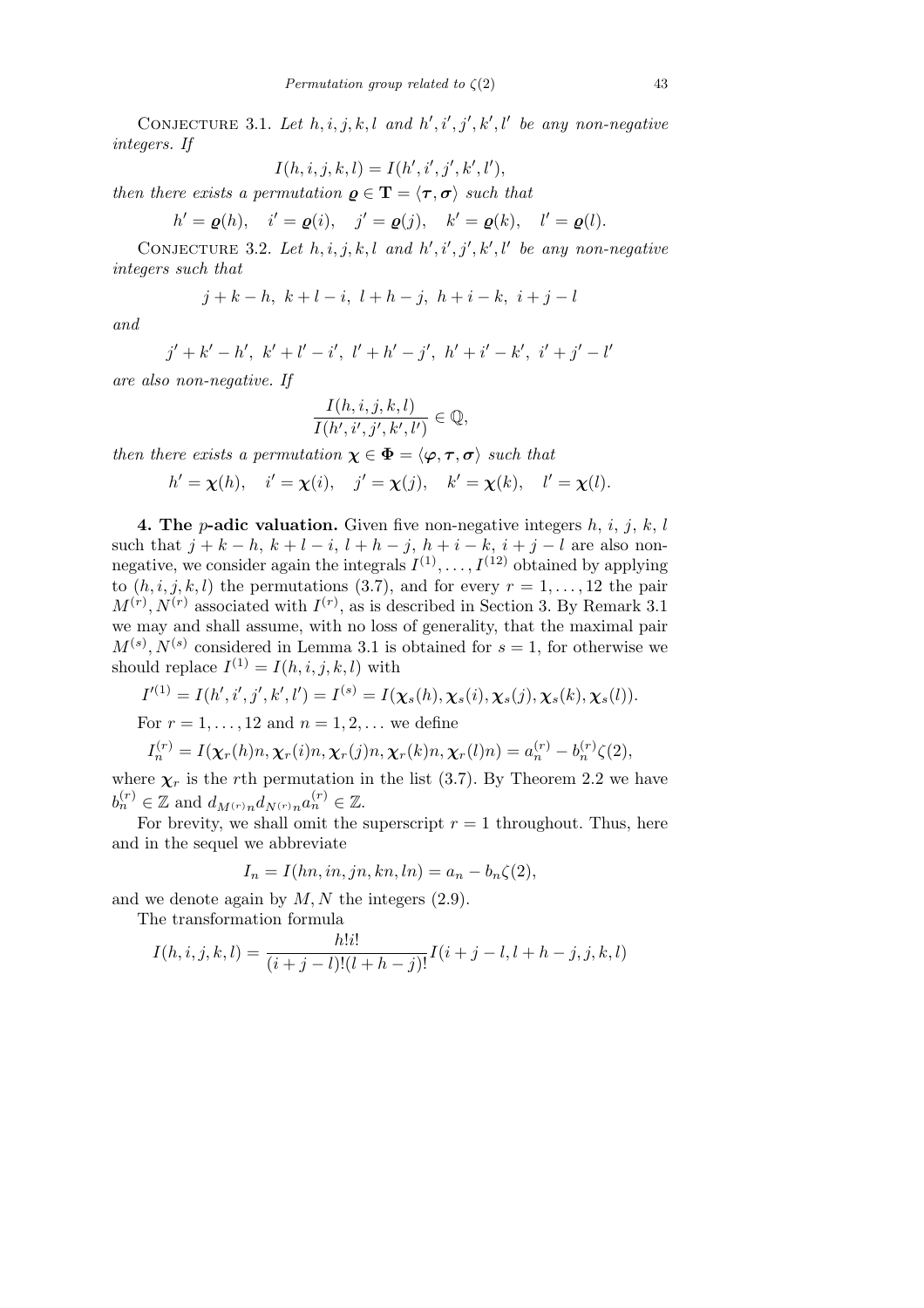given in Section 3, corresponding to the permutation  $\chi_2 = \varphi$ , yields

$$
I_n = a_n - b_n \zeta(2) = \frac{(hn)!(in)!}{((i+j-l)n)!((l+h-j)n)!} I_n^{(2)}
$$
  
= 
$$
\frac{(hn)!(in)!}{((i+j-l)n)!((l+h-j)n)!} (a_n^{(2)} - b_n^{(2)}\zeta(2)).
$$

It follows that

(4.1) 
$$
((i+j-l)n)!((l+h-j)n)!a_n = (hn)!(in)!a_n^{(2)}.
$$

Let  $d_{Mn}d_{Nn}a_n = A_n$  and  $d_{M^{(2)}n}d_{N^{(2)}n}a_n^{(2)} = A_n^{(2)}$ , whence  $A_n, A_n^{(2)} \in \mathbb{Z}$ . Multiplying (4.1) by  $d_{Mn}d_{Nn}$  we get

(4.2) 
$$
((i+j-l)n)!((l+h-j)n)!A_n = K(hn)!(in)!A_n^{(2)},
$$

where

$$
K = \frac{d_{Mn}d_{Nn}}{d_{M^{(2)}n}d_{N^{(2)}n}}
$$

is an integer since  $M^{(2)} \leq M$  and  $N^{(2)} \leq N$ .

For any prime *p* and any integer  $H > 0$  we denote by  $v_p(H)$  the *p*-adic valuation of  $H$ , i.e. the exponent of  $p$  in the factorization of  $H$  into prime powers. Define

$$
\alpha_p = v_p(((i+j-l)n)!((l+h-j)n)!)
$$
 and  $\beta_p = v_p((hn)!(in)!)$ .

We have

$$
v_p(H!) = \sum_{m \ge 1} \left[ \frac{H}{p^m} \right],
$$

whence  $v_p(H!) = [H/p]$  if  $p > \sqrt{H}$ . Since

$$
M = \max_{1 \le r \le 12} M^{(r)}
$$
  
= max{h, i, j, k, l, j + k - h, k + l - i, l + h - j, h + i - k, i + j - l},

for any prime *p* satisfying

(4.3) 
$$
p > \sqrt{Mn}
$$

we have

$$
\alpha_p = \left[\frac{(i+j-l)n}{p}\right] + \left[\frac{(l+h-j)n}{p}\right]
$$

and

$$
\beta_p = \left[\frac{hn}{p}\right] + \left[\frac{in}{p}\right].
$$

Let

$$
\omega = \{n/p\},\
$$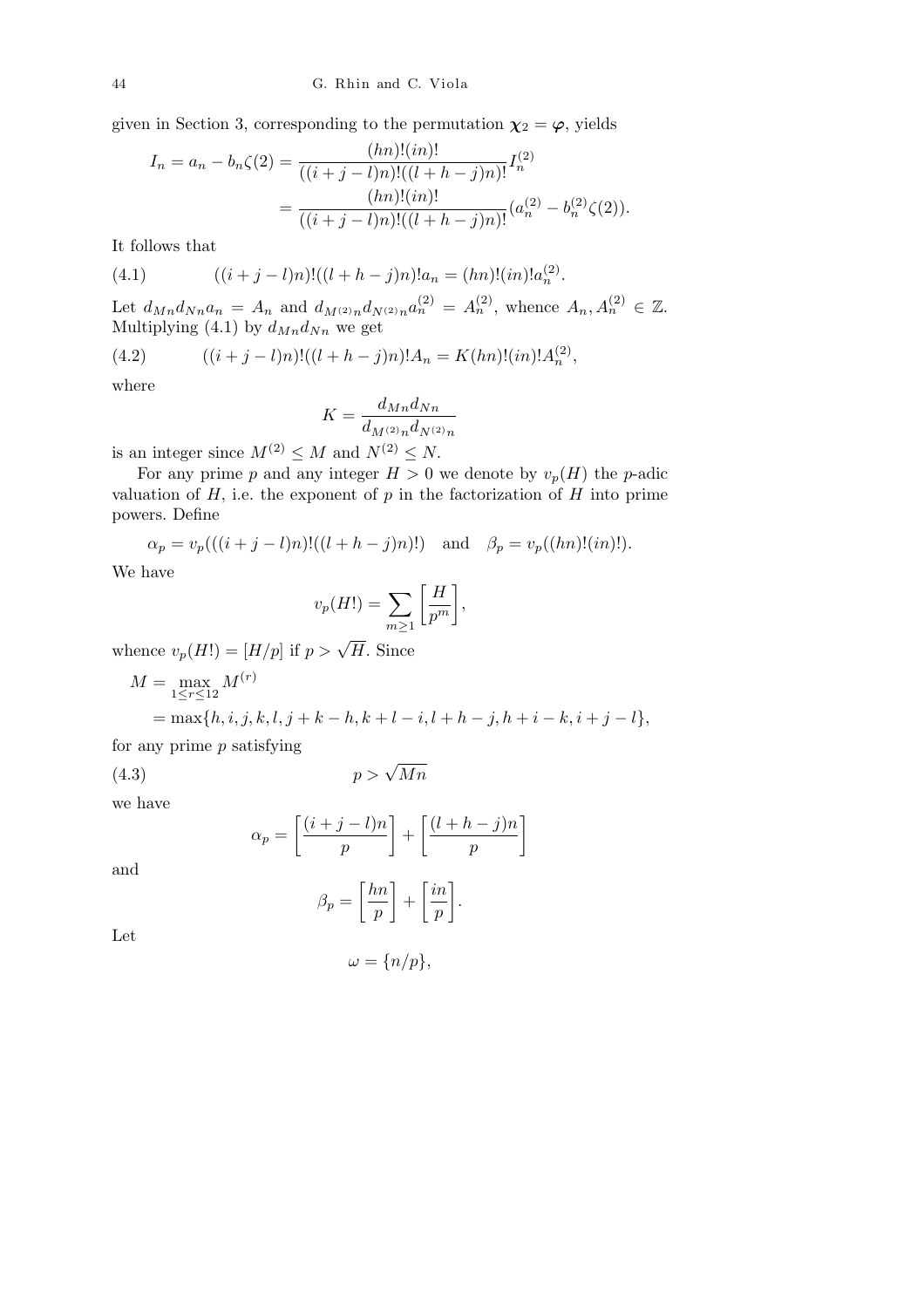where  $\{x\} = x - [x]$  denotes the fractional part of *x*. For any integer *H* we have

$$
\frac{Hn}{p} = H\left[\frac{n}{p}\right] + H\omega,
$$

whence

$$
\left[\frac{Hn}{p}\right] = H\left[\frac{n}{p}\right] + [H\omega].
$$

Therefore

$$
\alpha_p - \beta_p = [(i+j-l)\omega] + [(l+h-j)\omega] - [h\omega] - [i\omega].
$$

LEMMA 4.1. Let  $t, u, v, w \in \mathbb{R}$  *satisfy*  $t + u = v + w$ . Then

$$
-1 \leq [t] + [u] - [v] - [w] \leq 1.
$$

Proof. We have

$$
[t] + [u] - [v] - [w] = \{v\} + \{w\} - \{t\} - \{u\},\
$$

whence

$$
-2 < -\{t\} - \{u\} \le [t] + [u] - [v] - [w] \le \{v\} + \{w\} < 2.
$$

By Lemma 4.1 we have  $-1 \leq \alpha_p - \beta_p \leq 1$ . Hence, removing from (4.2) by Lemma 4.1 we have  $-1 \le \alpha_p - \beta_p \le 1$ . Hence, removing from<br>the primes  $p > \sqrt{Mn}$  dividing the factorials on both sides, we obtain

(4.4) 
$$
(p_1 \dots p_\lambda) P A_n = K(p'_1 \dots p'_{\lambda'}) P' A_n^{(2)},
$$

where  $p_1, \ldots, p_\lambda$  are the distinct primes satisfying (4.3) for which  $\alpha_p - \beta_p = 1$ , i.e.

$$
[h\omega] + [i\omega] < [(i+j-l)\omega] + [(l+h-j)\omega],
$$

 $p'_1, \ldots, p'_{\lambda'}$  are the distinct primes satisfying (4.3) for which  $\alpha_p - \beta_p = -1$ , i.e.

(4.5) 
$$
[(i+j-l)\omega] + [(l+h-j)\omega] < [h\omega] + [i\omega],
$$

and *P*, *P*<sup>*i*</sup> are products of primes  $\leq$ *Mn.*

From (4.4) we see that  $p'_1, \ldots, p'_{\lambda'}$  divide  $A_n$ . Therefore, any prime *p* satisfying (4.3) and (4.5) divides  $A_n$ .

The above argument applies to each of the transformation formulae in Section 3 corresponding to the permutations  $\chi_2, \chi_3, \chi_4, \chi_5, \chi_6$ . Thus we have proved the following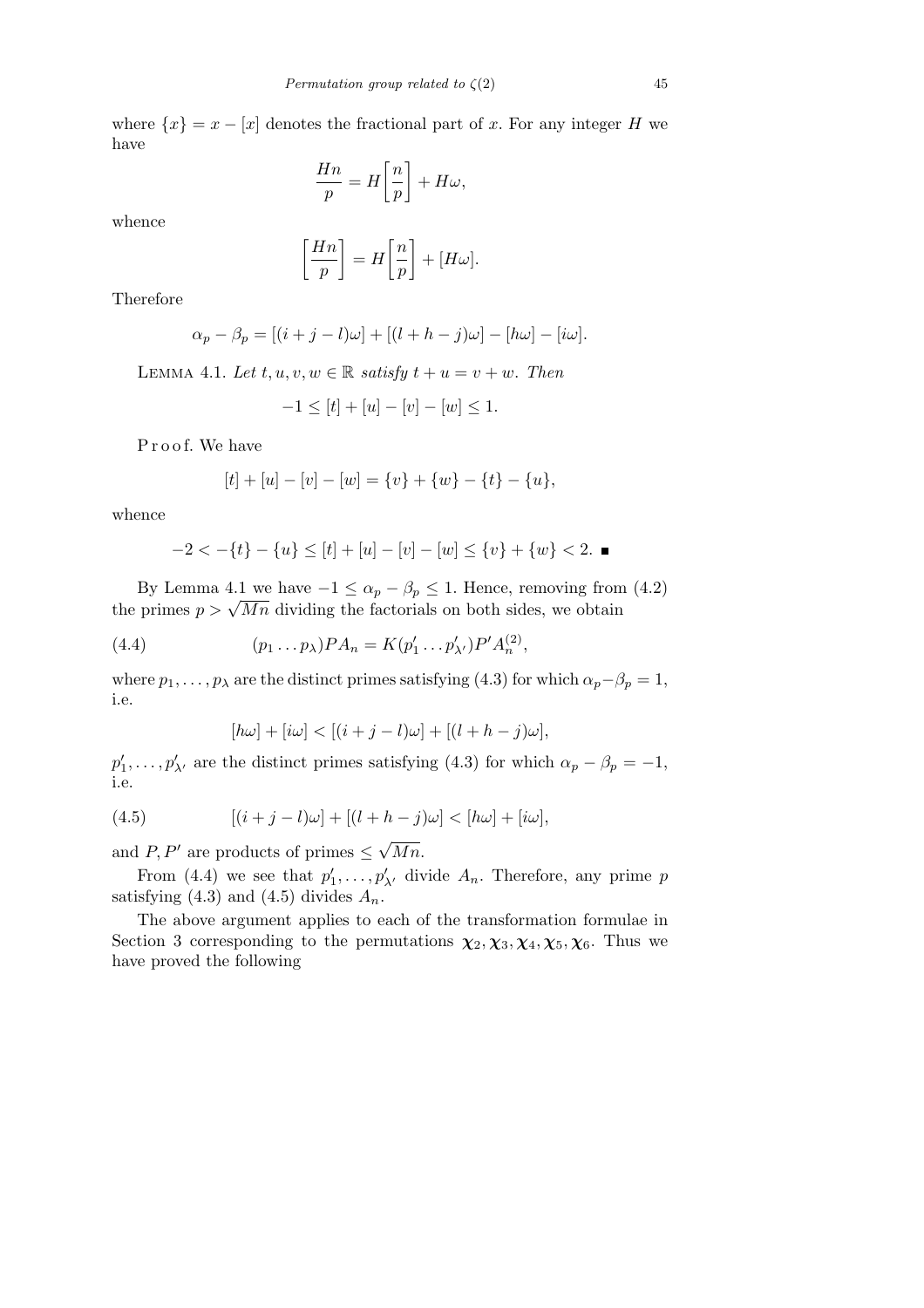THEOREM 4.1. Let  $\omega = \{n/p\}$ . Any prime  $p > \sqrt{Mn}$  satisfying at least *one of the following five inequalities*:

(4.6)  
\n
$$
[(i+j-l)\omega] + [(l+h-j)\omega] < [h\omega] + [i\omega],
$$
\n
$$
[(j+k-h)\omega] + [(h+i-k)\omega] < [i\omega] + [j\omega],
$$
\n
$$
[(k+l-i)\omega] + [(i+j-l)\omega] < [j\omega] + [k\omega],
$$
\n
$$
[(l+h-j)\omega] + [(j+k-h)\omega] < [k\omega] + [l\omega],
$$
\n
$$
[(h+i-k)\omega] + [(k+l-i)\omega] < [l\omega] + [h\omega],
$$

 $divides A_n = d_{Mn}d_{Nn}a_n$ .

We now consider the transformation formulae in Section 3 containing three factorials in the numerator and three in the denominator, e.g. the formula corresponding to the permutation  $\chi_7 = \varphi \tau \varphi$ . With notation similar to the above, we have

(4.7) 
$$
((k+l-i)n)!((h+i-k)n)!((i+j-l)n)!A_n = L(hn)!(in)!(jn)!A_n^{(7)},
$$

where  $A_n^{(7)} = d_{M^{(7)}n} d_{N^{(7)}n} a_n^{(7)}$  and  $L = d_{Mn} d_{Nn}/(d_{M^{(7)}n} d_{N^{(7)}n})$  are integers.

For any prime  $p > \sqrt{Mn}$  let

$$
\gamma_p = v_p(((k+l-i)n)!((h+i-k)n)!((i+j-l)n)!)
$$

and

$$
\delta_p = v_p((hn)!(in)!(jn)!),
$$

whence, as before,

$$
\gamma_p - \delta_p = [(k + l - i)\omega] + [(h + i - k)\omega] + [(i + j - l)\omega] - [h\omega] - [i\omega] - [j\omega]
$$
  
=  $V_1 + V_2$ ,

where

$$
V_1 = [(h + i - k)\omega] + [(k + l - i)\omega] - [l\omega] - [h\omega]
$$

and

$$
V_2 = [l\omega] + [(i+j-l)\omega] - [i\omega] - [j\omega]
$$

satisfy  $-1 \leq V_m \leq 1$  (*m* = 1, 2) by Lemma 4.1. Therefore  $-2 \leq \gamma_p - \delta_p \leq 2$ . Removing from (4.7) the primes  $p > \sqrt{Mn}$  dividing the factorials, we now Removing from (4.7) the primes  $p > \sqrt{Mn}$  dividing the factorials, we now have

(4.8) 
$$
(p_1 \dots p_\lambda)(q_1 \dots q_\mu)^2 P A_n = L(p'_1 \dots p'_{\lambda'}) (q'_1 \dots q'_{\mu'})^2 P' A_n^{(7)},
$$

where  $p_1, \ldots, p_\lambda; q_1, \ldots, q_\mu; p'_1, \ldots, p'_{\lambda'}; q'_1, \ldots, q'_{\mu'}$  are the distinct primes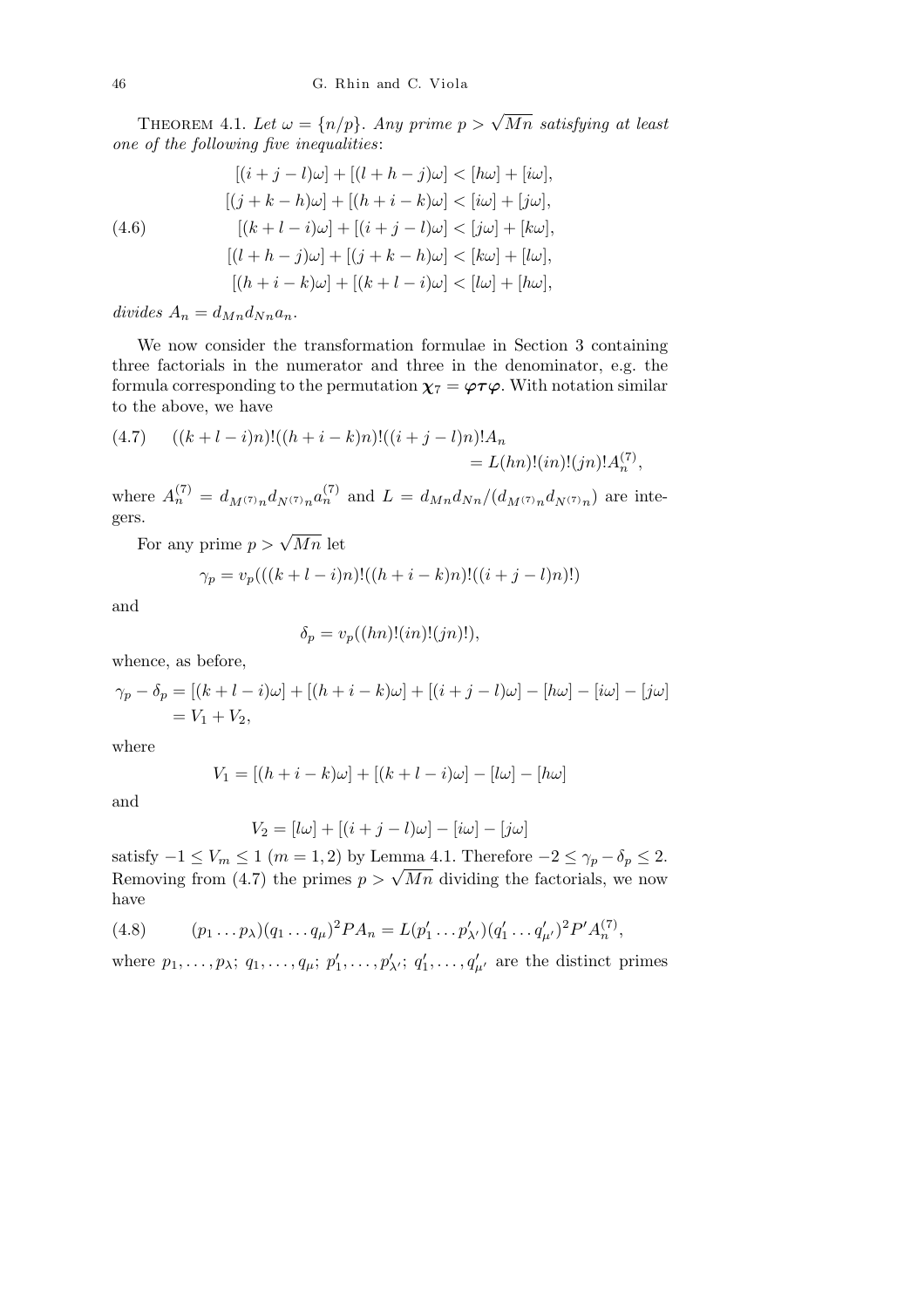satisfying (4.3) for which  $\gamma_p - \delta_p = 1, 2, -1, -2$  respectively, and *P*, *P<sup><i>i*</sup></sup> are products of primes  $\leq \sqrt{Mn}$ .

From (4.8) we see that  $p'_1, \ldots, p'_{\lambda'}$  and  $q'^2_1, \ldots, q'^2_{\mu'}$  divide  $A_n$ . Therefore, any prime  $p > \sqrt{Mn}$  for which  $\gamma_p - \delta_p < 0$ , i.e.

(4.9) 
$$
[(k+l-i)\omega] + [(h+i-k)\omega] + [(i+j-l)\omega] < [h\omega] + [i\omega] + [j\omega],
$$

divides  $A_n$ , and any prime  $p > \sqrt{Mn}$  for which  $\gamma_p - \delta_p = -2$  is such that  $p^2 \mid A_n$ . Note that the condition  $\gamma_p - \delta_p = -2$  is equivalent to  $V_1 = V_2 = -1$ , i.e. to

(4.10) 
$$
\begin{cases} [(h+i-k)\omega] + [(k+l-i)\omega] < [l\omega] + [h\omega], \\ [l\omega] + [(i+j-l)\omega] < [i\omega] + [j\omega]. \end{cases}
$$

It is easy to show that any prime *p* satisfying (4.9) must also satisfy at least one of (4.6), so that (4.9) yields no further primes besides those considered in Theorem 4.1. Hence  $(4.9)$ , as well as the similar inequalities given by the transformation formulae corresponding to the permutations  $\chi_8, \chi_9, \chi_{10}, \chi_{11}$ , can be disregarded. To prove this, let

$$
V_k = [(i + j - l)\omega] + [(l + h - j)\omega] - [h\omega] - [i\omega],
$$
  
\n
$$
V_l = [(j + k - h)\omega] + [(h + i - k)\omega] - [i\omega] - [j\omega],
$$
  
\n
$$
V_h = [(k + l - i)\omega] + [(i + j - l)\omega] - [j\omega] - [k\omega],
$$
  
\n
$$
V_i = [(l + h - j)\omega] + [(j + k - h)\omega] - [k\omega] - [l\omega],
$$
  
\n
$$
V_j = [(h + i - k)\omega] + [(k + l - i)\omega] - [l\omega] - [h\omega],
$$

whence

$$
\gamma_p - \delta_p = [(k + l - i)\omega] + [(h + i - k)\omega] + [(i + j - l)\omega] - [h\omega] - [i\omega] - [j\omega] = \frac{1}{2}(V_k + V_l + V_h - V_i + V_j).
$$

If (4.9) holds we have  $V_k + V_l + V_h + V_j < V_i$  where, by Lemma 4.1,  $V_k$ ,  $V_l$ ,  $V_h$ ,  $V_i$ ,  $V_j$  would be either 0 or 1 if all the inequalities (4.6) were false. Thus  $V_k = V_l = V_h = V_j = 0, V_i = 1$ , whence  $\gamma_p - \delta_p = \frac{1}{2}$  $\frac{1}{2}(V_k + V_l + V_h - V_i + V_j) =$ *−* 1  $\frac{1}{2}$ , a contradiction since  $\gamma_p - \delta_p$  is an integer. Hence (4.9) implies at least one of (4.6).

From (4.10) and the similar inequalities given by the transformation formulae corresponding to  $\chi_8, \chi_9, \chi_{10}, \chi_{11}$  we obtain the following

THEOREM 4.2. Let  $\omega = \{n/p\}$ . Any prime  $p > \sqrt{Mn}$  satisfying at least *one of the following five conditions*: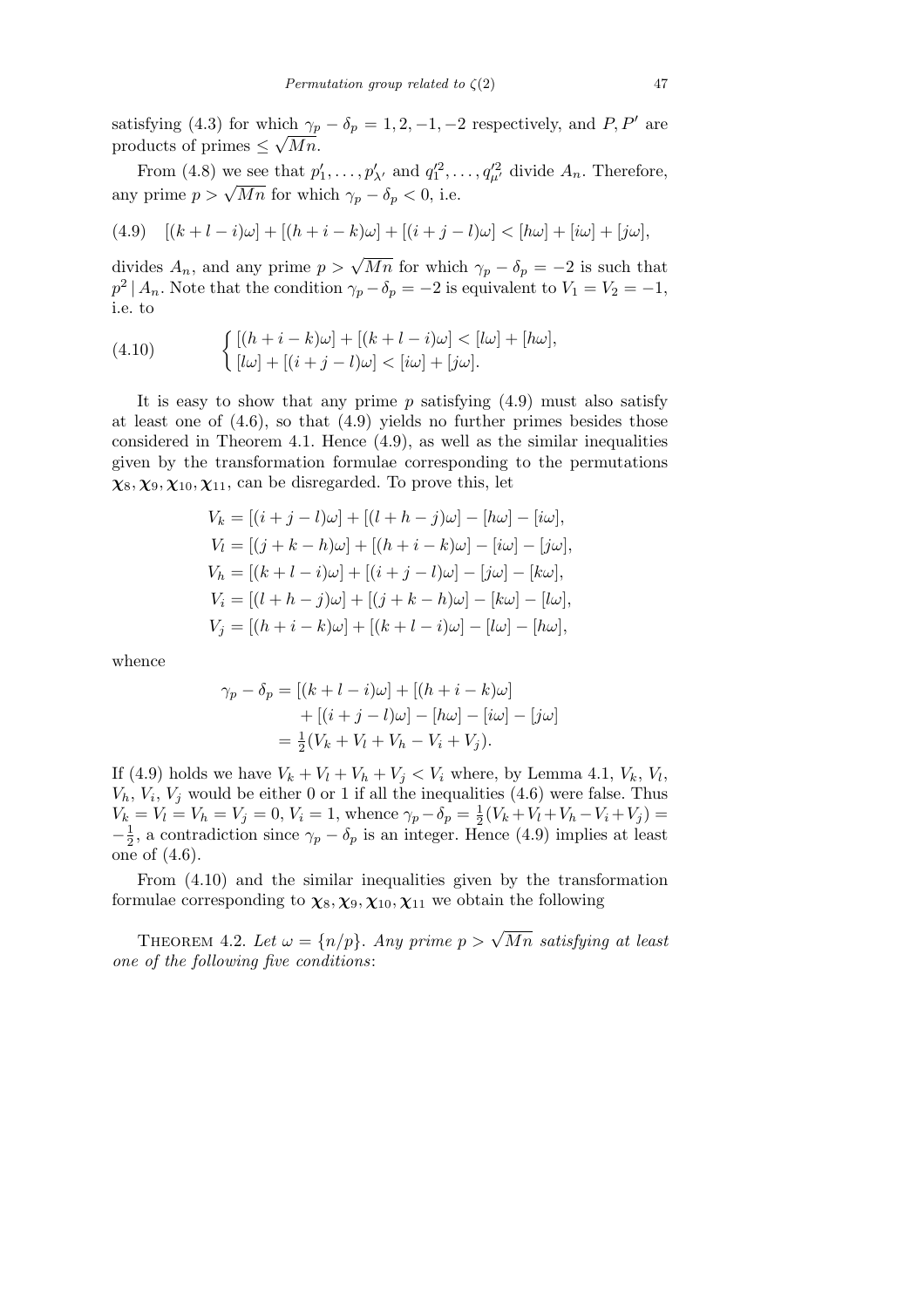$$
[(h+i-k)\omega] + [(k+l-i)\omega] < [l\omega] + [h\omega] \quad \text{and}
$$
\n
$$
[l\omega] + [(i+j-l)\omega] < [i\omega] + [j\omega],
$$
\n
$$
[(i+j-l)\omega] + [(l+h-j)\omega] < [h\omega] + [i\omega] \quad \text{and}
$$
\n
$$
[h\omega] + [(j+k-h)\omega] < [j\omega] + [k\omega],
$$
\n
$$
[(j+k-h)\omega] + [(h+i-k)\omega] < [i\omega] + [j\omega] \quad \text{and}
$$
\n
$$
[i\omega] + [(k+l-i)\omega] < [k\omega] + [l\omega],
$$
\n
$$
[(k+l-i)\omega] + [(i+j-l)\omega] < [j\omega] + [k\omega] \quad \text{and}
$$
\n
$$
[j\omega] + [(l+h-j)\omega] < [l\omega] + [h\omega],
$$
\n
$$
[(l+h-j)\omega] + [(j+k-h)\omega] < [k\omega] + [l\omega] \quad \text{and}
$$
\n
$$
[k\omega] + [(h+i-k)\omega] < [h\omega] + [i\omega],
$$

is such that  $p^2$  divides  $A_n = d_{Mn}d_{Nn}a_n$ .

Remark 4.1. If we apply the permutation  $\sigma$  to (4.11) we get the conditions:

$$
[(l+h-j)\omega] + [(j+k-h)\omega] < [k\omega] + [l\omega] \quad \text{and}
$$
\n
$$
[l\omega] + [(i+j-l)\omega] < [i\omega] + [j\omega],
$$
\n
$$
[(k+l-i)\omega] + [(i+j-l)\omega] < [j\omega] + [k\omega] \quad \text{and}
$$
\n
$$
[k\omega] + [(h+i-k)\omega] < [h\omega] + [i\omega],
$$
\n
$$
[(j+k-h)\omega] + [(h+i-k)\omega] < [i\omega] + [j\omega] \quad \text{and}
$$
\n
$$
[j\omega] + [(l+h-j)\omega] < [l\omega] + [h\omega],
$$
\n
$$
[(i+j-l)\omega] + [(l+h-j)\omega] < [h\omega] + [i\omega] \quad \text{and}
$$
\n
$$
[i\omega] + [(k+l-i)\omega] < [k\omega] + [l\omega],
$$
\n
$$
[(h+i-k)\omega] + [(k+l-i)\omega] < [l\omega] + [h\omega] \quad \text{and}
$$
\n
$$
[h\omega] + [(j+k-h)\omega] < [j\omega] + [k\omega],
$$

which are easily seen to be equivalent to  $(4.11)$ , since the decomposition  $\gamma_p - \delta_p = V'_1 + V'_2$ , with

$$
V_1' = [(k + l - i)\omega] + [(i + j - l)\omega] - [j\omega] - [k\omega]
$$

and

$$
V_2' = [k\omega] + [(h+i-k)\omega] - [h\omega] - [i\omega],
$$

shows that the first of  $(4.11)$  is equivalent to the second of  $(4.12)$ , and similarly for the other conditions. Hence Theorem 4.2, as well as Theorem 4.1, is invariant under the actions of *τ* and *σ.*

We finally consider the last transformation formula corresponding to the we nnany consider the last transformation<br>permutation  $\chi_{12}$ . For any prime  $p > \sqrt{Mn}$  let

$$
\varepsilon_p = v_p(((h+i-k)n)!((k+l-i)n)!((i+j-l)n)!((l+h-j)n)!((j+k-h)n)!))
$$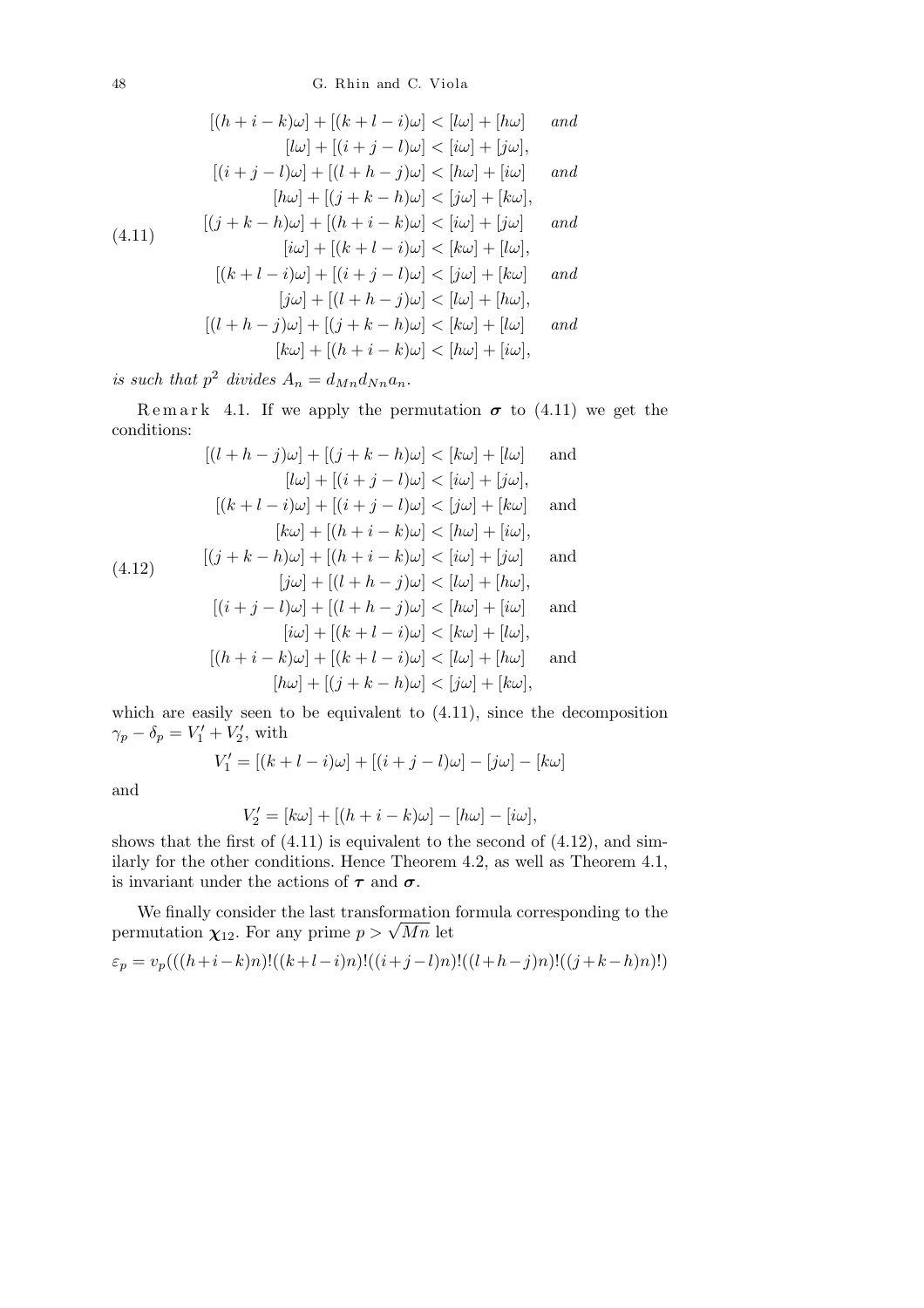and

$$
\zeta_p = v_p((hn)!(in)!(jn)!(kn)!(ln)!),
$$

whence

$$
\varepsilon_p - \zeta_p = [(h + i - k)\omega] + [(k + l - i)\omega] + [(i + j - l)\omega] + [(l + h - j)\omega] + [(j + k - h)\omega] - [h\omega] - [i\omega] - [j\omega] - [k\omega] - [l\omega] = \frac{1}{2}(V_k + V_l + V_h + V_i + V_j).
$$

By Lemma 4.1 we have  $-\frac{5}{2} \leq \frac{1}{2}$  $\frac{1}{2}(V_k + V_l + V_h + V_i + V_j) \leq \frac{5}{2}$  $\frac{5}{2}$ . Since  $\varepsilon_p - \zeta_p$ is an integer, we get  $-2 \leq \varepsilon_p - \zeta_p \leq 2$ . If all the inequalities (4.6) are false we have  $\varepsilon_p - \zeta_p = \frac{1}{2}$  $\frac{1}{2}(V_k + V_l + V_h + V_i + V_j) \geq 0$ . Hence any prime *p* for which  $\varepsilon_p - \zeta_p < 0$  satisfies at least one of (4.6). If  $\varepsilon_p - \zeta_p = -2$  we get  $V_k + V_l + V_h + V_i + V_j = -4$  whence, by Lemma 4.1, four among  $V_k$ ,  $V_l$ ,  $V_h$ , *V<sub>i</sub>*, *V<sub>j</sub>* are  $-1$  and the remaining one is 0. If e.g.  $V_k = V_l = V_h = V_j = -1$ ,  $V_i = 0$ , we obtain  $\gamma_p - \delta_p = \frac{1}{2}$  $\frac{1}{2}(V_k + V_l + V_h - V_i + V_j) = -2$ , and we have seen that this condition is equivalent to (4.10), i.e. to the first of (4.11). In a similar manner, any other case where  $\varepsilon_p - \zeta_p = -2$  implies one of (4.11). Hence the transformation formula corresponding to  $\chi_{12}$  yields no further primes besides those given by Theorems 4.1 and 4.2.

We now follow Hata's method (see [7], Section 5) to define an integer *D<sub>n</sub>* such that  $D_n | d_{M_n} d_{N_n}$  and  $D_n a_n \in \mathbb{Z}$ . To this purpose, however, we employ our Theorems 4.1 and 4.2 in place of Hata's analysis of the *p*-adic valuation of binomial coefficients.

Let  $\Omega$  be the set of  $\omega \in [0,1)$  satisfying at least one of the inequalities (4.6), and let  $\Omega'$  be the set of  $\omega \in [0,1)$  satisfying at least one of the conditions (4.11). Since each of (4.11) implies one of (4.6), we have  $\Omega' \subset \Omega$ . Clearly *Ω* and *Ω*<sup>*f*</sup> are unions of finitely many intervals  $[\alpha_q, \beta_q)$ , where each  $\alpha_q$  or each  $\beta_q$  is a rational number whose denominator divides at least one of the integers h, i, j, k, l, j + k - h, k + l - i, l + h - j, h + i - k, i + j - l.

Again we assume that the maximal pair  $M^{(s)}$ ,  $N^{(s)}$  considered in Lemma 3.1 is  $M^{(1)} = M$ ,  $N^{(1)} = N$ .

LEMMA 4.2. *If*  $\omega \in \Omega$  *then*  $\omega \geq 1/M$ . *If*  $\omega \in \Omega'$  *then*  $\omega \geq 1/N$ .

P r o o f. Since

$$
M = \max\{j + k - h, k + l - i, l + h - j, h + i - k, i + j - l\} = \max_{1 \le r \le 12} M^{(r)}
$$
  
= 
$$
\max\{h, i, j, k, l, j + k - h, k + l - i, l + h - j, h + i - k, i + j - l\},\
$$

for any  $\omega$  satisfying  $\omega < 1/M$  we have

$$
\omega < \frac{1}{M} \le \min\bigg\{\frac{1}{h}, \frac{1}{i}, \frac{1}{j}, \frac{1}{k}, \frac{1}{l}\bigg\},\
$$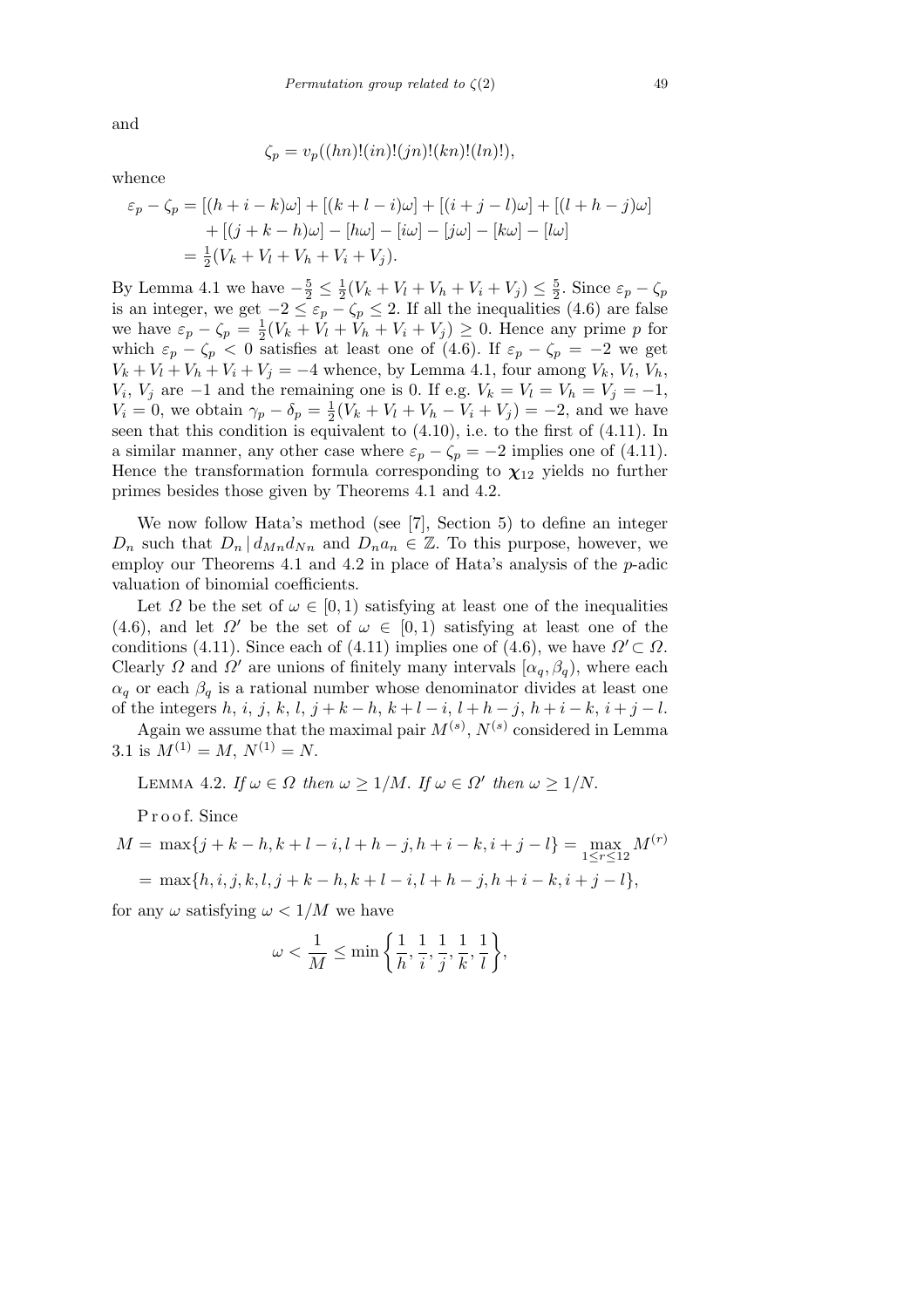whence

$$
[h\omega] = [i\omega] = [j\omega] = [k\omega] = [l\omega] = 0.
$$

Therefore all the inequalities (4.6) are false, and we get  $\omega \notin \Omega$ .

Take now any  $\omega$  satisfying  $\omega < 1/N$ . As in the proof of Lemma 3.1 we may assume with no loss of generality that  $M = i + j - l$ . For otherwise we should replace *h, i, j, k, l* with  $\tau^{m}(h)$ ,  $\tau^{m}(i)$ ,  $\tau^{m}(j)$ ,  $\tau^{m}(k)$ ,  $\tau^{m}(l)$  respectively, where *m* is such that  $M = \tau^m(i+j-l)$ , and this leaves unchanged the pair  $M, N$  as well as the sets  $\Omega$  and  $\Omega'$ . By (3.10) we have

$$
\omega < \frac{1}{N} \le \min\left\{\frac{1}{h}, \frac{1}{i}, \frac{1}{j}, \frac{1}{k}\right\},\
$$

whence

$$
[h\omega] = [i\omega] = [j\omega] = [k\omega] = 0.
$$

Therefore

$$
[l\omega] + [(i+j-l)\omega] \ge [i\omega] + [j\omega] = 0,
$$
  
\n
$$
[h\omega] + [(j+k-h)\omega] \ge [j\omega] + [k\omega] = 0,
$$
  
\n
$$
[(j+k-h)\omega] + [(h+i-k)\omega] \ge [i\omega] + [j\omega] = 0,
$$
  
\n
$$
[(k+l-i)\omega] + [(i+j-l)\omega] \ge [j\omega] + [k\omega] = 0,
$$
  
\n
$$
[k\omega] + [(h+i-k)\omega] \ge [h\omega] + [i\omega] = 0.
$$

Thus all the conditions (4.11) are false, whence  $\omega \notin \Omega'$ .

We now define

$$
\Delta_n = \prod_{\substack{p > \sqrt{Mn} \\ \{n/p\} \in \Omega}} p, \quad \Delta'_n = \prod_{\substack{p > \sqrt{Mn} \\ \{n/p\} \in \Omega'}} p \quad (n = 1, 2, \ldots),
$$

where *p* denotes a prime. From Theorems 4.1 and 4.2 it follows that (4.13)  $\Delta_n \Delta'_n | A_n$ .

If  $p | \Delta_n$  we have  $\omega = \{n/p\} \in \Omega$ , whence  $\omega \geq 1/M$  by Lemma 4.2. Therefore  $n/p \geq \omega \geq 1/M$ ,  $p \leq Mn$ ,  $p \mid d_{Mn}$ . Hence

$$
(4.14) \t\t \t\t \Delta_n \, | \, d_{Mn}.
$$

Similarly, if  $p | \Delta'_n$  then  $\omega = \{n/p\} \in \Omega'$ , whence  $n/p \geq \omega \geq 1/N$  again by Lemma 4.2, and we have  $p \leq Nn$ ,  $p \mid d_{Nn}$ . Hence

$$
(4.15)\qquad \qquad \Delta'_n\,|\,d_{Nn}.
$$

Thus, if we define

(4.16) 
$$
D_n = \frac{d_{Mn} d_{Nn}}{\Delta_n \Delta'_n},
$$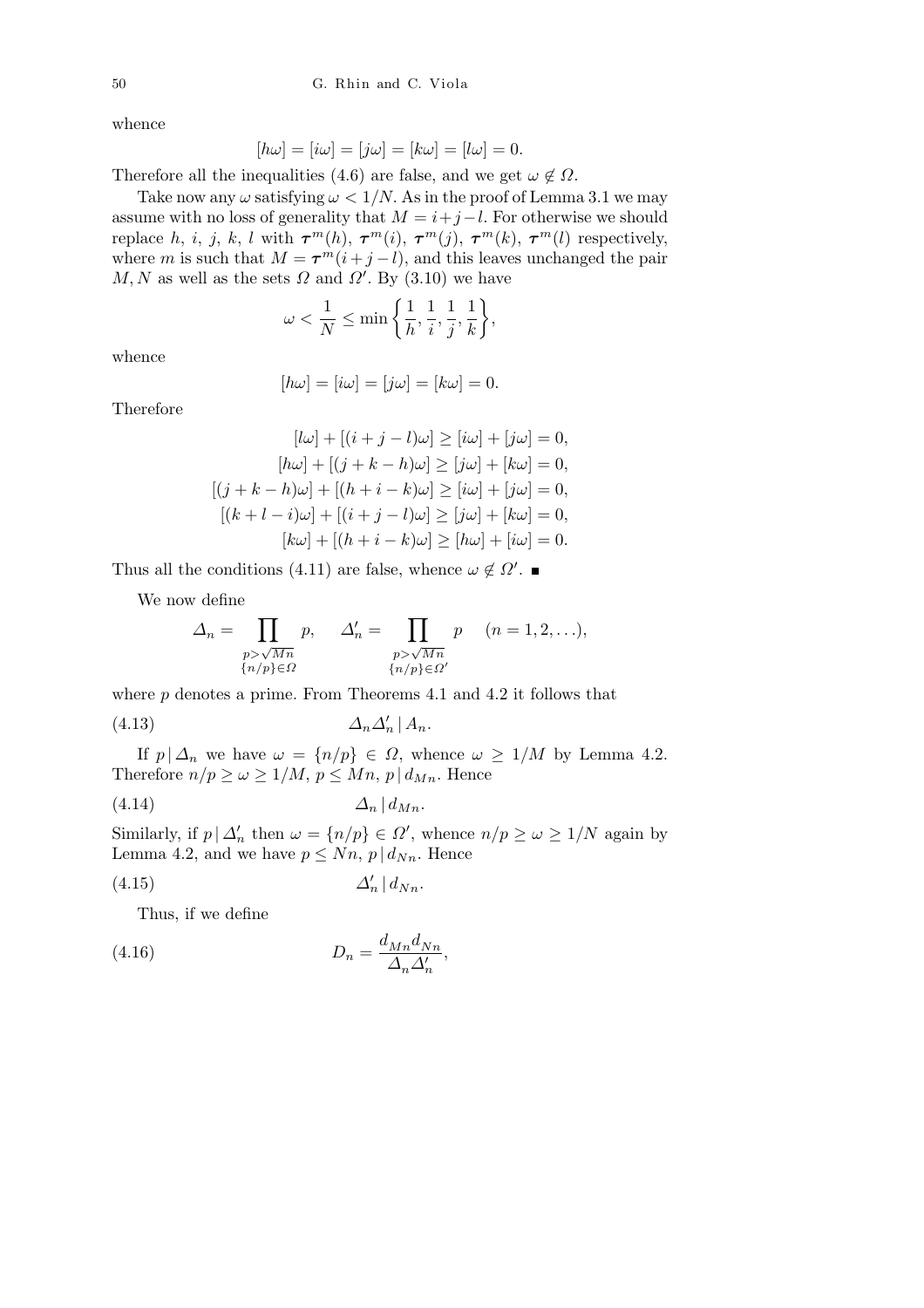we have  $D_n \in \mathbb{Z}$  and  $D_n | d_{Mn} d_{Nn}$  by (4.14) and (4.15), and

$$
D_n a_n = \frac{A_n}{\Delta_n \Delta'_n} \in \mathbb{Z}
$$

by (4.13).

In order to get from this an irrationality measure of  $\zeta(2)$ , we recall the following well-known lemma (see [8], Lemma 4):

LEMMA 4.3. Let  $\alpha \in \mathbb{R}$ *, and let*  $(r_n)$ *,*  $(s_n)$  *be sequences of integers satisfying*

$$
\lim_{n \to \infty} \frac{1}{n} \log |r_n - s_n \alpha| = -R
$$

*and*

$$
\limsup_{n \to \infty} \frac{1}{n} \log |s_n| \le S
$$

*for some positive numbers R and S. Then*

$$
\mu(\alpha) \le \frac{S}{R} + 1.
$$

Since

$$
D_n I_n = D_n a_n - D_n b_n \zeta(2)
$$

with  $D_n$ ,  $b_n$  and  $D_n a_n$  integers, we apply Lemma 4.3 with

$$
r_n = D_n a_n, \quad s_n = D_n b_n.
$$

Thus we need

$$
\lim_{n \to \infty} \frac{1}{n} \log D_n, \quad \lim_{n \to \infty} \frac{1}{n} \log I_n, \quad \limsup_{n \to \infty} \frac{1}{n} \log |b_n|.
$$

Since  $d_{Mn}d_{Nn} = \exp((M+N)n + o(n))$  by the prime number theorem, we have by  $(4.16)$ 

$$
\lim_{n \to \infty} \frac{1}{n} \log D_n = M + N - \lim_{n \to \infty} \frac{1}{n} \log \Delta_n - \lim_{n \to \infty} \frac{1}{n} \log \Delta'_n.
$$

As is shown by Hata (see [6] and [7]), the last two limits exist and can be easily computed by means of

$$
\psi(x) = \frac{\Gamma'(x)}{\Gamma(x)},
$$

the logarithmic derivative of the Euler gamma-function. The result is

$$
\lim_{n \to \infty} \frac{1}{n} \log \Delta_n = \int_{\Omega} d\psi(x), \quad \lim_{n \to \infty} \frac{1}{n} \log \Delta_n' = \int_{\Omega'} d\psi(x).
$$

Therefore

(4.17) 
$$
\lim_{n \to \infty} \frac{1}{n} \log D_n = M + N - \left( \int_{\Omega} d\psi(x) + \int_{\Omega'} d\psi(x) \right).
$$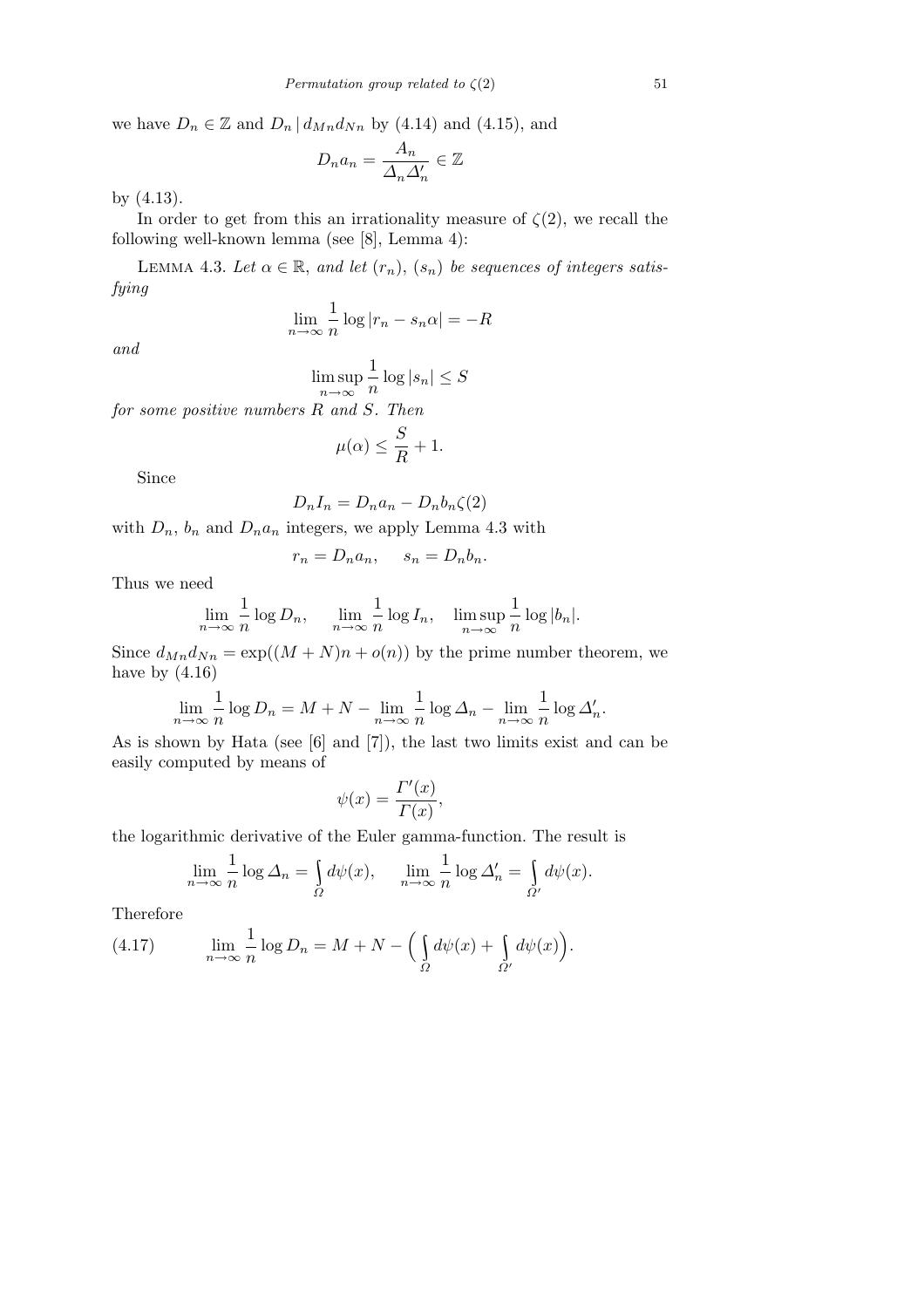**5. The irrationality measure of**  $\zeta(2)$ . We now evaluate

$$
\lim_{n \to \infty} \frac{1}{n} \log I_n, \quad \limsup_{n \to \infty} \frac{1}{n} \log |b_n|,
$$

under the assumption that the integers  $h$ ,  $i$ ,  $j$ ,  $k$ ,  $l$ ,  $j + k - h$ ,  $k + l - i$ ,  $l + h - j$ ,  $h + i - k$ ,  $i + j - l$  are all strictly positive. Since

$$
I_n = I(hn, in, jn, kn, ln) = \iint_{0}^{1} \left( \frac{x^h (1-x)^i y^k (1-y)^j}{(1-xy)^{i+j-l}} \right)^n \frac{dx dy}{1-xy},
$$

it is plain that

(5.1) 
$$
\lim_{n \to \infty} \frac{1}{n} \log I_n = \max_{0 < x, y < 1} \log \frac{x^h (1-x)^i y^k (1-y)^j}{(1-xy)^{i+j-l}}
$$

Note that the maximum exists, since by the assumption  $h, i, j, k, l > 0$  the function

*.*

(5.2) 
$$
f(x,y) = \frac{x^h(1-x)^iy^k(1-y)^j}{(1-xy)^{i+j-l}}
$$

is continuous on the compact square  $[0, 1] \times [0, 1]$ , zero on the boundary and positive inside.

From Lemma 2.6 we get, for any  $\rho_1, \rho_2 > 0$  and any *n*,

$$
\frac{1}{n}\log|b_n| \le \log\frac{\varrho_1^h(1+\varrho_1)^i(1/\varrho_1+\varrho_2)^k(1+1/\varrho_1+\varrho_2)^j}{(\varrho_1\varrho_2)^{i+j-l}}
$$

$$
= \log\frac{(1+\varrho_1)^i(1+\varrho_1\varrho_2)^k(1+\varrho_1+\varrho_1\varrho_2)^j}{\varrho_1^{j+k-h}(\varrho_1\varrho_2)^{i+j-l}}.
$$

Thus, denoting  $\rho_1 = u$ ,  $\rho_1 \rho_2 = v$ , we obtain

$$
\limsup_{n \to \infty} \frac{1}{n} \log |b_n| \le \min_{u,v > 0} \log \frac{(1+u)^i (1+v)^k (1+u+v)^j}{u^{j+k-h} v^{i+j-l}}.
$$

Again by our assumption the minimum exists, since the function

(5.3) 
$$
\frac{(1+u)^{i}(1+v)^{k}(1+u+v)^{j}}{u^{j+k-h}v^{i+j-l}}
$$

is easily seen to be large outside a compact subset of  $\{u > 0, v > 0\}$ .

If we make the change of variables  $u = -x$ ,  $v = xy - 1$ , the function (5.3) becomes

$$
(-1)^{h+i+j+k+l}\,\frac{x^h(1-x)^iy^k(1-y)^j}{(1-xy)^{i+j-l}}.
$$

Therefore

(5.4) 
$$
\limsup_{n \to \infty} \frac{1}{n} \log |b_n| \leq \min_{\substack{x,y < 0 \\ xy > 1}} \log \left| \frac{x^h (1-x)^i y^k (1-y)^j}{(1-xy)^{i+j-l}} \right|.
$$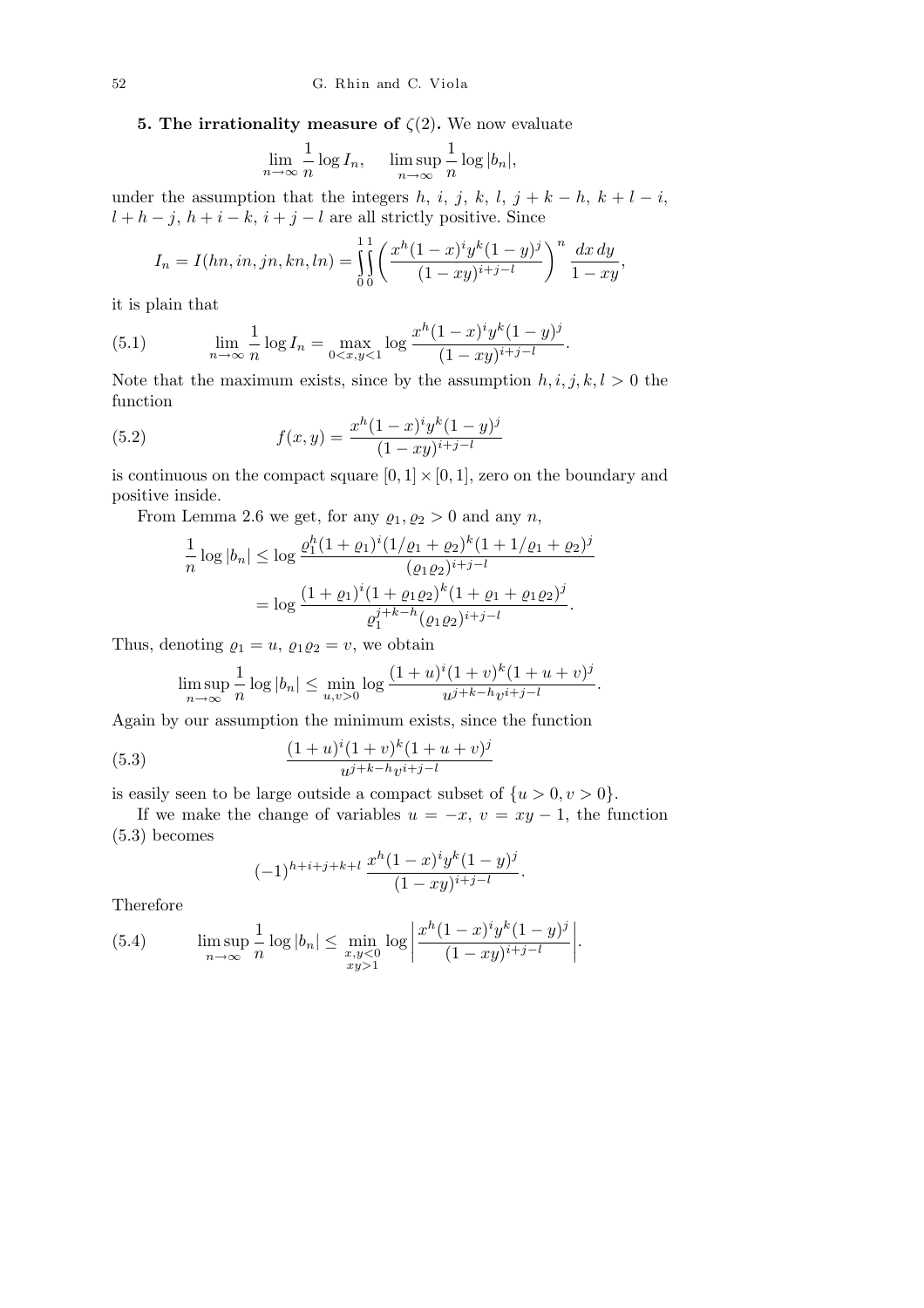It is easy to see that there are exactly two stationary points of the function (5.2) satisfying  $x(1-x)y(1-y) \neq 0$ , since the system

$$
\frac{h}{x} - \frac{i}{1-x} + \frac{(i+j-l)y}{1-xy} = \frac{k}{y} - \frac{j}{1-y} + \frac{(i+j-l)x}{1-xy} = 0
$$

is equivalent to

(5.5) 
$$
\begin{cases} (l+h-j)(h+i-k)x^2 \\ +( (l+h-j)(j+k-h) - h(h+i-k) + j(i+j-l))x \\ -h(j+k-h) = 0, \\ y = \frac{(h+i-k)x+k-h}{(h+i-k-j)x+j+k-h}. \end{cases}
$$

Let  $(x_0, y_0)$  and  $(x_1, y_1)$  be the solutions of  $(5.5)$ , with  $0 < x_0 < 1$  and  $x_1$  < 0. From  $(5.1)$  and  $(5.4)$  we obtain

(5.6) 
$$
\lim_{n \to \infty} \frac{1}{n} \log I_n = \log \frac{x_0^h (1 - x_0)^i y_0^k (1 - y_0)^j}{(1 - x_0 y_0)^{i+j-l}},
$$
  

$$
\lim_{n \to \infty} \frac{1}{n} \log |I_n| < \log \left| x_1^h (1 - x_1)^i y_1^k (1 - y_1)^j \right|
$$

(5.7) 
$$
\limsup_{n \to \infty} \frac{1}{n} \log |b_n| \leq \log \left| \frac{x_1^h (1-x_1)^i y_1^k (1-y_1)^j}{(1-x_1 y_1)^{i+j-l}} \right|.
$$

We can summarize some of the preceding results as follows. Let *h, i, j, k, l >* 0 be integers such that

$$
j + k - h, \ k + l - i, \ l + h - j, \ h + i - k, \ i + j - l > 0,
$$

and such that the pair  $M = M^{(1)}$ ,  $N = N^{(1)}$  defined by (2.9) satisfies

(5.8) 
$$
M^{(r)} \leq M, \quad N^{(r)} \leq N \quad (r = 1, ..., 12),
$$

where

$$
M^{(r)} = \max{\{\chi_r(j+k-h), \ \chi_r(k+l-i), \ \chi_r(l+h-j),\newline \chi_r(h+i-k), \ \chi_r(i+j-l)\}},
$$
  

$$
N^{(r)} = \max{\{\tau_r(M^{(r)}), \ \min{\{\tau_r^2(M^{(r)}), \ \tau_r^3(M^{(r)})\}}, \ \tau_r^4(M^{(r)})\}}
$$

is the pair associated with the integral

$$
I^{(r)} = I(\boldsymbol{\chi}_r(h), \boldsymbol{\chi}_r(i), \boldsymbol{\chi}_r(j), \boldsymbol{\chi}_r(k), \boldsymbol{\chi}_r(l)),
$$

as is described in Section 3. Let  $\Omega$  be the set of  $\omega \in [0,1)$  satisfying at least one of the inequalities (4.6), and let  $\Omega'$  be the set of  $\omega \in [0,1)$  satisfying at least one of the conditions (4.11). Let

$$
f(x,y) = \frac{x^h(1-x)^iy^k(1-y)^j}{(1-xy)^{i+j-l}},
$$

let  $(x_0, y_0)$  and  $(x_1, y_1)$  be the stationary points of  $f(x, y)$  satisfying  $x(1$  $x$ ) $y(1-y) \neq 0$ , i.e. the solutions of (5.5), with  $0 < x_0, y_0 < 1$  and  $x_1, y_1 < 0$ , and let  $\psi(x) = \Gamma'(x)/\Gamma(x)$ . Denote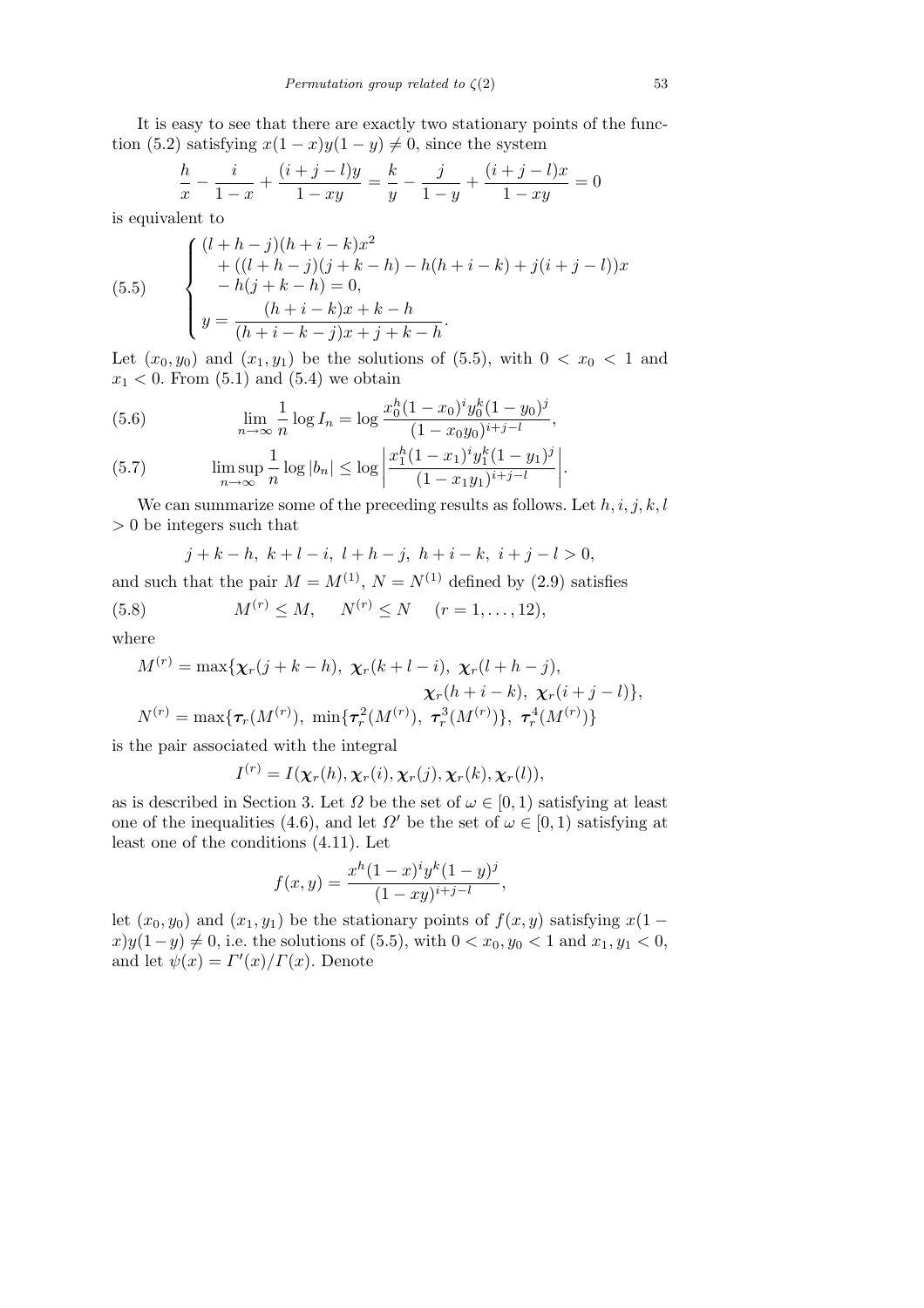$$
c_0 = -\log f(x_0, y_0), \quad c_1 = \log |f(x_1, y_1)|,
$$
  

$$
c_2 = M + N - \Big(\int_{\Omega} d\psi(x) + \int_{\Omega'} d\psi(x)\Big).
$$

Then, by  $(4.17)$ ,  $(5.6)$ ,  $(5.7)$  and Lemma 4.3, we get the following

Theorem 5.1. *With the above notation and assumptions we have*

$$
\mu(\zeta(2)) \le \frac{c_1 + c_2}{c_0 - c_2} + 1 = \frac{c_0 + c_1}{c_0 - c_2},
$$

*provided that*  $c_0 > c_2$ *.* 

We now consider some special cases of Theorem 5.1, by making three different choices for *h, i, j, k, l* which yield good irrationality measures of *ζ*(2)*.* We first consider Hata's integral

(5.9) 
$$
\int_{0}^{1} \left( \frac{x^{15}(1-x)^{15}y^{14}(1-y)^{14}}{(1-xy)^{12}} \right)^n \frac{dx \, dy}{1-xy},
$$

through which Hata proved first  $\mu(\zeta(2)) < 6.3489$  (see [7]), and later  $\mu(\zeta(2))$  $<$  5.687 ([7], Addendum) by applying to (5.9) our transformation  $\sigma \tau$ .

With our notation, the integral  $(5.9)$  is  $I(15n, 15n, 14n, 14n, 17n)$ . The pair  $M = M^{(1)}$ ,  $N = N^{(1)}$  associated with

(5.10) 
$$
I^{(1)} = I(15, 15, 14, 14, 17)
$$

is  $M = 18$ ,  $N = 16$ , and does not satisfy the technical assumption  $(5.8)$ , since it is easy to check that the maximal pair  $M^{(s)}$ ,  $N^{(s)}$  considered in Lemma 3.1 is now  $M^{(s)} = 18$ ,  $N^{(s)} = 17$ , and is obtained for  $s = 6$  or Lemma 3.1 is now  $M^{\circ} = 18$ ,  $N^{\circ} = 17$ , and is obtained for  $s = 11$  (this justifies the exceptional treatment of the interval [  $s = 0$  or<br> $\frac{1}{17}, \frac{1}{16}$  in Hata's Addendum [7]). Therefore, in order to apply Theorem 5.1 we must rearrange the pairs  $M^{(r)}$ ,  $N^{(r)}$   $(r = 1, \ldots, 12)$  by replacing (5.10) e.g. with  $I^{(1)} = I^{(6)} = I(16, 16, 15, 14, 14)$ .

Thus we choose

$$
h = 16
$$
,  $i = 16$ ,  $j = 15$ ,  $k = 14$ ,  $l = 14$ ,

whence

*j*+*k−h* = 13*, k*+*l−i* = 12*, l*+*h−j* = 15*, h*+*i−k* = 18*, i*+*j−l* = 17*,* and the pair  $M = 18$ ,  $N = 17$  defined by (2.9) satisfies (5.8). The set  $\Omega$  is the union of the intervals ՝<br>-

$$
\left[\frac{1}{16}, \frac{1}{12}\right), \left[\frac{1}{8}, \frac{1}{6}\right), \left[\frac{3}{16}, \frac{4}{17}\right), \left[\frac{1}{4}, \frac{5}{18}\right), \left[\frac{2}{7}, \frac{4}{13}\right), \left[\frac{5}{16}, \frac{1}{3}\right), \left[\frac{5}{14}, \frac{7}{17}\right), \left[\frac{3}{7}, \frac{8}{17}\right), \left[\frac{1}{2}, \frac{1}{13}\right), \left[\frac{5}{16}, \frac{2}{17}\right), \left[\frac{11}{16}, \frac{12}{17}\right), \left[\frac{5}{7}, \frac{10}{13}\right), \left[\frac{11}{14}, \frac{5}{6}\right), \left[\frac{6}{7}, \frac{8}{9}\right), \left[\frac{13}{14}, \frac{17}{18}\right), \left[\frac{11}{13}, \frac{17}{18}\right)
$$

whence

$$
\int_{\Omega} d\psi(x) = 9.73032389\dots,
$$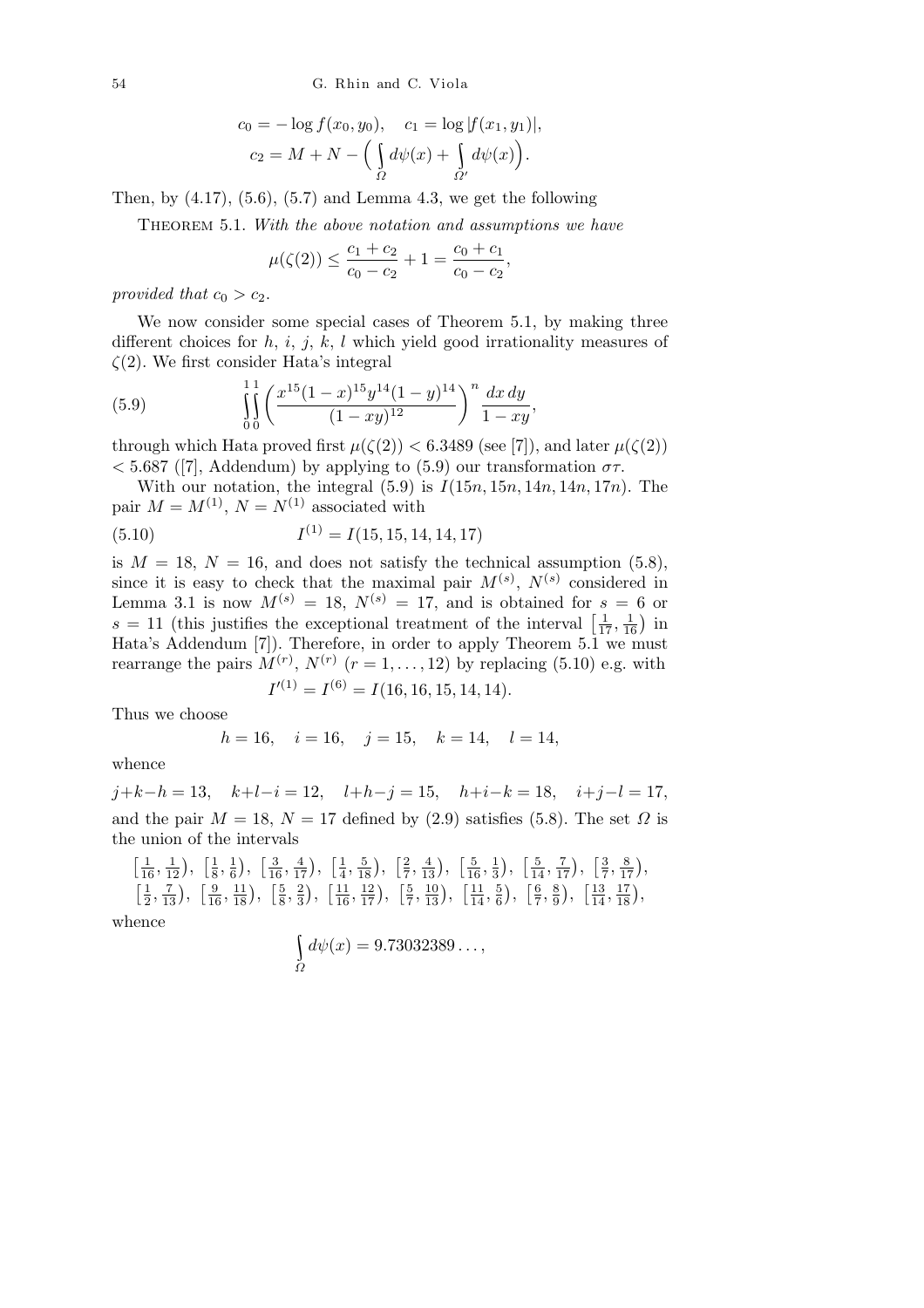and the set  $\Omega'$  is the union of the intervals

$$
\left[\frac{1}{14}, \frac{1}{13}\right), \left[\frac{1}{7}, \frac{2}{13}\right), \left[\frac{3}{14}, \frac{2}{9}\right), \left[\frac{3}{8}, \frac{5}{13}\right), \left[\frac{7}{16}, \frac{4}{9}\right), \left[\frac{4}{7}, \frac{7}{12}\right), \left[\frac{9}{14}, \frac{11}{17}\right), \left[\frac{13}{16}, \frac{14}{17}\right), \left[\frac{7}{8}, \frac{15}{17}\right), \left[\frac{15}{16}, \frac{16}{17}\right), \right\}
$$

whence

$$
\int_{\Omega'} d\psi(x) = 1.92426716\dots,
$$

so  $c_2 = 23.34540893...$  Also  $c_0 = 36.08484700...,$   $c_1 = 35.34675141...$  By Theorem 5.1 we obtain

 $\mu(\zeta(2))$  < 5.607124*.* 

As a second example, we make the somewhat simpler choice

$$
h = 9
$$
,  $i = 8$ ,  $j = 7$ ,  $k = 7$ ,  $l = 9$ ,

whence

*j* +*k−h* = 5*, k*+*l−i* = 8*, l*+*h−j* = 11*, h*+*i−k* = 10*, i*+*j −l* = 6*.* The pair  $M = 11$ ,  $N = 10$  satisfies (5.8). The set  $\Omega$  is the union of the intervals

 $\sqrt{1}$  $\frac{1}{9}, \frac{1}{5}$ 5  $\ddot{\phantom{0}}$ *,*  $\sqrt{2}$  $\frac{2}{9}, \frac{3}{11}$ ,  $\sqrt{2}$  $\frac{2}{7}, \frac{2}{5}$ 5  $\ddot{\phantom{0}}$ *,*  $\sqrt{3}$  $\frac{3}{7}, \frac{1}{2}$ 2  $\ddot{\phantom{0}}$ *,*  $\sqrt{5}$  $\frac{5}{9}, \frac{7}{11}$ ,  $\sqrt{2}$  $\frac{2}{3}, \frac{7}{10}$ ,  $\sqrt{5}$  $\frac{5}{7}, \frac{9}{11}$ ,  $\sqrt{6}$  $\frac{6}{7}, \frac{10}{11}$ ,

whence

$$
\int_{\Omega} d\psi(x) = 7.29482030\ldots,
$$

and the set  $\Omega'$  is the union of the intervals

์<br>| [ 1  $\frac{1}{7}, \frac{1}{6}$ 6  $\overline{a}$ *,* - 4  $\frac{4}{9}, \frac{5}{11}$ , - 4  $\frac{4}{7}, \frac{3}{5}$ 5  $\frac{1}{\sqrt{2}}$ *,* ์<br>|7  $\frac{7}{9}, \frac{4}{5}$ 5  $\overline{a}$ *,* - 8  $\frac{8}{9}, \frac{9}{10}$ ,

whence

$$
\int_{\Omega'} d\psi(x) = 1.27367214\ldots,
$$

so  $c_2 = 12.43150754...$  Here  $c_0 = 19.23701154..., c_1 = 17.82935071...$ Theorem 5.1 gives

$$
\mu(\zeta(2)) < 5.446528.
$$

Our final example is

$$
h = 12
$$
,  $i = 12$ ,  $j = 14$ ,  $k = 14$ ,  $l = 13$ ,

whence

*j*+*k−h* = 16*, k*+*l−i* = 15*, l*+*h−j* = 11*, h*+*i−k* = 10*, i*+*j−l* = 13*.* The pair  $M = 16$ ,  $N = 15$  satisfies (5.8). The set  $\Omega$  is the union of the intervals

$$
\left[\frac{1}{14}, \frac{1}{10}\right), \left[\frac{1}{7}, \frac{1}{5}\right), \left[\frac{3}{14}, \frac{3}{11}\right), \left[\frac{2}{7}, \frac{5}{16}\right), \left[\frac{1}{3}, \frac{2}{5}\right), \left[\frac{5}{12}, \frac{7}{15}\right), \left[\frac{1}{2}, \frac{6}{11}\right), \left[\frac{4}{7}, \frac{5}{8}\right), \left[\frac{9}{14}, \frac{7}{10}\right), \left[\frac{5}{7}, \frac{11}{15}\right), \left[\frac{3}{4}, \frac{13}{16}\right), \left[\frac{5}{6}, \frac{7}{8}\right), \left[\frac{11}{12}, \frac{15}{16}\right), \left[\frac{9}{12}, \frac{11}{16}\right)
$$